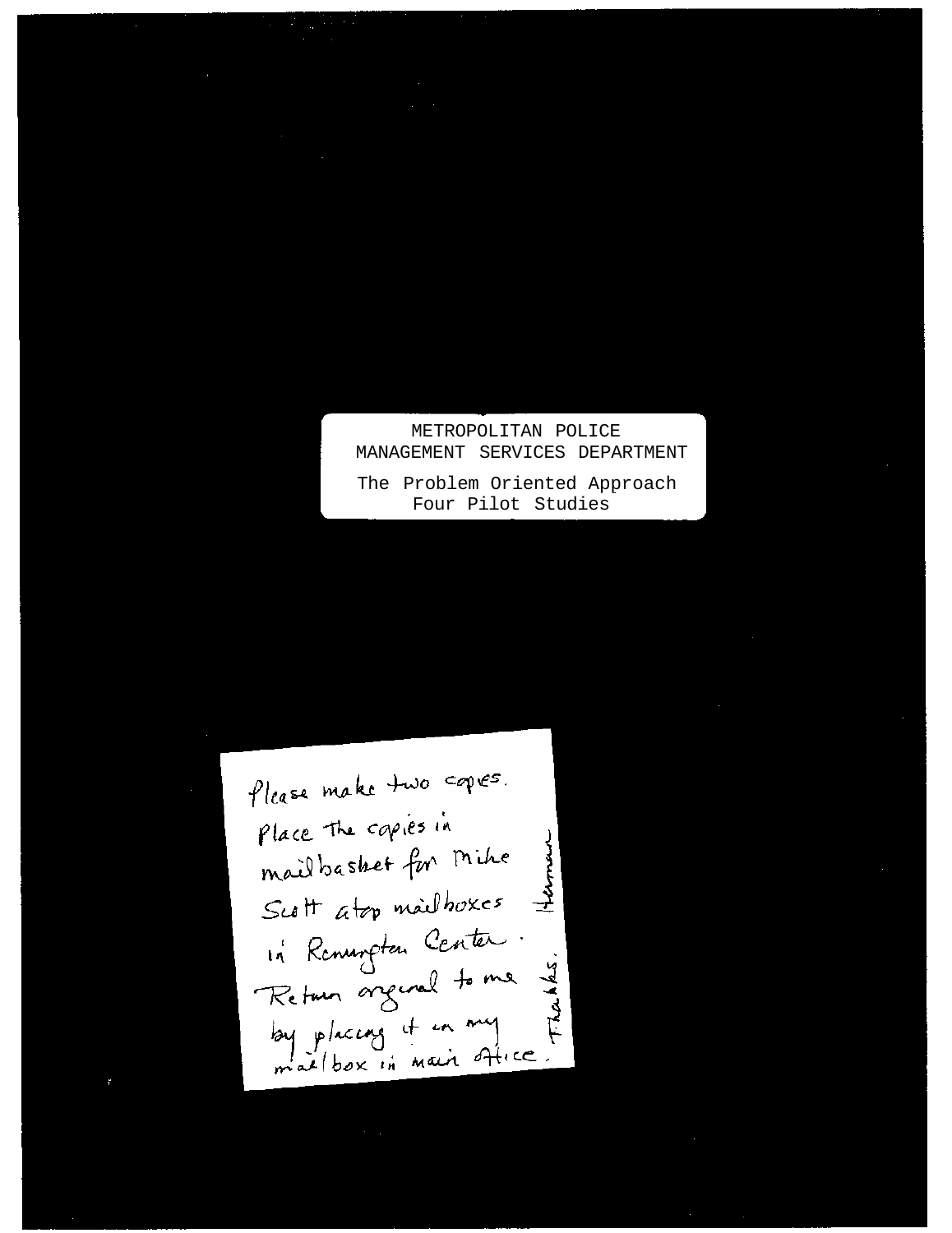# JERMINISTR PARK

# Algyardi Brownights and American La



# ville Processor of Having All Roads

# agn car switch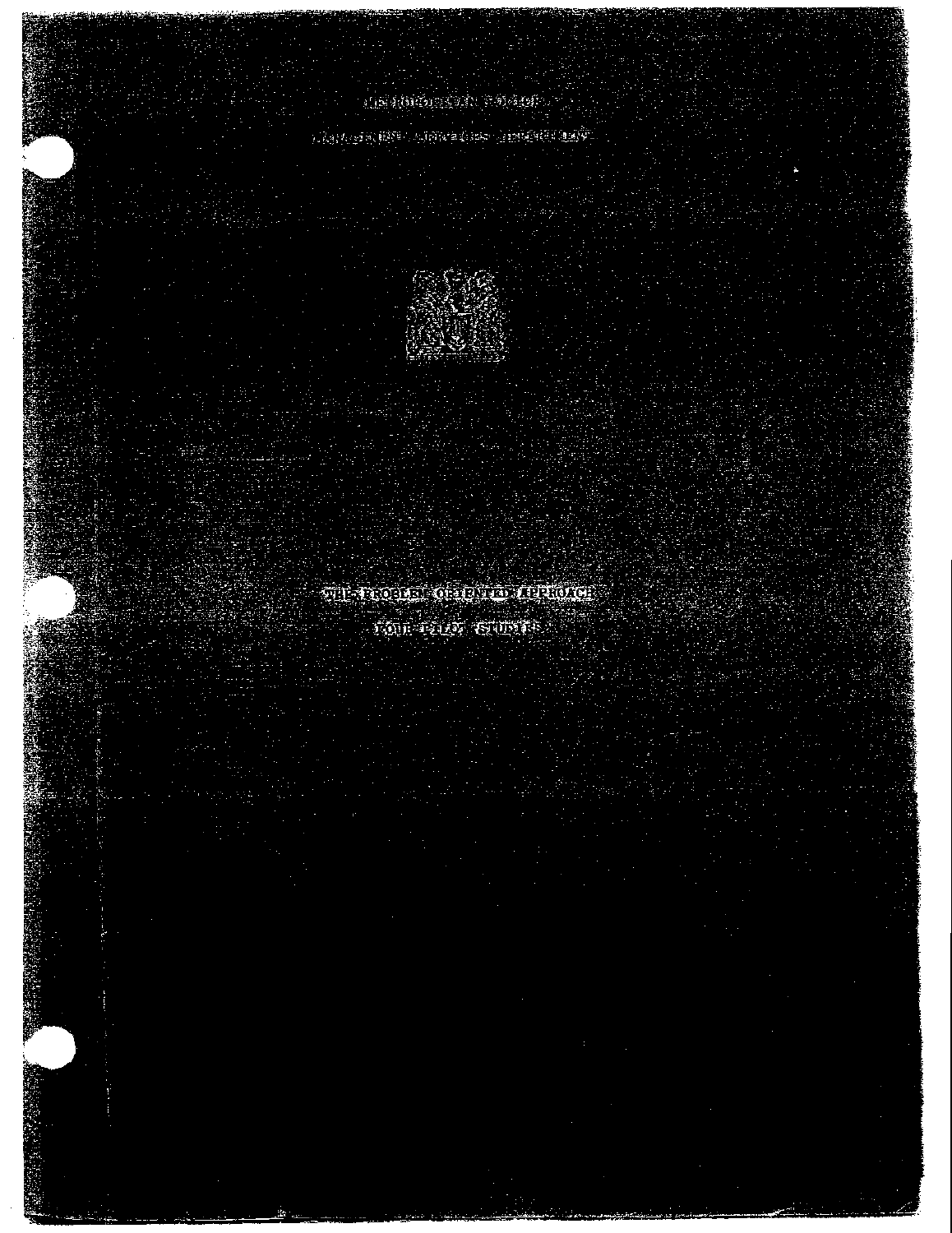### 9. DISCUSSION

- 9.1 The first requirement of this research was to discover whether Goldstein's work could be replicated at divisional level in the MPD. The free use of his quotes has deliberately been used as an indication of how often a finding of this project could be reflected in a Goldstein result. There were many more, both simple and subtle findings which could be found in the Goldstein reports and it can be said that, by any standards, his research has proved accurate when tested in this country. His thesis was also found to contain a number of theories which could be found, in part, in proposals such as The Systems Approach (3), and The New Rational Manager (4). Other proposals could be considered as standard 'scientific method<sup>1</sup> or 'practitioner research', but it is the determination to translate these theories into effective action that makes the work attractive to police.
- 9.2 A problem oriented approach does offer a fresh approach to the endless demands on police and brings with it the essence of current thinking on applied research, problem solving, multi-agency approach and 'bottom up' planning. It will, however, be difficult to introduce and maintain in an organisation which operates with any sort of precision. All the traditional questions were asked at the start of the pilot studies - How long will it take? How many people? What do you think will be found? What recommendations are likely? These are all complete unknowns in a problem solving process, and the absence of a clear, lock-stepping plan produces obvious signs of discomfort in police personnel.

Goldstein:-

"If a police agency with the initiative to undertake substantive research was pressed to adhere to a lock-step form of inquiry and to a rigid time schedule similar to that commonly outlined in other types of research proposals, a substantial sacrifice in the quality of the end product would be made at the outset. Given the lack of experience in conducting such inquiries, our explorations taught us that it is simply not possible to anticipate how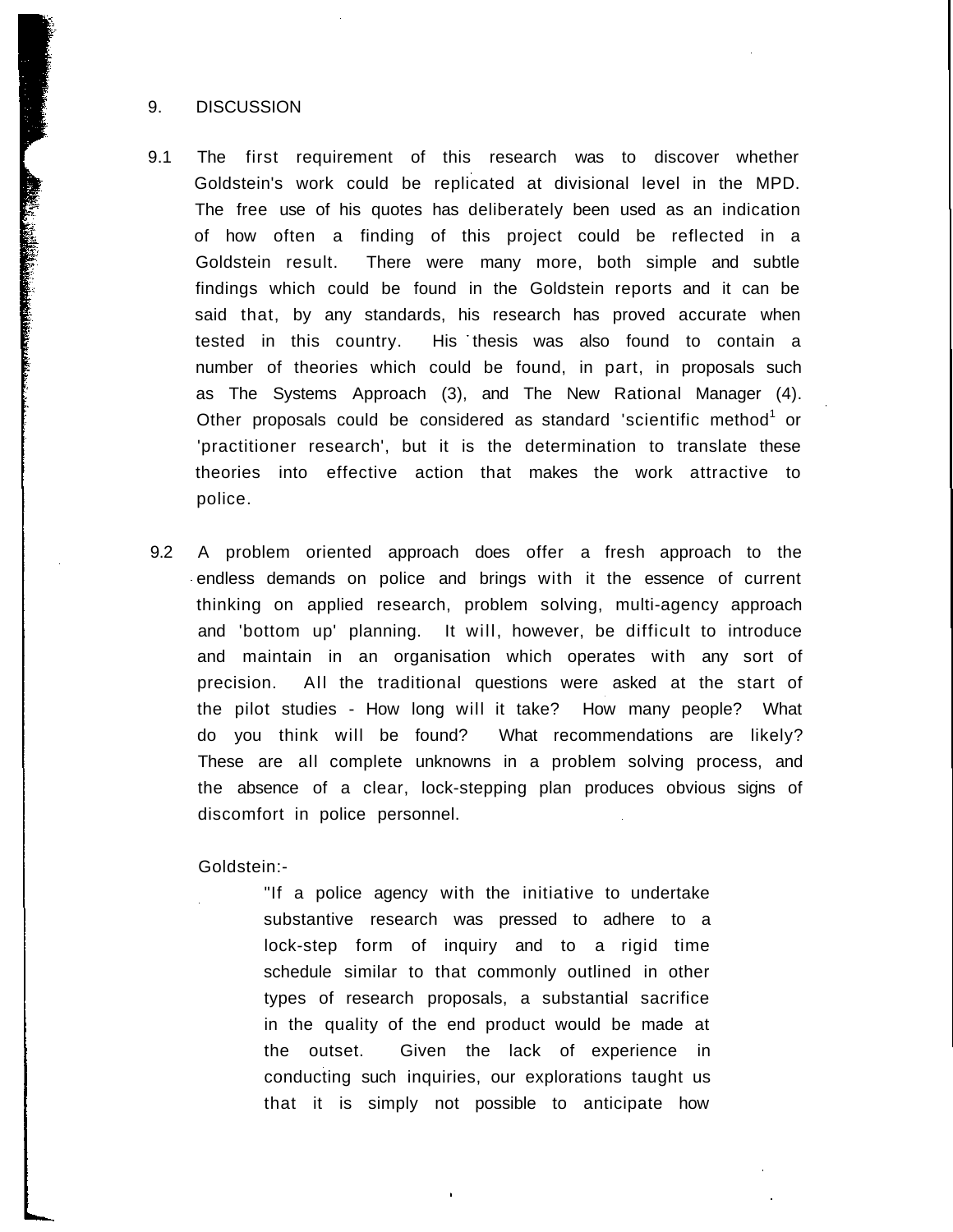by Chief Superintendents to take a key position in problem solving. There is the assumption that their role is the constant sorting, checking and supervision of daily but absolutely essential work. It was the Superintendent who was often found to be the key rank in the process. He had the ability to authorise or facilitate nonstandard activities and position himself between the day to day work of Chief Inspectors and the longer term considerations of the Chief Superintendent. If a divisional management team was to be stabilised, it was most likely to involve his post because it made management sense to give him such a task.

- 9.5 Whatever the Chief Superintendents in this study thought of their status in the organisation, they were all seen to be building teams and dismantling them. This was not just to reflect their own priorities but also to manoeuvre their resources around the constraints imposed by higher management levels. In comparison with the Madison Police Chief, the Chief Superintendents had so few degrees of freedom that they could well be considered impotent. A combined effort by a Superintendent and PCs to Inspectors which could result in novel activities will, therefore, not always be attractive to a Chief Superintendent who sees himself as far less independent than the organisation assumes. What starts to emerge is that real, localised, specific and radical problem solving may be accepted and perhaps even understood in inverse ratio to the line management level in the organisation. It certainly could be said from this study that if there was to be direct criticism of, or interference with the project it was most likely to come from line management levels above that of Chief Superintendent.
- 9.6 The problem oriented approach has emerged as being in tune with the aspirations of many working officers, and with the current ideas of policing at the local level. Its ambiguity, lack of lock-step construction and task orientation, may put it out of tune with traditional police organisations and their management roles. The adoption of the approach is likely to improve police effectiveness on the ground, give management new authority and confidence in their knowledge of their own problems, and involve the community and other agencies in radical initiatives; but the organisation as a whole can be out of step in terms of attitudes, skills, and work capacity to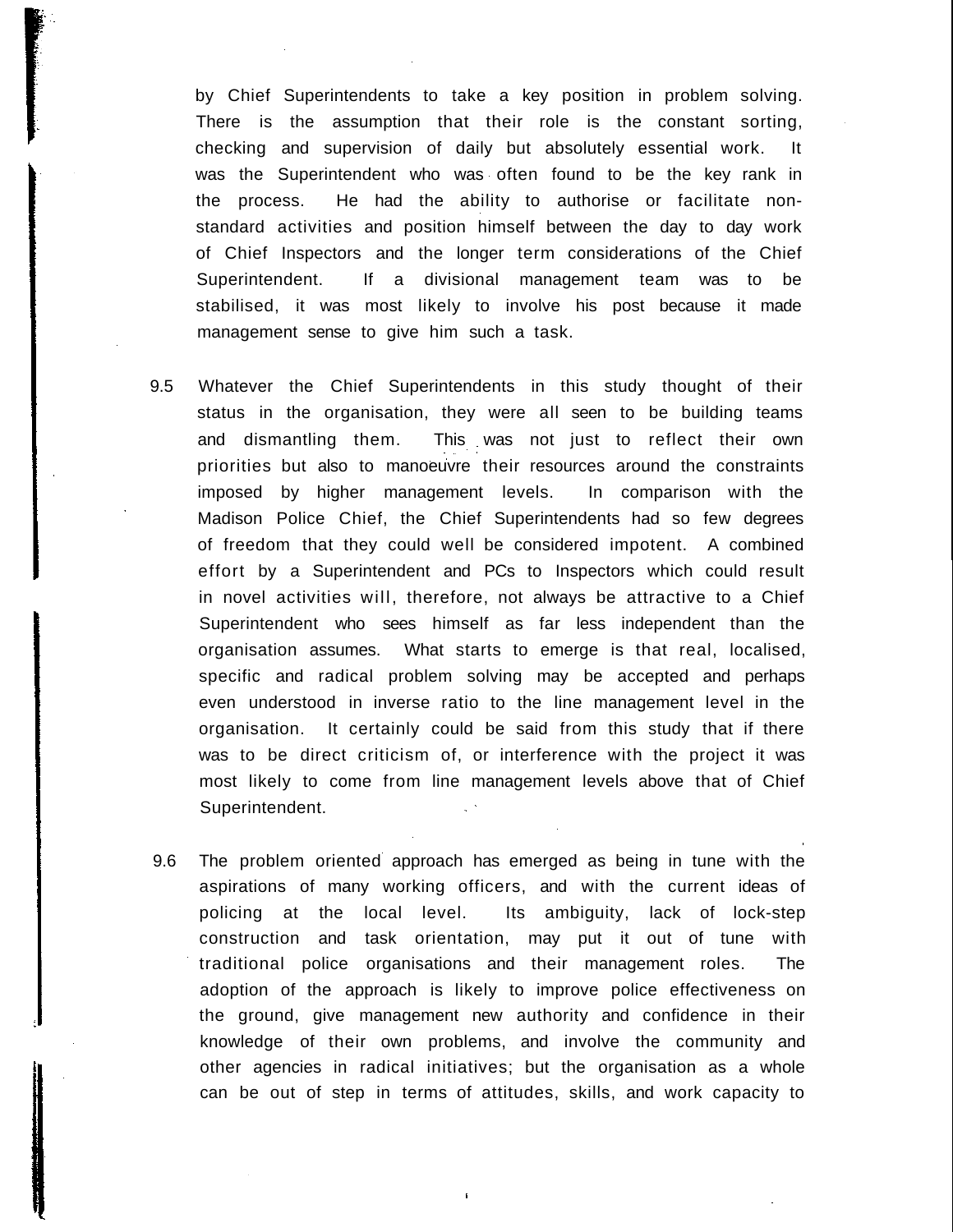support even such attractive goals. In such circumstances, the process cannot be implemented by edict:-

Goldstein:-

"What is needed is not a single decision implementing a specific programme or a single memorandum, announcing a unique way of running the organisation. The concept represents a new way of looking at the process of improving police functioning. It is a way of thinking about the police and their function that, carried out over an extended period, would be reflected in all that the administrator does: In the relationship with personnel, in the priorities he sets in his own work schedule, in what he focuses on in addressing community groups, in the choice of training curriculums, and in the questions raised with local and state legislators. Once introduced, this orientation would affect subordinates, gradually filter through the rest of the organisation, and reach other administrators and agencies as well."

(1) p.257

9.7 The implementation of the process in a police department requires the recognition of the strengths and weaknesses in that particular Force and the decision to exploit what is best as well as to taking action in those areas which are the main stumbling blocks. The conclusion of this study is, therefore, a listing of the advantages already present in the Metropolitan Police; the obstacles to the adoption of the problem oriented approach; and proposals for any implementation.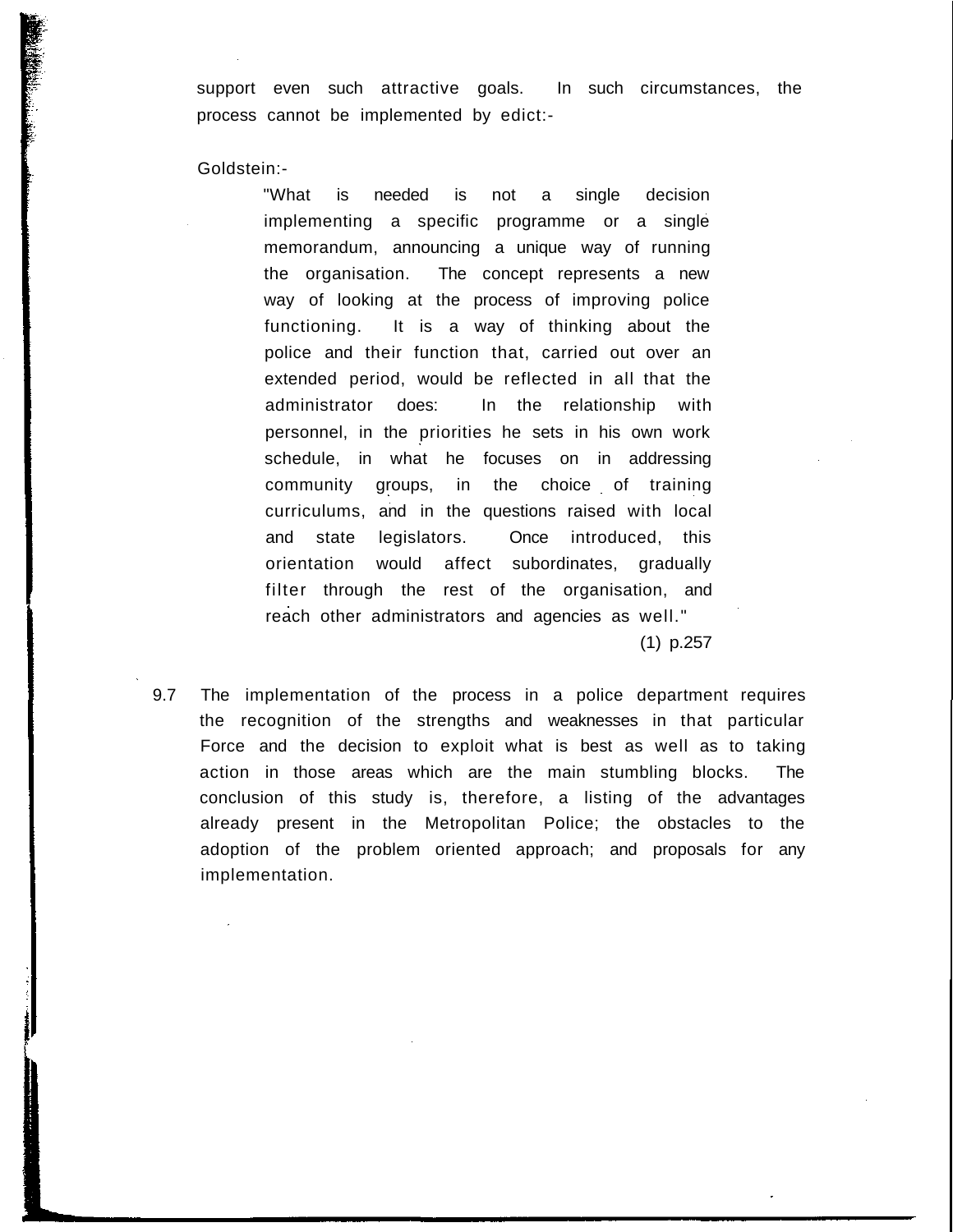best to proceed until one becomes involved in the inquiry. We recognize this presents a dilemma because it requires not only that police administrators commit themselves to what many will consider a novel and perhaps even extravagant endeavour, but also that they tolerate a high degree of ambiguity and uncertainty as the effort proceeds. These conditions represent the antithesis of the clock-like precision that characterizes routine aspects of police operations. They are, moreover, extraordinarily difficult to maintain in an organization subjected to public pressures to ensure that every dollar spent on personnel goes into what the public conceives to be a direct response to the immediate threat of crime."

(2) Vol.IV p.35

- 9.3 This ambiguous and uncertain process can find acceptance with officers at working level. The provision of high powered diagnostic tools, the encouragement of free wheeling discussion and the legitimising of procedures that cannot be found 'in the book' are all attractive measures. The organisation is seen to be clearly working for their personal and local benefit, and their skills and knowledge are being exploited to the full. Goldstein warned that Madison police officers might be atypical and although the idea could only be supported by a flimsy knowledge of other US police forces, there does seem reason to believe that working officers in the Metropolitan Police might, in general, be more receptive to the approach than some of their American colleagues.
- 9.4 The acceptance of a problem oriented approach by working officers may, almost perversely, make management's problem more difficult. It is a process which is firmly rooted in an organisational culture of 'task' (5) and its management requires attitudes and skills which are not in line with the traditional 'role' structure of the police. For example, a Chief Inspector, whether Operations, Administration or CID, is fully committed to the procedures which keep the organisation running. His day is an endless string of problems, and it was noted during this project that Chief Inspectors were never tasked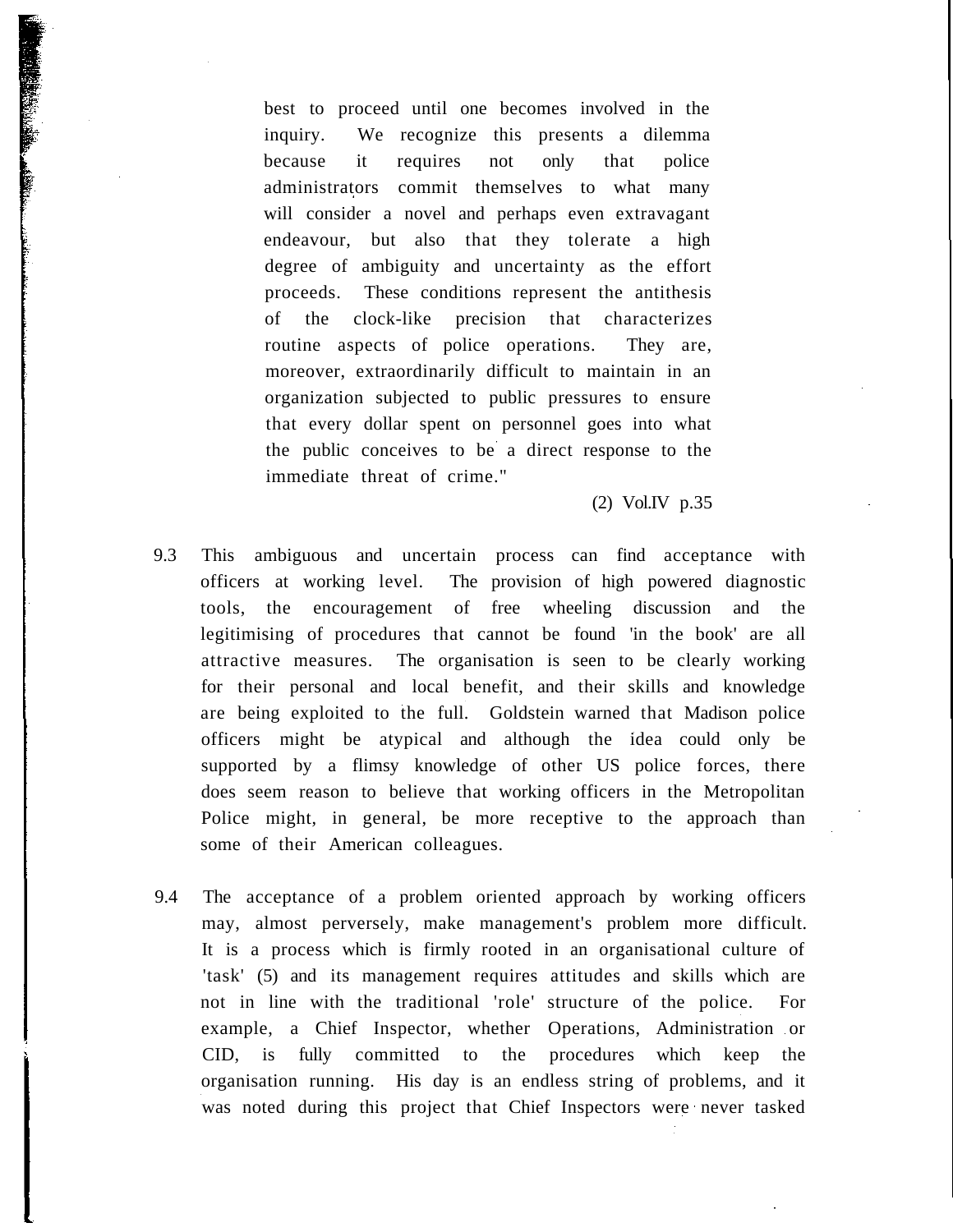#### 10. CONCLUSIONS

「大学の場合」、「大学の研究所の研究所の研究所の研究所である。<br>「インフィッシュ」、「インフィッシュ」、「インフィッシュ」、「インフィッシュ」、「インフィッシュ」、「インフィッシュ」、「インフィッシュ」、「インフィッシュ」、「

- 10.1 If the problem oriented approach is accepted as a process which will improve the police service, then the Metropolitan Police has a number of characteristics which will make its adoption easier.
- 10.1.1 The process reinforces the current strategies of local, effective, multi-agency initiatives.
- 10.1.2 The planning process has already legitimised the use of resources for a similar  $\arctan^{-1}$
- 10.1.3 The process is likely to be popular with officers at the working level.
- 10.1.4 Diagnostic, training and computer skills and resources can be found from within the Force.
- 10.2 These advantages couid easily be reinforced by forming a diagnostic/ facilitating team with the ability of Goldstein's and by making it available to divisional commanders. The team would need the level of skills described by Goldstein, and would have to be based in a high level research environment. At present, MSD is the only section of the Metropolitan Police which could support such a team, and the formation of that team would represent the only major cost of deciding to encourage a problem oriented approach. The current review of management training and the imminent supply of new computer packages are both in line with the process, and these resources would not need more investment than that already plannned. The provision of a central facility for literature and data searching would complete the package.
- 10.3 The Metropolitan Police has a number of characteristics which will make adoption difficult.
- 10.3.1 The process may be seen as being in opposition to the centralised policy making which is likely to dominate a Force as large as the Metropolitan Police.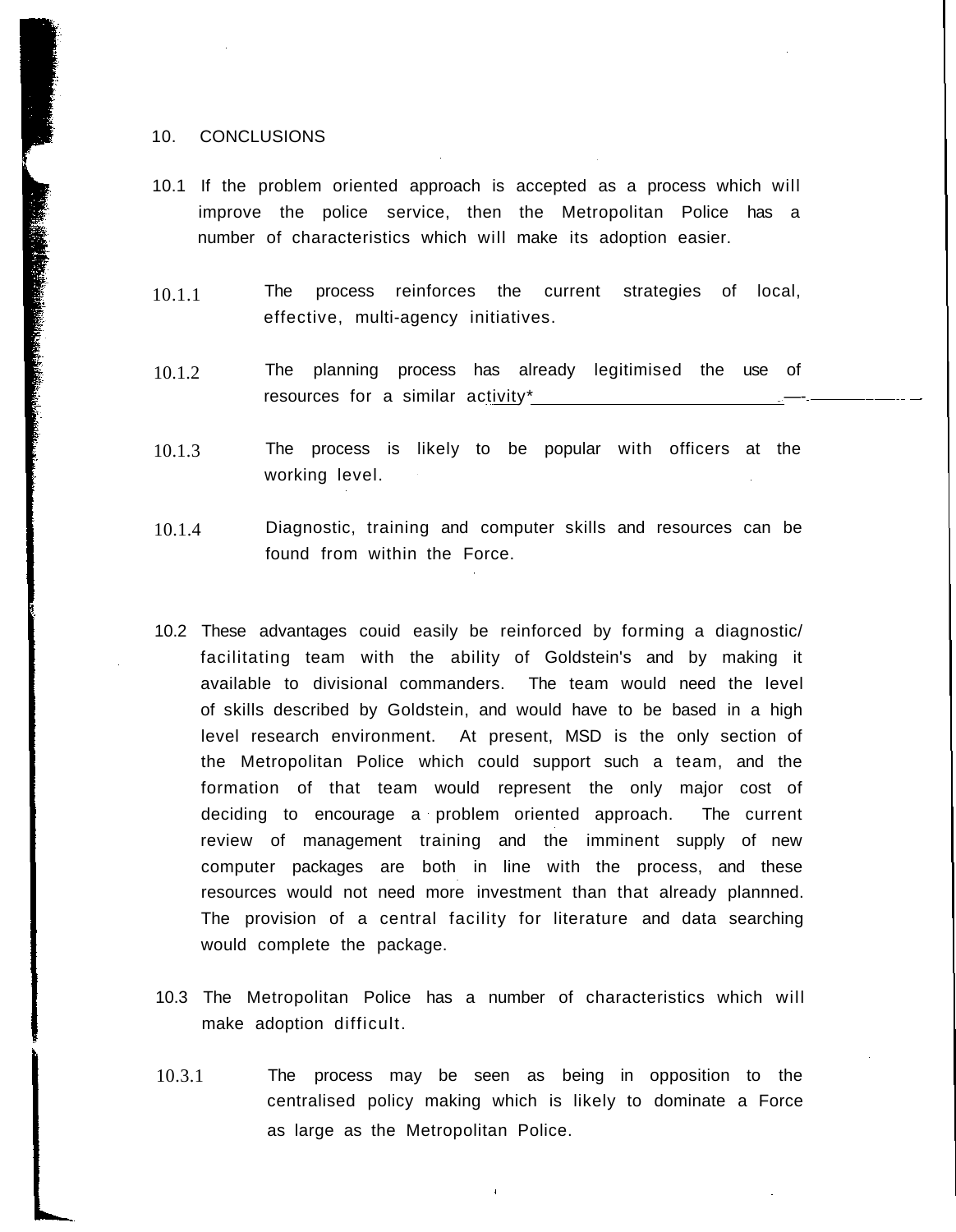- 10.3.2 The organisational structure, and its expectations of management may be in conflict with local problem solving.
- 10.3.3 A Chief Superintendent's degrees of freedom are likely to be insufficient to support radical initiatives.
- 10.3.4 Some outside agencies in London may be so similar in size and construction as to suffer the same inhibiting characteristics.
- 10.3.5 As the result of rapid personnel movements, the divisional management team is so unstable as to defeat long term problem solving.
- 10.3.6 Management communications are designed by 'line' or 'territory<sup>1</sup> - not by problem.
- 10.3.7 The Metropolitan Police has a full work load, and it cannot take on the process as an addition to its everyday work.
- 10.A Nearly all of these characteristics are already the subject of Commissioner's Action Plans, and little can usefully be said before the publication of other research papers. The last three items do, however, need emphasising.
- 10.4.1 The instability of the divisional management must be reversed by personnel control and/or minimised by the operation of a crime/problem team. In other words, when a problem is identified, officers must also be identified who have suitable expectations of tenure in post.
- 10.4.2 A communication mechanism, such as the seminar, must be established so that a divisional management can have the time and opportunity to meet with others who share the same specific problem.
- 10.4.3 Problem solving takes time and understanding. If it is to succeed it must replace some of the workload of the Force. This means that some of the duties which are considered as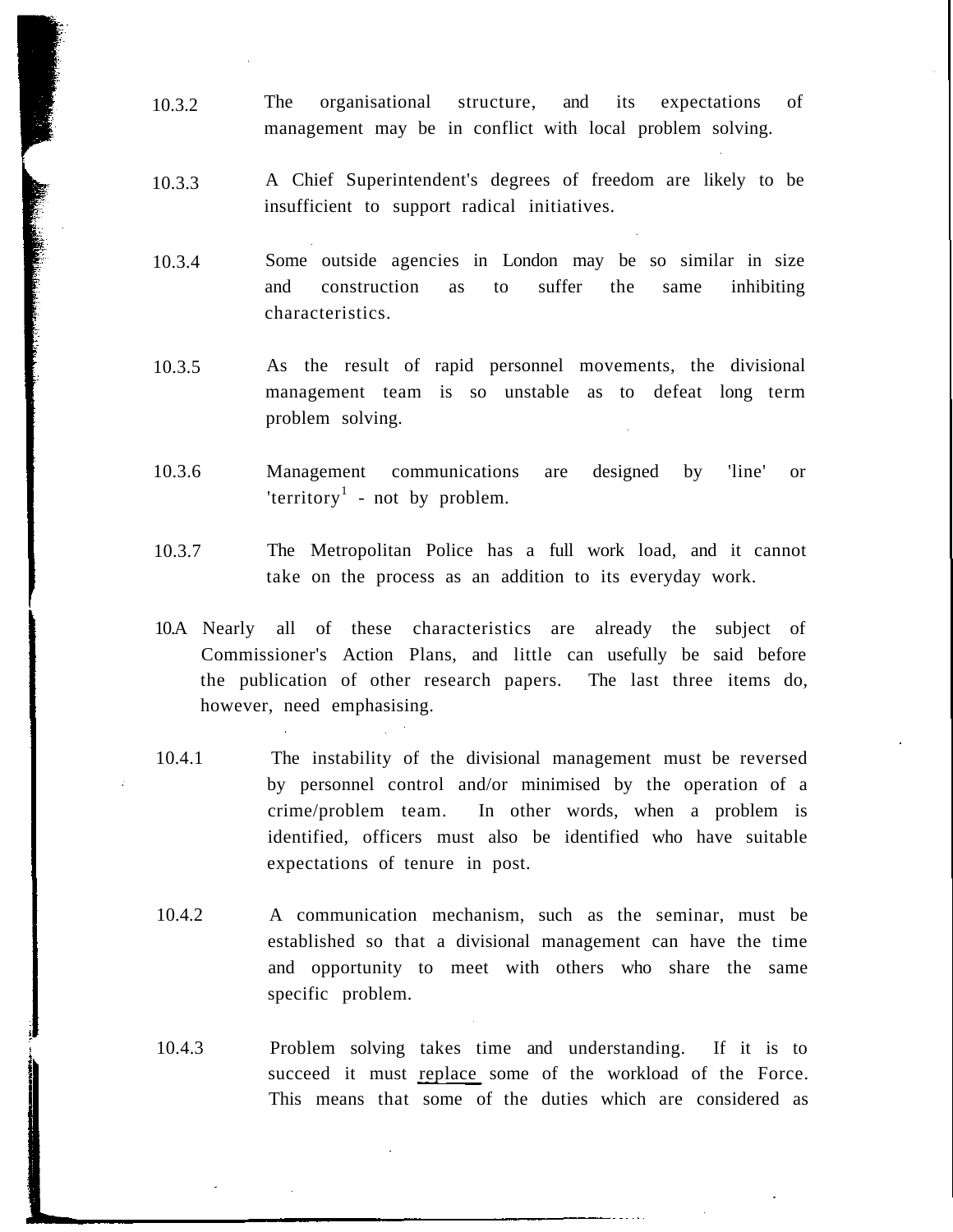planning, supervision, record keeping and inspection will have to give way. This will involve effort and the acceptance and management of risk.

Sir John Hoskyns (former Head of the No.10 Policy Unit):-

**L**

**The Second Second Second Second Second Second Second Second Second Second Second Second Second Second Second Second Second Second Second Second Second Second Second Second Second Second Second Second Second Second Second** 

"The most difficult objection to answer is, paradoxically, the least substantial. 'Few people would disagree with your analysis. But where are your prescriptions?' This familiar (establishment) response to any attempt to grapple with fundamental problems stems from a combination of two things: first, unfamiliar ity with 'structured problem solving<sup>1</sup>, to use the jargon; and second, a sense of impotence which eventually takes over the minds of people whose life experience is that 'nothing works'".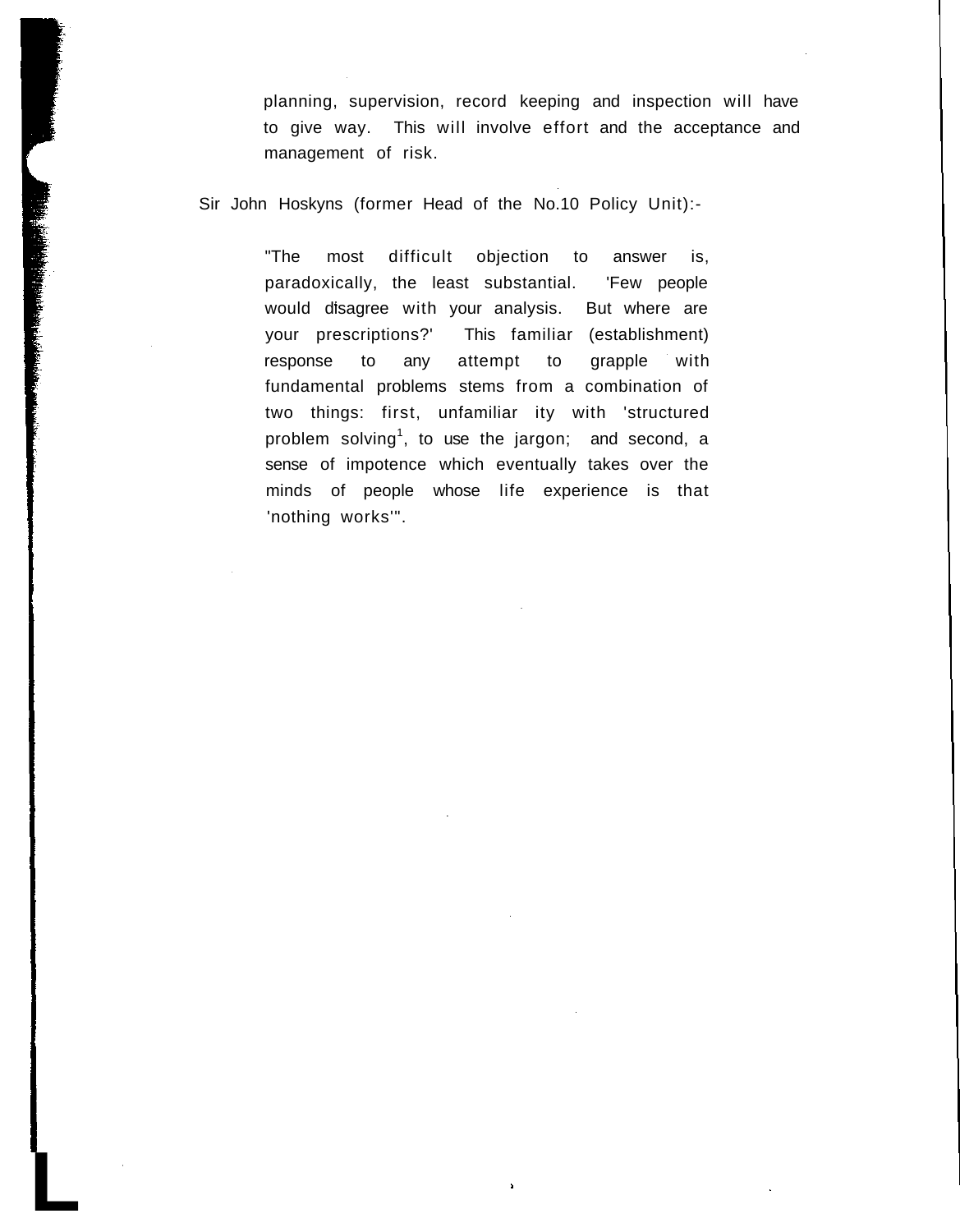# **INDEX TO APPENDIXES**

| APPENDIX $'A^1$ , (i) - Civ) |
|------------------------------|
| $APPENDIX 'B1$ (viii)        |
|                              |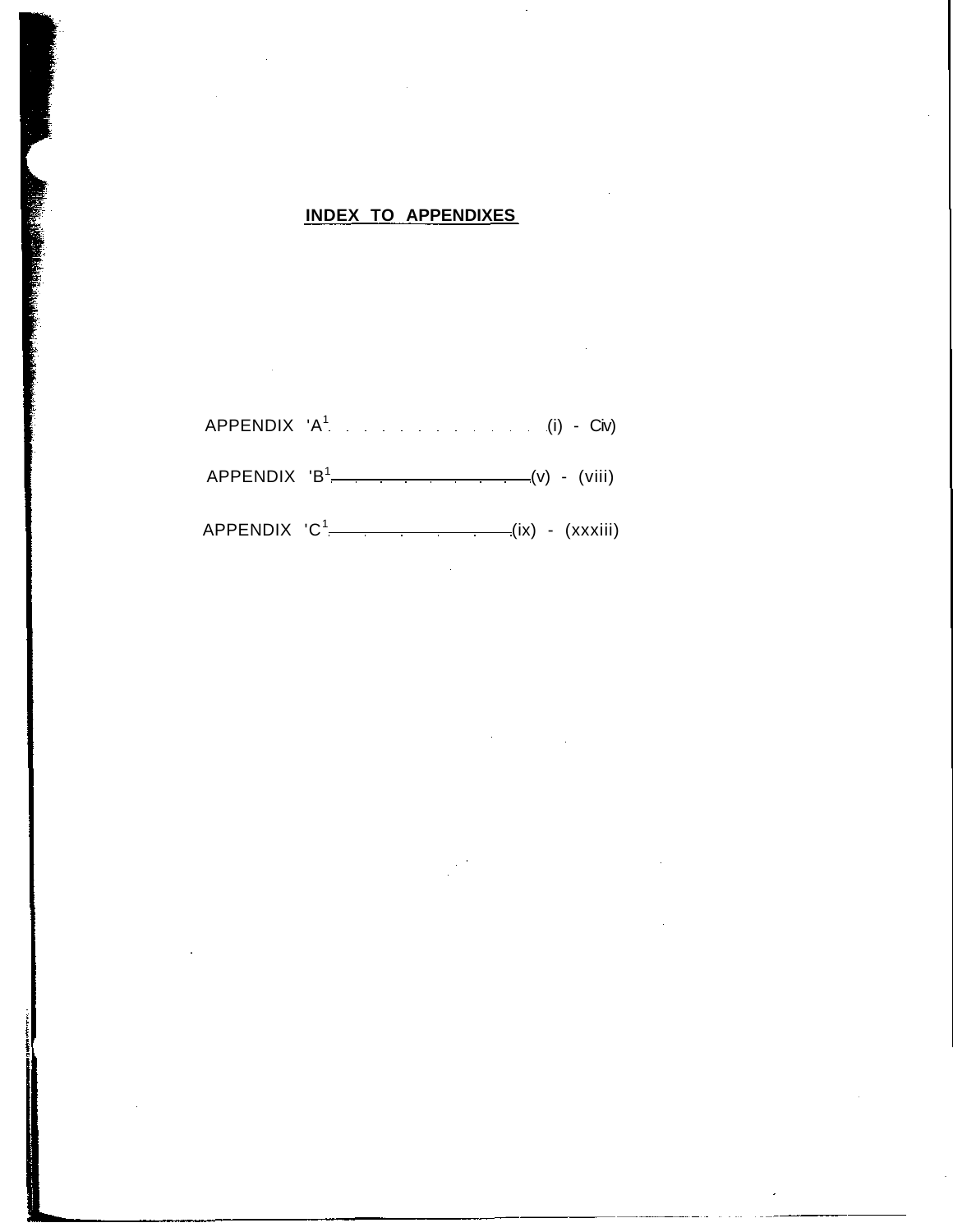#### OXFORD STREET **VICTIMS**

#### 1. Victim

A victim for the purposes of this study is anyone who loses valuable personal property, or has it stolen from them in Oxford Street and surrounding streets. Property recovered intact or not 'valuable' i.e. spectacles and gloves, has not been included.

#### $2.$ Methodology

Documentary analysis of crime and lost property books at Marylebone and West End Central police stations. Analysis of property lost books at Selfrtdges and Marks & Spencer.

Postal questionnaires to all victims in the police records for the four weeks:-

> 30th October to 5th November 1983 13th November to 19th November 1983 27th November to 3rd December 1983 11th December to 17th December 1983

Questionnaires posted:- 599 11 returned:- 263 (44%) analysed:- 250 (150 (j **DM,** 100 **(a) CD)**

#### 3. **Analysis Summary**

**L**

40% of accepted crime book entries, and over 50% of lost property entries at Marylebone (DM) refer to victims as defined in this study. Eight out of ten are women, and most live in London postal districts (61%) and the Home Counties (21%).

The patterns of loss are not the same on North and South of Oxford Street. The CD victim will typically be aged between 18 and 44, is

**tt)**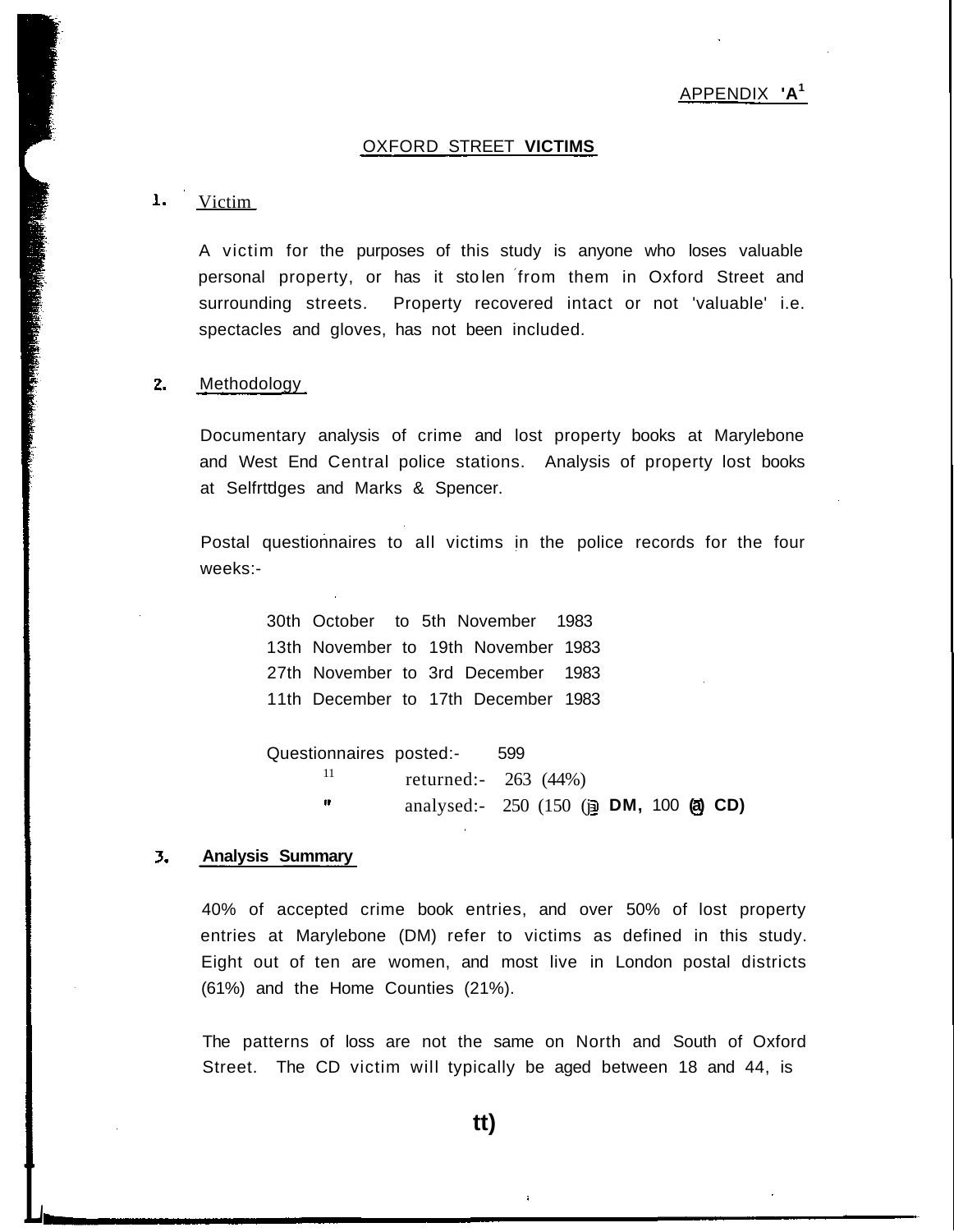twice as likely to work in the area as the DM victim, and the loss is mostly likely to occur between lpm and 4pm. Three quarters of the victims will be in a shop at the time, and it is likely to happen on any day except Monday.

The DM victim is likely to be an older, and less frequent visitor and the recognised danger days of Thursday and Saturday are much more significant than at CD. The times of losses are not bunched, but are evenly spread over 11am to 7pm, and more (81%) will be in shops.

Selfridges property lost and stolen book contained 40% more victim entries than police books, even though every loser is given printed instructions and a map showing the police station.

Marks & Spencer has no such instruction leaflet, and its property lost records showed treble the entries known to police. It would be reasonable to assume that there are twice as many victims in shops as are known to police.

#### 4. **Extrapolation**

The analysis and questionnaire results, if worked up to annual figures, would produce 12,700 victims a year at DM and 5,900 at CD. A total of 11,500 would be women inside shops i.e. 228 victims every shopping week.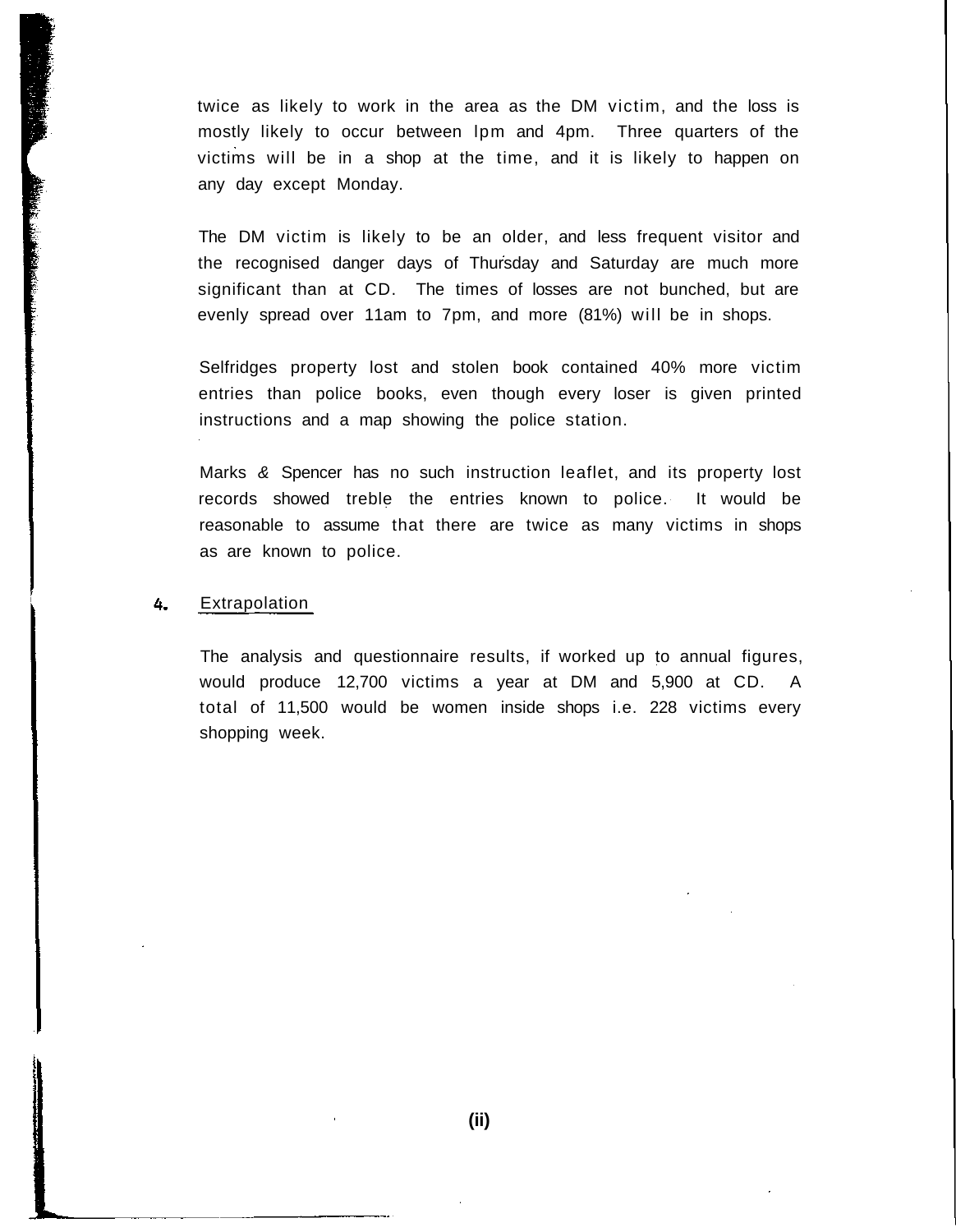# **DATA SUMMARY**

ling.

| Victims as % of Police   |         |     |                               |           |                |
|--------------------------|---------|-----|-------------------------------|-----------|----------------|
| records over the 4 weeks |         |     | <u>Victims by Age Group</u> % |           |                |
|                          | DМ      | CD. |                               | <b>DM</b> | <b>CD</b>      |
| Major Crime              | 40% 15% |     | Under 18                      | 3         | 2              |
|                          |         |     | $18 - 24$                     | 25        | 32             |
| Beat Crime               | 39% 40% |     | $25 - 34$                     | 21        | 26             |
|                          |         |     | $35 - 44$                     | 18        | 20             |
| Property Lost 53% 44%    |         |     | 45 - 54                       | 11        | $\overline{4}$ |
|                          |         |     | $55 - 64$                     | 13        | 9              |
| ٠                        |         |     | 65 & over                     | 10        | 6              |

 $(iii)$ 

| %<br><u>Victims by Sex</u> |
|----------------------------|
|----------------------------|

| At any location:- | 77 female  |
|-------------------|------------|
| Inside shops:-!-  | +90 female |

| Victims by Location |    | %  |
|---------------------|----|----|
|                     | DМ | СD |
| Inside shops        | 81 | 72 |
| Street              | 10 | 18 |
| Bus/Tube            | 5  | 6  |
| Work/Hotel          | 3  | Δ  |
|                     |    |    |

| $\frac{6}{6}$<br>Frequency of Visit |    |    |  |  |
|-------------------------------------|----|----|--|--|
|                                     | DМ | СD |  |  |
| Daily work                          | 14 | 28 |  |  |
| Weekly                              | 20 | 16 |  |  |
| Monthly<br>٠                        | 30 | 26 |  |  |
| Yearly                              | 38 | 30 |  |  |
|                                     |    |    |  |  |

| Day of Loss | $\%$ |    |
|-------------|------|----|
|             | DМ   | СD |
| Monday      | 11   | 7  |
| Tuesday     | 10   | 15 |
| Wednesday   | 15   | 17 |
| Thursday    | 29   | 21 |
| Friday      | 12   | 16 |
| Saturday    | 22   | 23 |

| Time of Loss       | $\%$ |                |
|--------------------|------|----------------|
|                    | DM   | CD             |
| Before 10          | 0    | $\overline{2}$ |
| $10 - 11$          | 3    | 3              |
| 11 - 12            | 7    | 9              |
| $12 - 1$           | 9    | 7              |
| $1 - 2$            | 14   | 25             |
| $2 - 3$            | 13   | 20             |
| $3 - 4$            | 11   | 14             |
| $4 - 5$            | 17   | 7              |
| $5 - 6$            | 12   | 6              |
| $6 - 7$            | 8    | 5              |
| After <sub>7</sub> | 5    | $\overline{2}$ |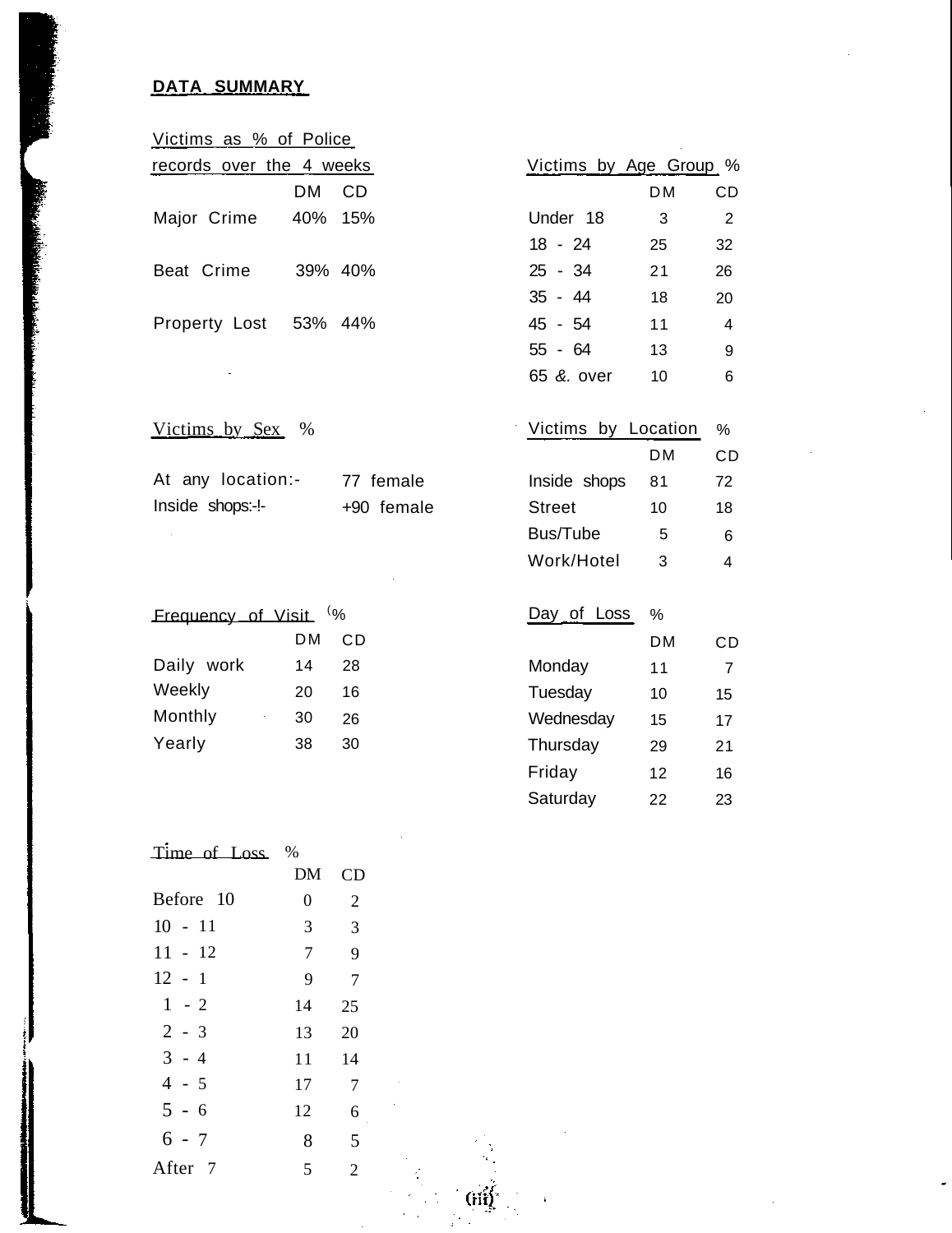# QUESTIONNAIRE ADDRESSES

|                  |    | Male | Female | Total |
|------------------|----|------|--------|-------|
| LONDON           | W  | 40   | 72     | 112   |
|                  | SW | 16   | 61     | 77    |
|                  | 5E | 11   | 28     | 39    |
|                  | N  | 8    | 31     | 39    |
|                  | NW | 11   | 57     | 68    |
|                  | Ε  | 5    | 26     | 31    |
|                  |    |      |        |       |
|                  |    |      |        |       |
|                  |    |      |        |       |
| <b>ESSEX</b>     |    | 3    | 31     | 34    |
| <b>KENT</b>      |    | 8    | 26     | 34    |
| <b>SURREY</b>    |    | 7    | 19     | 26    |
| <b>MIDDLESEX</b> |    | 3    | 17     | 20    |
| <b>HERTS</b>     |    | 3    | 13     | 16    |
| <b>SUSSEX</b>    |    | 5    | 5      | 10    |

### NO OTHER COUNTY TOTALLED MORE THAN 6

### **ADDITIONAL RESPONDENT INFORMATION**

 $\bar{z}$ 

105 of 250 respondents were accompanied by another person or persons. Elderly victims were typically accompanied by sons and daughters, young mothers by children, and local workers by friends from the office.

Of every 100 victims, 55 will arrive by Underground, 17 by bus, 11 by walking and 9 by car or taxi.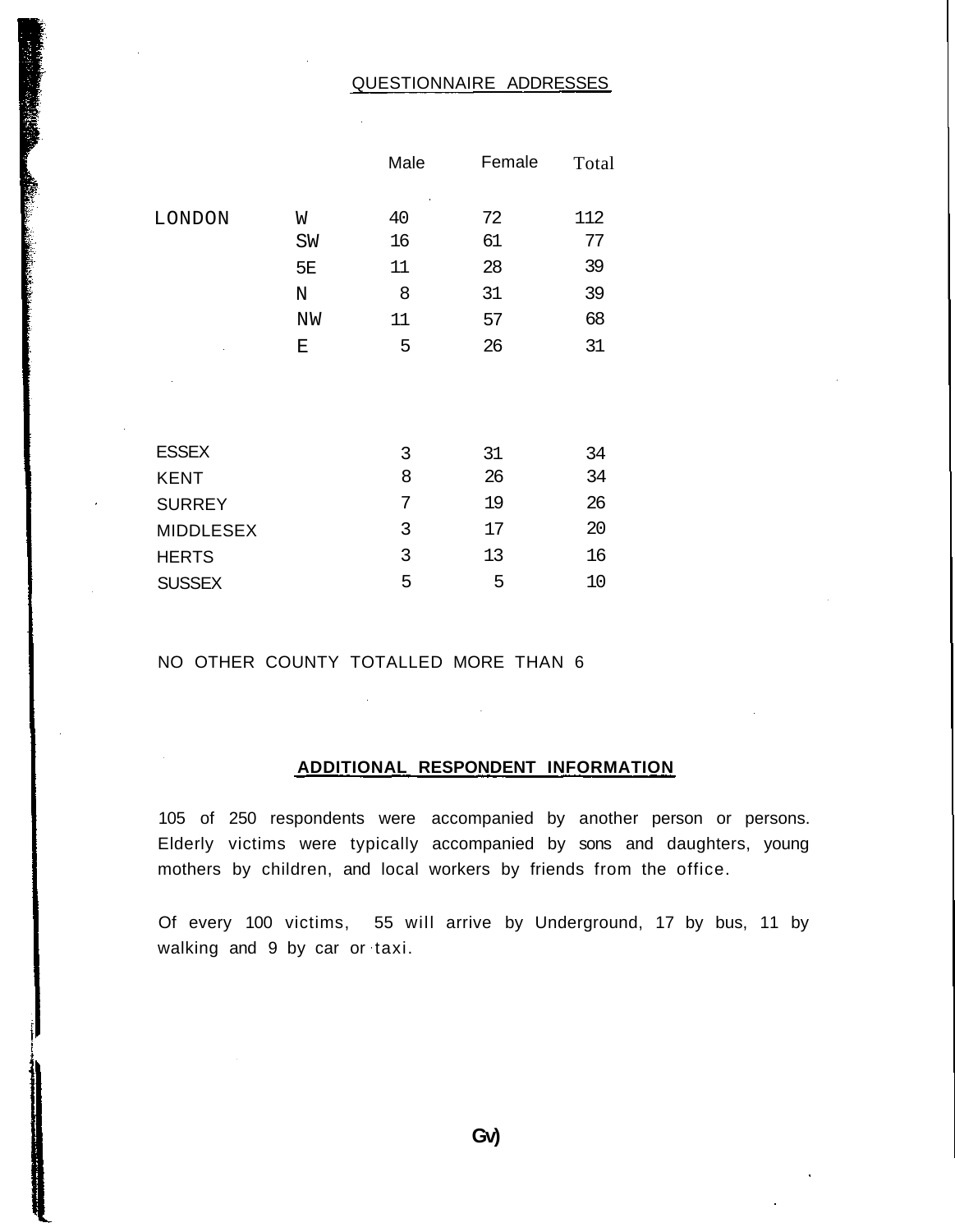### PROSTITUTION - BEDFORD **HILL**

#### 1. Bedford **Hill**

The Bedford Hill area has been a pitch for prostitutes for as long as anyone can remember. It is possible that this tradition began with the combination of tram routes and open spaces which heavily influenced turn of the century development of transport and housing south of the river Thames.

#### 2. Methodology

Literature search and documentary analysis of police records. Samples by street observation and elapsed time video recording. Short interviews with court staff, police officers and prostitutes.

### 3. Analysis Summary

170 different prostitutes operated in the area in 1983 and they were likely to be arrested three times during that year if they were persistent. They will say they wanted to avoid the 'arab trade<sup>1</sup> in central London, which they find more demanding, time consuming and 'uncomfortable' than the reliable clientele in Bedford Hill. In sexual terms, they are probably prudish and do not want to provide the fantasy, bondage or exotica of the West End trade. Some younger prostitutes will also take on some club and agency work in the evening, but are still searching for uncomplicated, undemanding men.

There have always been more men in cars who want prostitutes than there are women who are willing, and Bedford Hill is therefore a sellers' market where customers can outnumber the suppliers by as much as ten to one. If other car beat prostitutes come under pressure, they are tempted to move to Bedford Hill. The very high number of potential customers in the area can accelerate the 'market place $^1$  activity at a rate which catches everyone by surprise.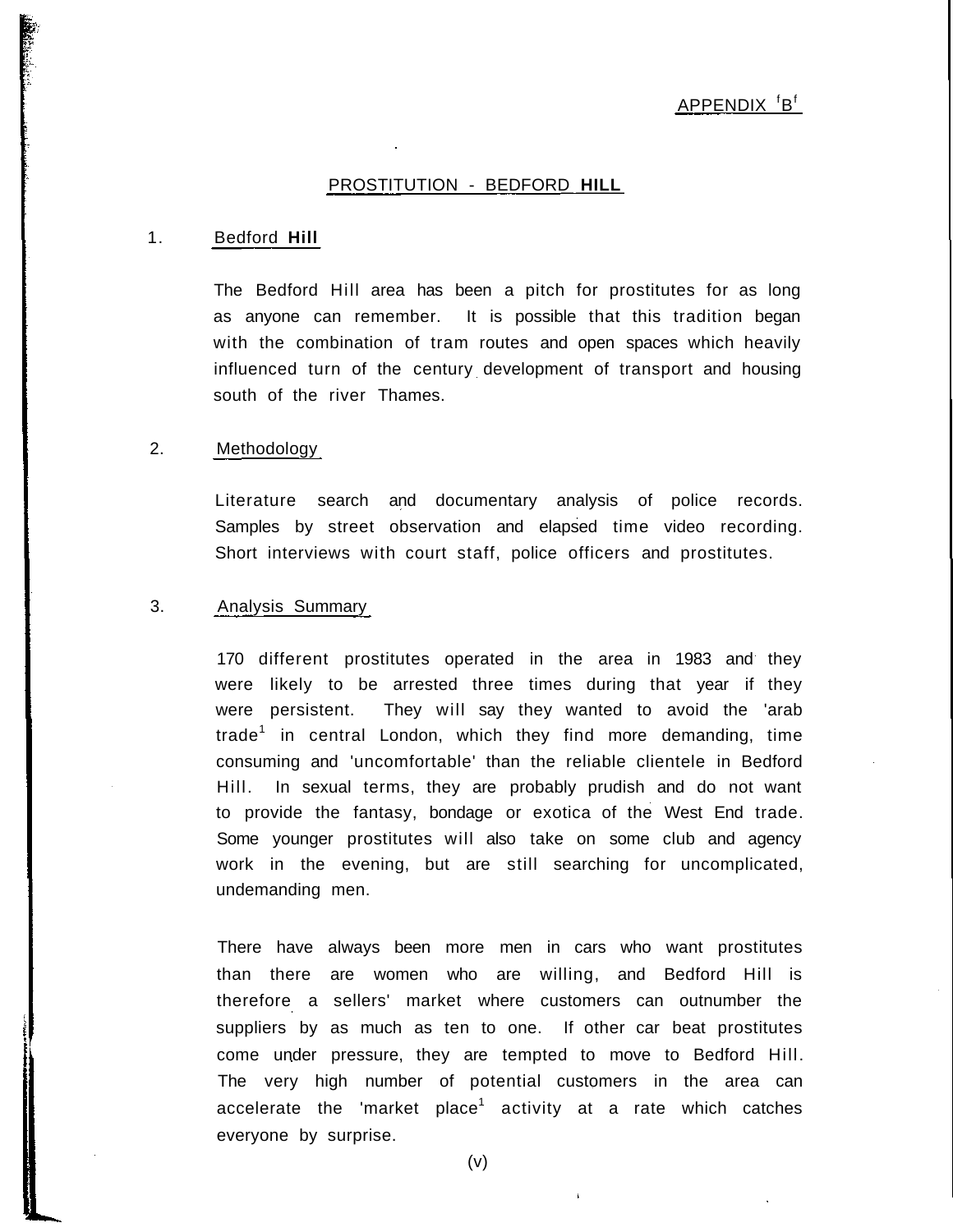A third of the customers live within two miles of Bedford Hill. The next highest proportion come from the Croydon, Wallington, Mitcham area, followed by a group from Battersea, Clapham, Camberwell and the Elephant and Castle. The whole of the rest of London only accounts for 11% of these men, and the Home Counties and the rest of England provide similar proportions. The two car routes from the Oval through Clapham Common to Balham High Road and Mitcham, and from Brixton Hill through Streatham High Road to Croydon can be used to define the major catchment area for the kerb crawlers of Bedford Hill.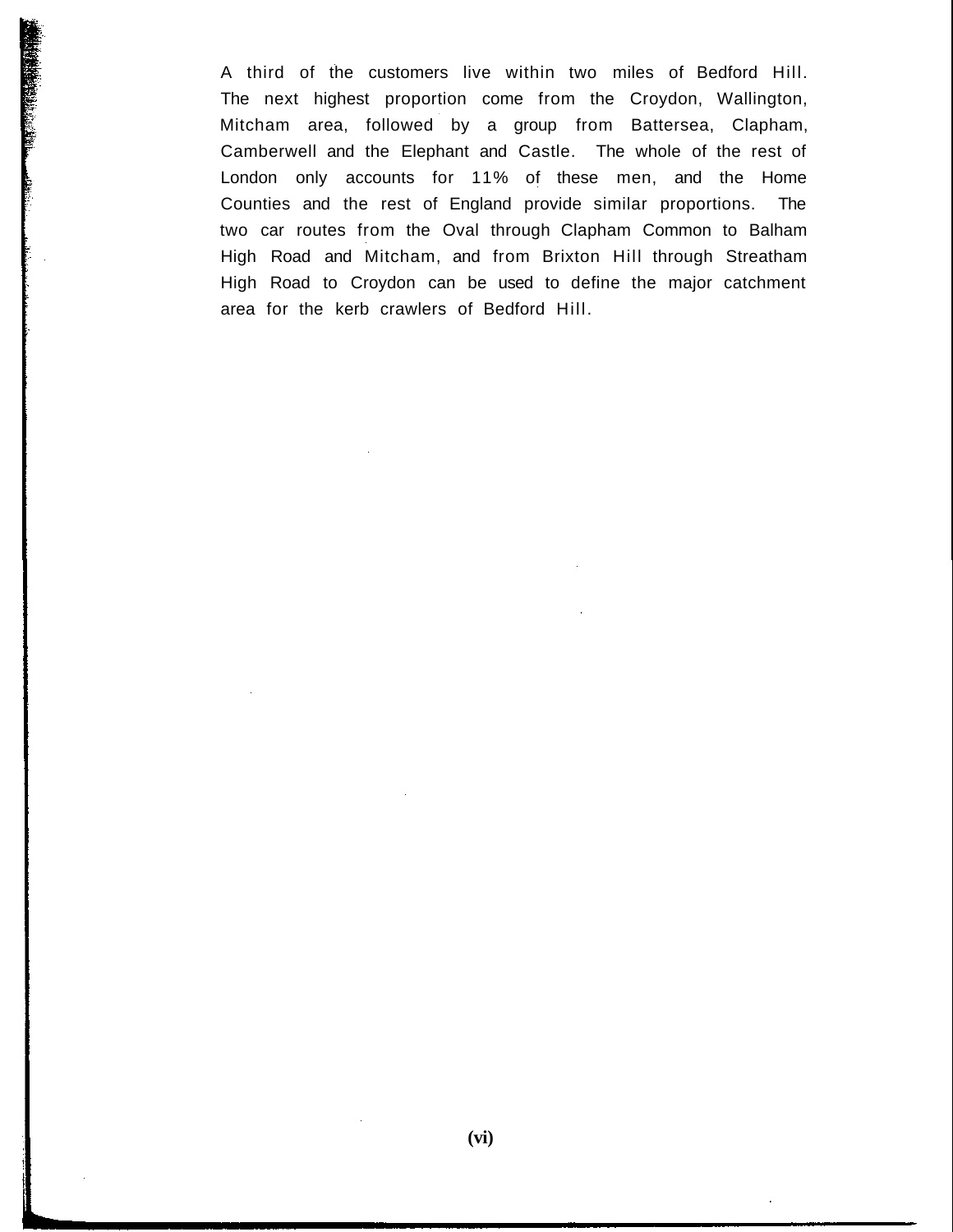### DATA SUMMARY

### Kerb crawlers by location, sample size 155

| Croydon, Wallington, Mitcham, Sutton,                     |        |
|-----------------------------------------------------------|--------|
| Clapham, Battersea, Elephant & Castle, Camberwell,        |        |
|                                                           | 14%    |
| All other London postal districts - - - - - - - - - - - - | 11%    |
|                                                           | $11\%$ |
| Rest of UK-10%                                            |        |

Prostitutes processed through 'WD'

### 1983 - 171 prostitutes

Arrests: Jan Feb Mar Apr May June July Aug Sept Oct Nov Dec 10 69 68 45 28 51 47 50 69 66 94 39

### 1984 - 70 prostitutes

Arrests: **Jan** Feb

84 60

 $\ddot{\bullet}$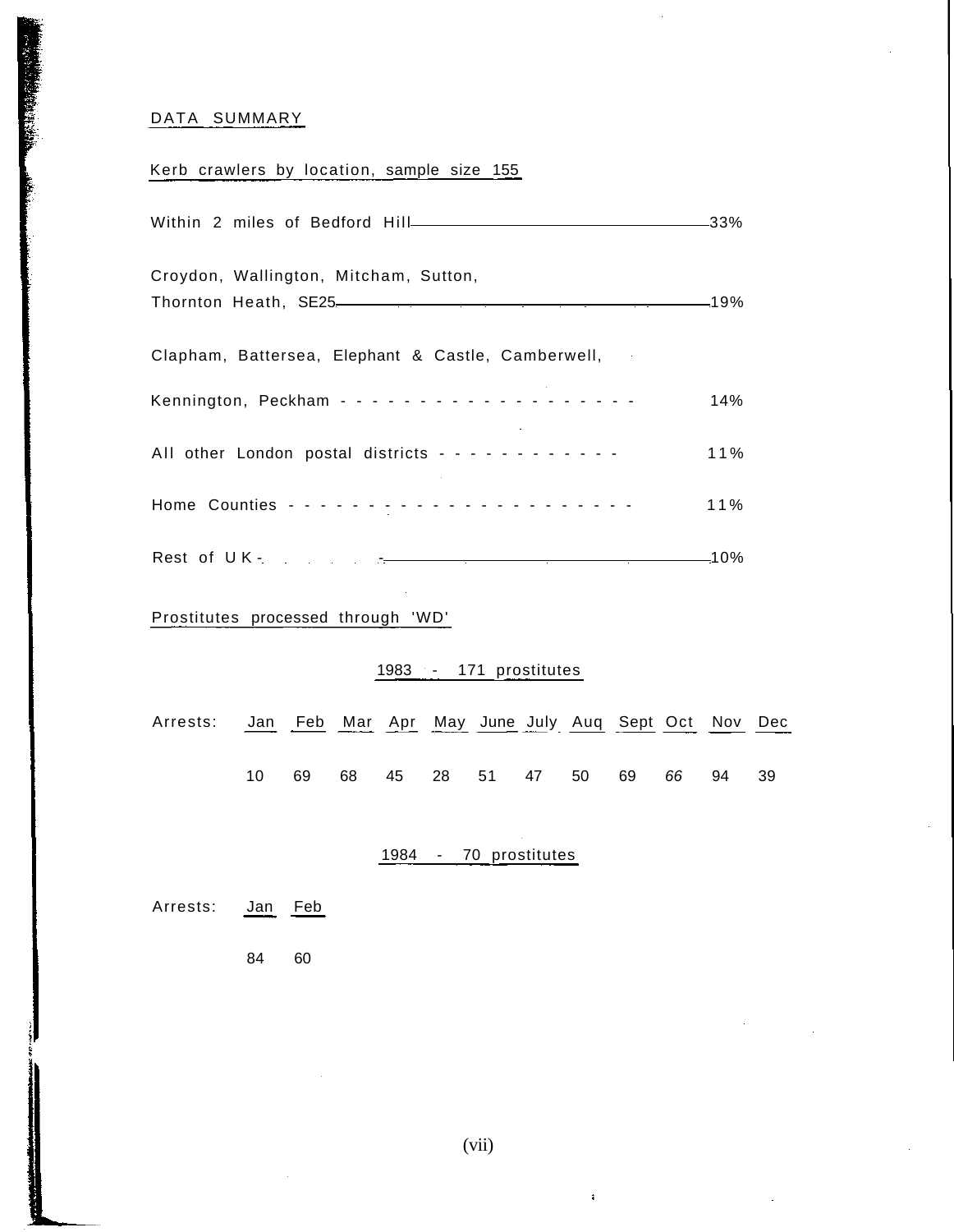### MARKET FORCES

The price of a prostitute in Bedford Hill is  $£10$  in a car or £25 indoors hers or the customer's premises or a rented lock-up garage. As a group of suppliers, the prostitutes have determined what price customers are willing to pay for their services in that area, and they operate as a price fixing cartel. South Western Magistrates' Court will fine them £25 or less (63%) or £50 or less (21%). Most of the remainder will be conditionally discharged (13%). The fines are not punitive, but are geared to a capacity to pay - they are therefore a tax which operates on the P.A.Y.E. principle.

The easiest, cheapest and in the short term, most effective way of disturbing this model is for Police to constantly arrest prostitutes. Their activities are public as opposed to the hidden character of most other crimes, and they are easier to catch and convict than customers - who in any case outnumber them by a huge proportion.

Any longer term solutions would have to involve the media, the residents, Social Services, the Courts and DHSS in trying to remove prostitutes from a market place which, once entered, turns out to be a 'good life<sup>1</sup> trap for the prostitutes, their ponces and their children.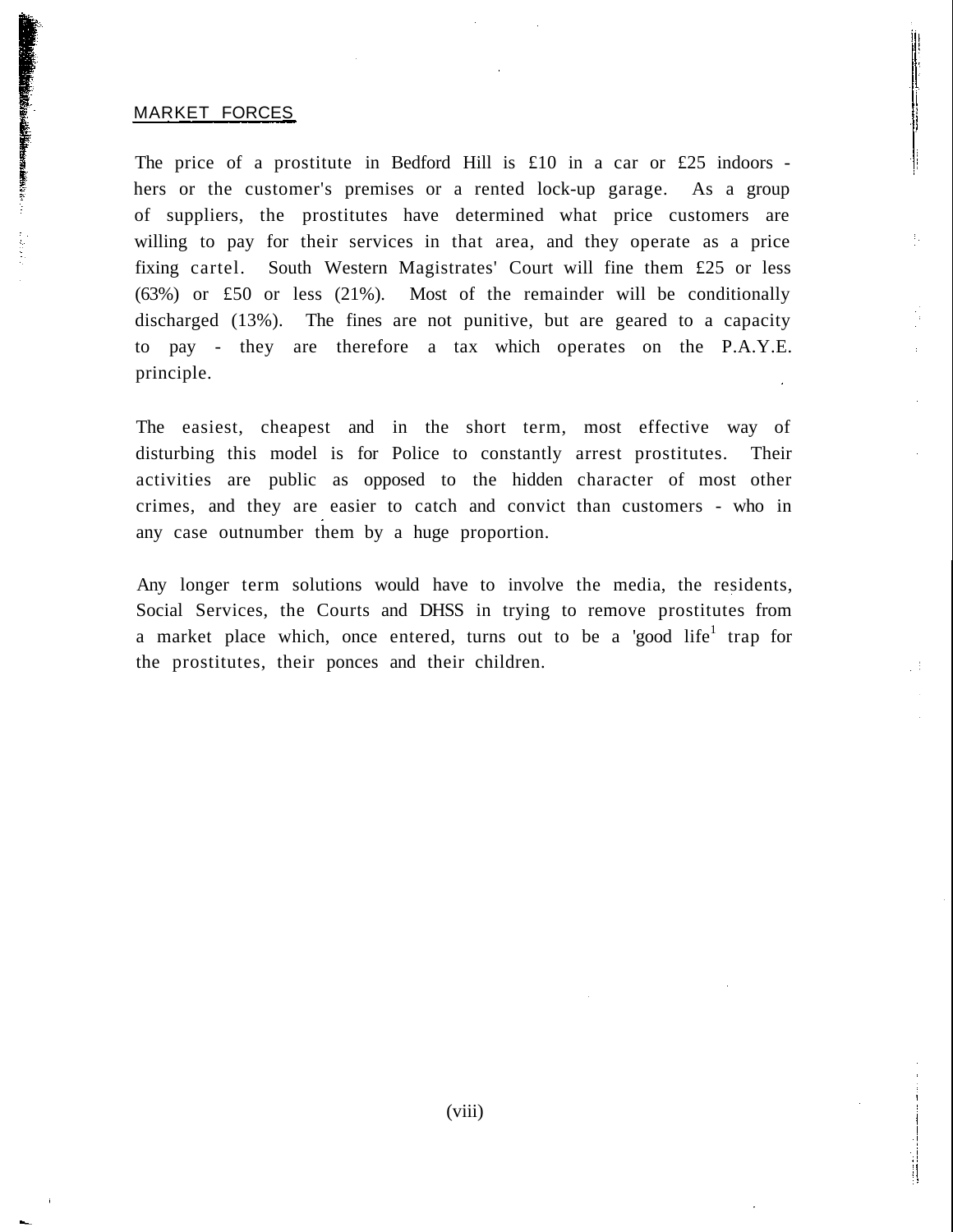#### **APPENDIX 'C**

### **VEHICLE CRIME WEST HAM**

#### **Data Summary - 1983**

1728 crimes included in this analysis.

46% of crimes were unauthorised taking/theft of (Home Office Classification) 36% of crimes were theft from (Home Office Classification) 81% of all offences occured on the street 40% of all offences occured outside the victim's home 11% of all offences occured in car parks 54% of crimes concerned Fords 40% of crimes concerned Ford Cortinas and Escorts 31% of vehicles suffering theft from had radios or cassette players stolen 53% of vehicles had no apparent damage

Of those vehicles that went missing (i.e. moved):-

31% were never recovered

- of those 74% were valued under £1000

Of the vehicles that were recovered:-

74% were found within one week and 41% reappeared on KW or KF

**Ox)**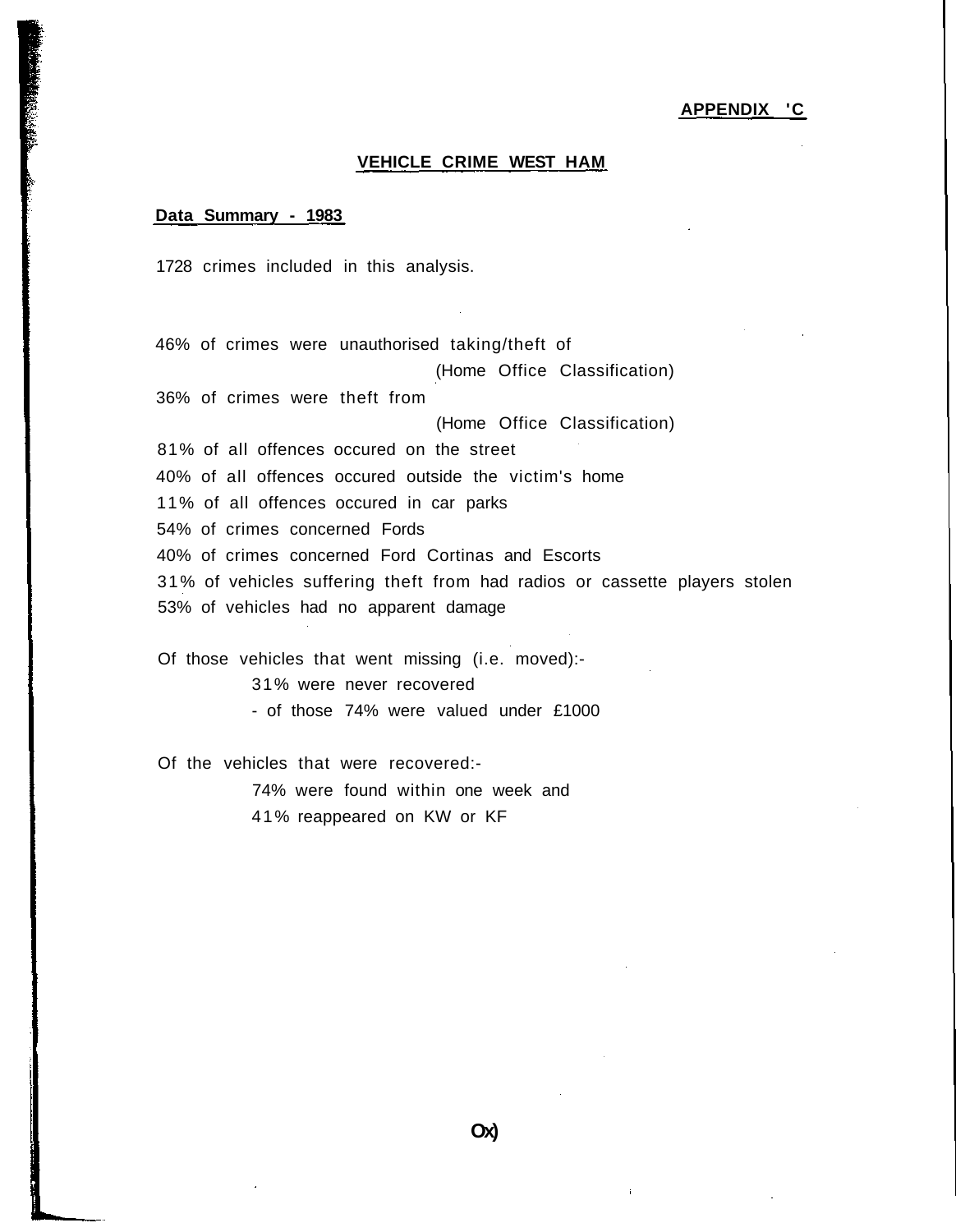à.

 $\sim$ 

ľ

## 1983

# **CIRCUMSTANCES OF CRIME**

| Day of the week | No.cr.reps   | ∻              | % adj. for   |
|-----------------|--------------|----------------|--------------|
|                 |              |                | unknowns     |
| Sunday          | 187          | 10.8           |              |
|                 | 197          | 11.4           |              |
| Monday          | 219          | 12.7           |              |
| Tuesday         | 181          | 10.5           |              |
| Wednesday       | 201          | 11.6           |              |
| Thursday        | 220          | 12.7           |              |
| Friday          | 216          | 12.5           |              |
| Saturday        | 306          | 17.7           |              |
| Unknown         |              |                |              |
| <b>Month</b>    | <b>Fren</b>  | $\frac{96}{5}$ |              |
| February        | 236          | 13.7           |              |
| May             | 267          | 15.5           |              |
| August          | 269          | 15.6           |              |
| October         | 300          | 17.4           |              |
| November        | 377          | 21.8           |              |
| December        | 278          | 16.1           |              |
| <b>Premises</b> | $Fre \leq 1$ | <u>‰</u>       | $%$ adj. for |
|                 |              |                | unknowns     |
| <b>Street</b>   | 1401         | 81.1           |              |
| Garage          | 23           | 1.3            |              |
| Yard            | 36           | 2.1            |              |
| Forecourt       | 41           | 2.4            |              |
| Car Park        | 190          | 11.0           |              |
| Driveway        | 11           | 0.6            |              |
| Garden          | 9            | 0.5            |              |
| Depot           | 7            | 0.4            |              |
| Unknown         | 10           | 0.6            |              |

(x)

 $\hat{\mathcal{A}}$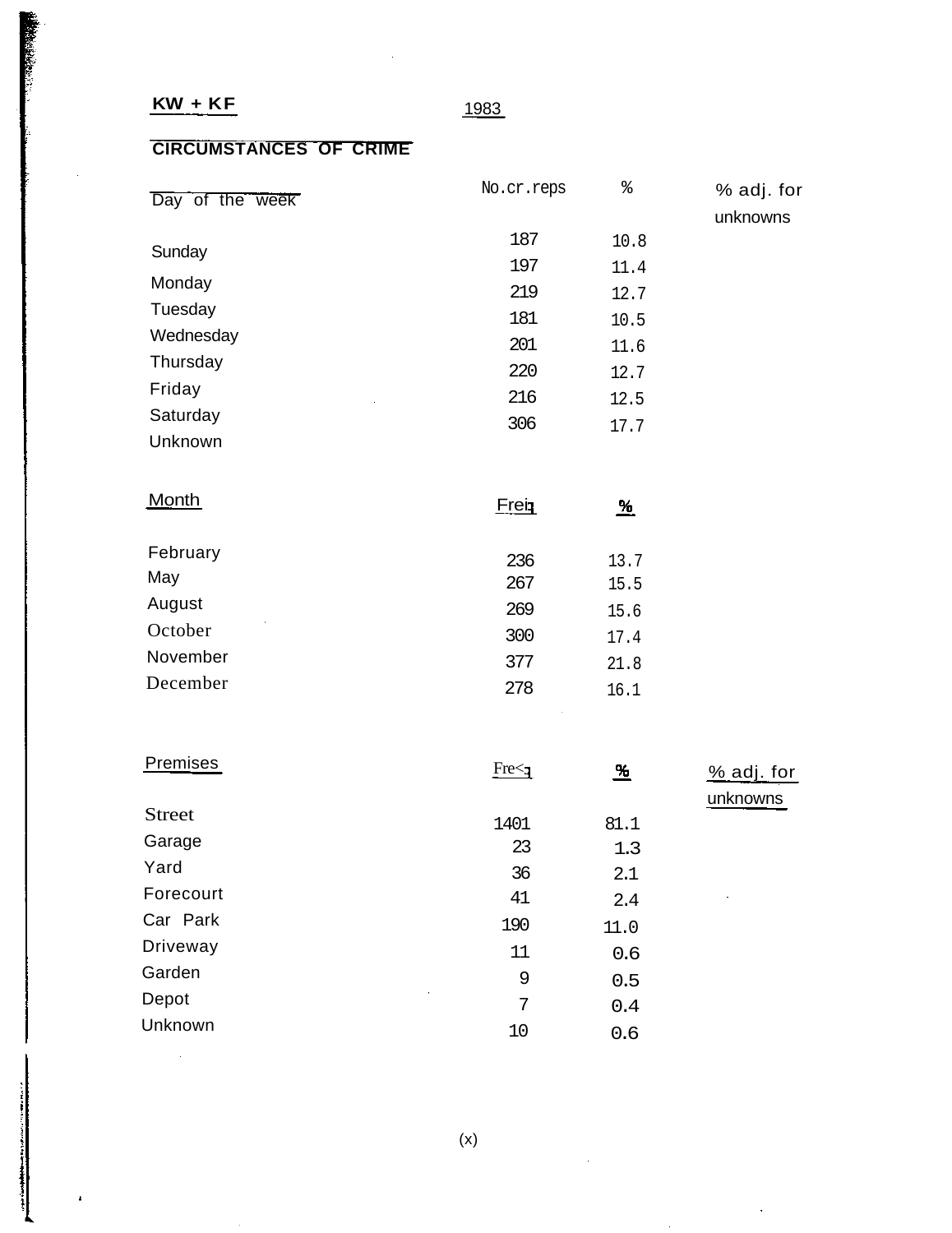| Vehicle MAKE and MODEL unknown $=$ | 193                            |                |                  |                                   |
|------------------------------------|--------------------------------|----------------|------------------|-----------------------------------|
|                                    |                                |                | of Make          | Percentage Percentage<br>of Whole |
| 1. (07) FORD                       | : Model Unknown = $23$         |                | $= 2.79\%$       | $= 1.51\%$                        |
|                                    | 08) Cortina                    | $= 379$        | $= 46.00\%$      | $= 24.89%$                        |
|                                    | 09) Escort                     | $= 224$        | $= 27.18%$       | $= 14.71\%$                       |
|                                    | 12) Granada                    | $= 67$         | 8.13%<br>$=$     | 4.40%<br>$=$ $-$                  |
|                                    | 04) Capri<br>$=$               | 65             | 7.89%<br>$=$     | 4.27%<br>$=$                      |
|                                    | 25) Transit<br>$=$             | 39             | 4.73%<br>$=$     | 2.56%<br>$=$                      |
|                                    | 60) Fiesta<br>$=$              | 17             | 2.06%<br>$=$ $-$ | 1.12%<br>$=$                      |
|                                    | 6) Consul<br>$\sim 100$<br>$=$ | 5              | 0.61%<br>$=$     | 0.33%<br>$=$                      |
|                                    | 7) Corsair<br>$=$              | 5              | 0.61%<br>$=$     | 0.33%<br>$=$                      |
|                                    |                                |                |                  |                                   |
|                                    |                                |                |                  | 824<br>$=$                        |
|                                    |                                |                |                  | 54.1%                             |
|                                    |                                |                |                  |                                   |
| 2. (36) BRITISH                    | : Model Unknown =              | 4              |                  |                                   |
| LEYLAND                            | 19) Mini/Metro<br>$=$          | 69             |                  |                                   |
|                                    |                                |                |                  |                                   |
|                                    |                                |                |                  | 73<br>$\equiv$                    |
|                                    |                                |                |                  | 4.79%                             |
|                                    |                                |                |                  |                                   |
| 3. (5) DATSUN                      | : Model Unknown = 50           |                |                  |                                   |
|                                    | 55) 120Y<br>$=$                | 7              |                  |                                   |
|                                    | 58) 100<br>$\equiv$            | 3              |                  |                                   |
|                                    | $62)$ 160J                     | 3              |                  |                                   |
|                                    | 86) 120<br>Ξ                   | $\overline{c}$ |                  |                                   |
|                                    | 38) 140Y<br>Ξ                  | 1              |                  |                                   |
|                                    | 54) 1300<br>Ξ                  | 1              |                  |                                   |
|                                    | 82) Cherry<br>$\equiv$         | 1              |                  |                                   |
|                                    |                                |                |                  |                                   |

PARTIES IN THE PARTIES OF THE PARTY OF THE PARTY OF THE PARTY.

 $= 68$ 4.46%

 $\overline{\phantom{a}}$ 

 $\mathbf i$ 

 $\cdot$ 

(xi)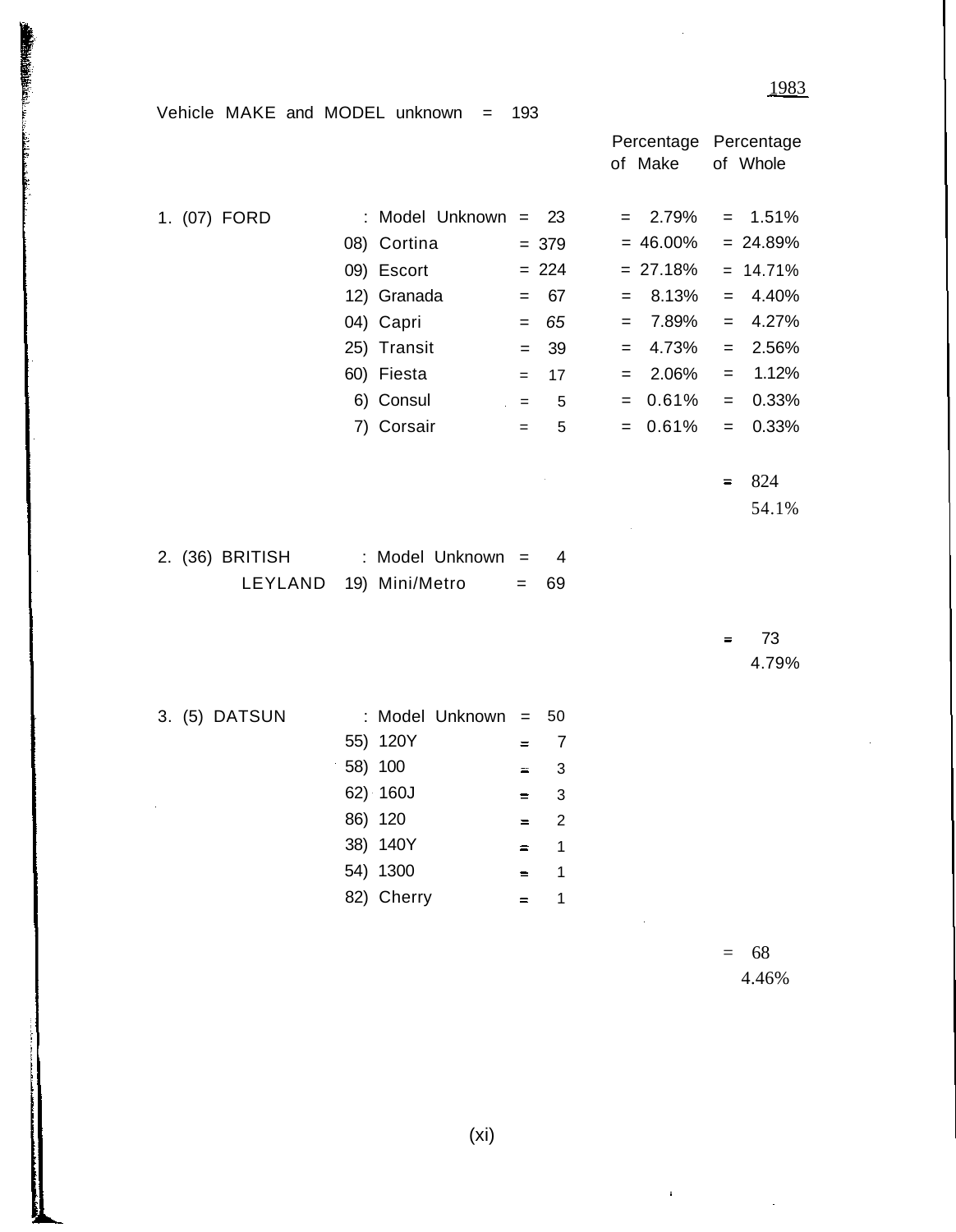4. (01) AUSTIN

■ 東東市 アンディア (2000年) 電話の調査

|               | : Model Unknown | $=$      | 7              |  |
|---------------|-----------------|----------|----------------|--|
| 16) Maxi      |                 | $=$      | 8              |  |
| 53) 1100      |                 | ⋍        | 8              |  |
| 54) 1300      |                 | =        | $\overline{7}$ |  |
| 22) Princess  |                 | =        | 6              |  |
| 61) Allegro   |                 | $=$      | 14             |  |
| 35) Cambridge |                 | =        | 1              |  |
| 51) 250       |                 | $=$      | 1              |  |
| 56) 1000      |                 | $=$      | 1              |  |
| 59) 1800      |                 | $\equiv$ | 1              |  |
| 68) 1600      |                 |          | 1              |  |

5. (19) VAUXHALL

| : Model Unknown = |          | 8            |
|-------------------|----------|--------------|
| 40) Viva          |          | $=$ 16       |
| 75) Cavalier      | $=$      | 13           |
| 05) Chevette      | $\equiv$ | 6            |
| 97) Astra         | $=$      | 4            |
| 07) Corsair       | $\equiv$ | $\mathbf{1}$ |
| 57) 2000          | $=$      | 1            |
| 98) Carlton       |          |              |

 $= 50$ 3.28%

 $= 55$ 

3.61%

6. (11) MORRIS

 $\bar{\beta}$ 

|            | : Model Unknown $=$ |     |    |  |
|------------|---------------------|-----|----|--|
| 15) Marina |                     | $=$ | 26 |  |
| 54) 1300   |                     | $=$ | 4  |  |
| 53) 1100   |                     | s   | 3  |  |
| 56) 1000   |                     |     |    |  |
| 80) Ital   |                     |     |    |  |

 $= 40$ 2-63%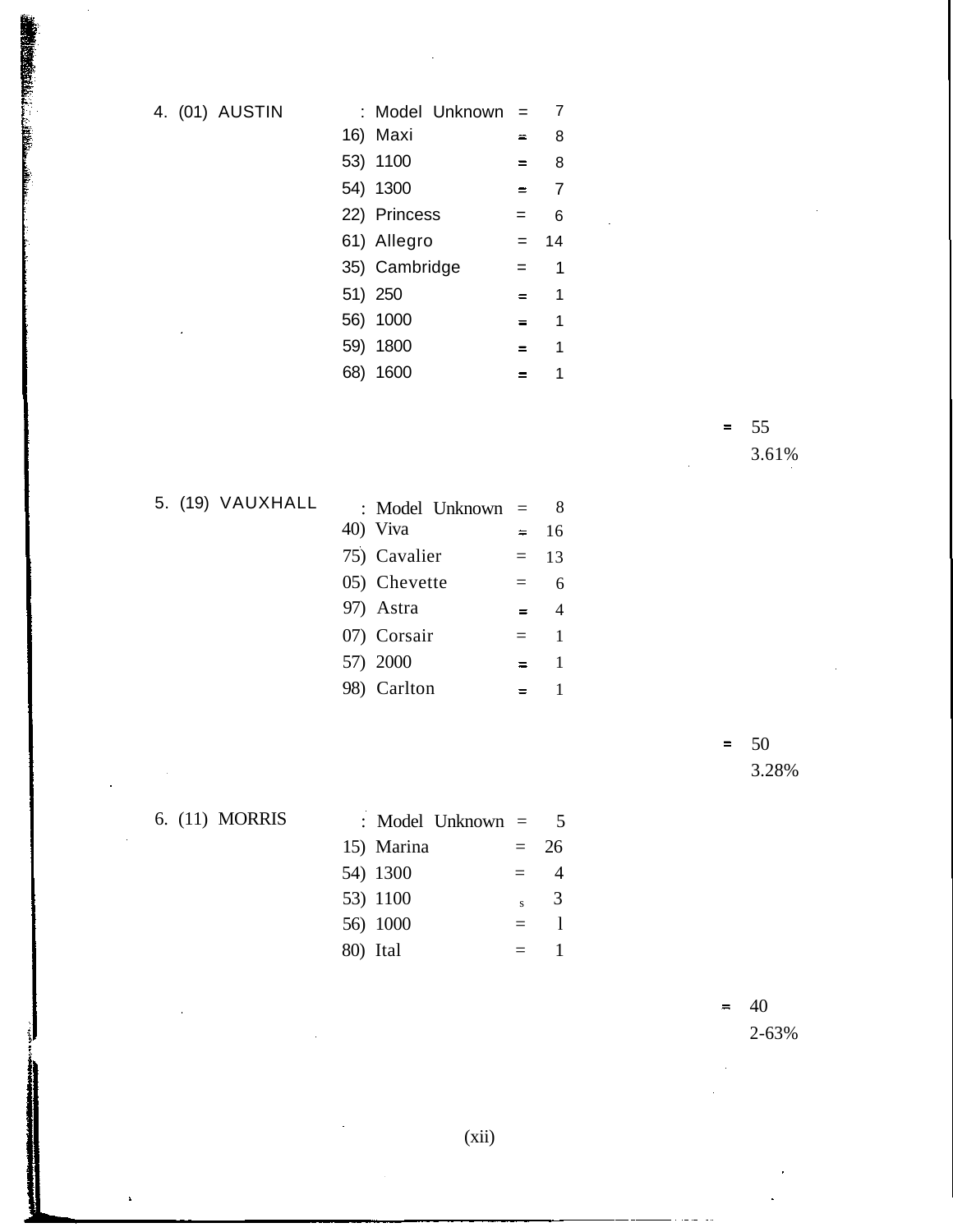7. (18) TRIUMPH

 $\mathcal{A}^{\mathcal{A}}$ 

The state of the state of the state of the state of the state of the state of the state of the state of the state of the state of the state of the state of the state of the state of the state of the state of the state of t

| : Model Unknown = |     | 10             |  |
|-------------------|-----|----------------|--|
| 72) Dolomite      |     | 7              |  |
| 54) 1300          | =   | 4              |  |
| 57) 2000          | ᆍ   | 4              |  |
| 24) Spitfire      | $=$ | 3              |  |
| 43) TR7           | $=$ | 3              |  |
| 70) Bonneville    | =   | 3              |  |
| 77) Vitesse       | $=$ | $\overline{2}$ |  |
| 28) Herald        | =   | 1              |  |
| 30) 125           | $=$ | 1              |  |
| 78) Stag          |     | 1              |  |

 $= 39$ 2-56%

8. (41) HONDA

 $\sim 10$ 

|        |           | : Model Unknown $=$ |     | 17           |
|--------|-----------|---------------------|-----|--------------|
|        | 30) 125   |                     |     | 1            |
| 33) 90 |           |                     | =   |              |
|        | 48) 125   |                     | = 1 | $\mathbf{1}$ |
|        | 51) 250   |                     | ≃   | 6            |
|        | 58) 100   |                     | Ξ.  |              |
|        | 71) Civic |                     |     | 2            |
|        |           |                     |     |              |

 $\mathcal{L}_{\mathrm{eff}}$ 

 $= 32$ 2-1%

 $\mathcal{L}_{\mathrm{eff}}$ 

9. (04) BMW : Model Unknown = 25 57) 2000  $=$  1

 $= 26$ 

10. (20) VOLKSWAGEN

| : Model Unknown = 15 |     |   |
|----------------------|-----|---|
| 11) Golf             | $=$ | 6 |
| 73) Beetle           | $=$ | 3 |
| 23) Scirocco         | $=$ | 1 |

= *25*

 $\mathbb{R}^2$ 

f.

(xiii)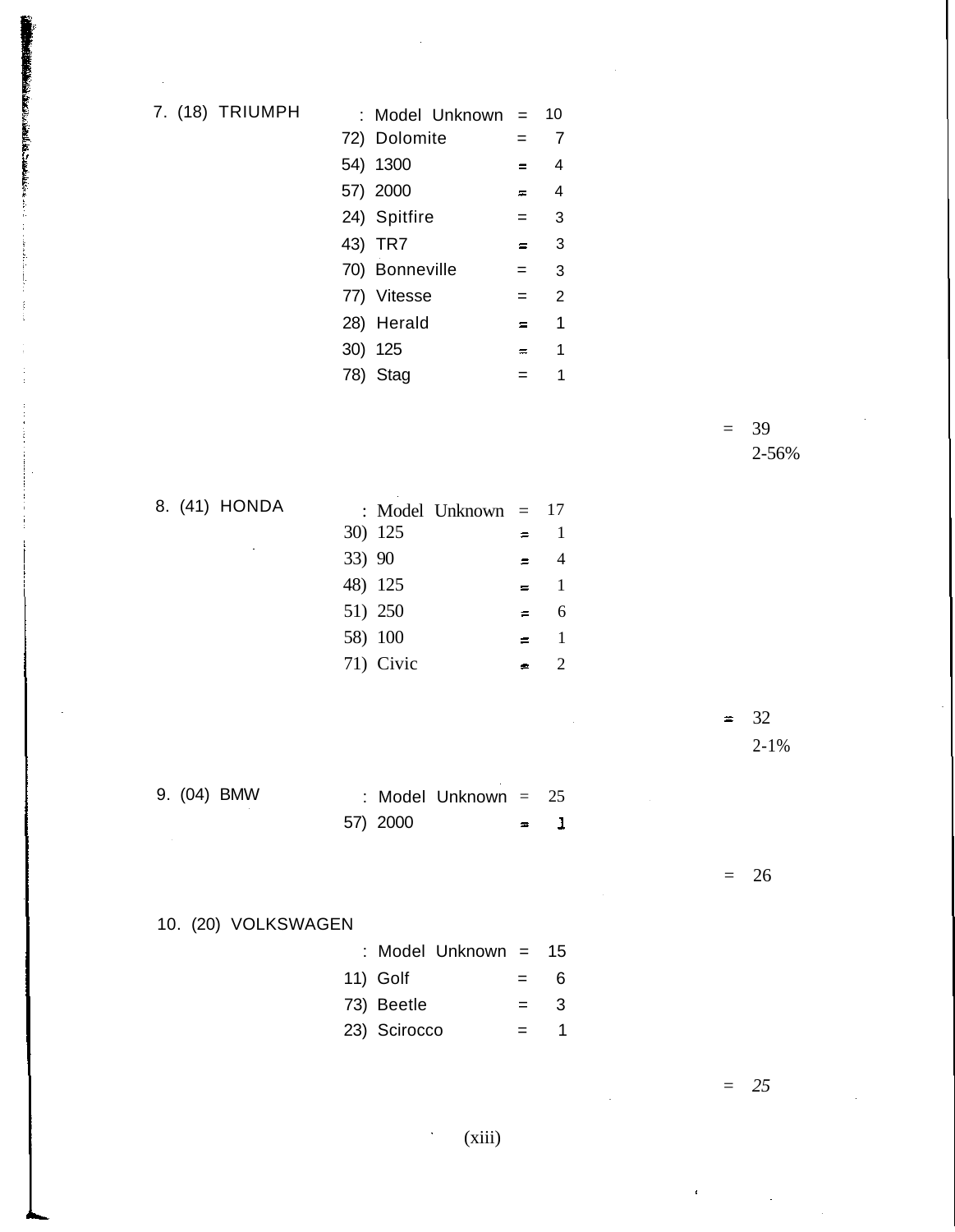|  | 11. (08) HILLMAN : Model Unknown = 1   |                     | 03) Avenger = 9<br>13) Hunter $= 7$<br>21) Minx $= 5$<br>14) Imp $= 2$ |         |                            |        |     |        |
|--|----------------------------------------|---------------------|------------------------------------------------------------------------|---------|----------------------------|--------|-----|--------|
|  |                                        |                     |                                                                        |         |                            |        |     | $= 24$ |
|  |                                        |                     |                                                                        |         |                            |        |     |        |
|  | 12. (15) ROVER : Model Unknown = 21    |                     |                                                                        |         |                            |        |     |        |
|  | <b>Contractor</b>                      |                     | $57) 200 = 2$                                                          |         |                            |        |     |        |
|  |                                        |                     |                                                                        |         |                            | $\sim$ |     | $= 23$ |
|  |                                        |                     |                                                                        |         |                            |        |     |        |
|  | 13. (03) BEDFORD : Model Unknown = 20  |                     |                                                                        |         |                            |        |     |        |
|  |                                        |                     |                                                                        |         |                            |        | $=$ | 20     |
|  |                                        | $\sim$ $\sim$       |                                                                        |         |                            |        |     |        |
|  | 14. $(44)$ TOYOTA : Model Unknown = 12 |                     |                                                                        |         |                            |        |     |        |
|  |                                        |                     | 95) Cresida $= 4$                                                      |         |                            |        |     |        |
|  |                                        |                     | 94) Corolla $= 2$                                                      |         |                            |        |     |        |
|  |                                        |                     | 92) Corona $= 1$                                                       |         |                            |        |     |        |
|  |                                        |                     |                                                                        |         |                            |        |     | $=$ 19 |
|  |                                        |                     |                                                                        |         |                            |        |     |        |
|  | 15. (14) RENAULT : Model Unknown = 11  |                     |                                                                        |         |                            |        |     |        |
|  |                                        | 45) Fuego           |                                                                        | $= 2$   |                            |        |     |        |
|  |                                        | 88) 16              | $\equiv$ 2                                                             |         |                            |        |     |        |
|  |                                        | 50) 17              |                                                                        | $=$ 1   |                            |        |     |        |
|  |                                        | 58) 100<br>59) 1800 |                                                                        |         | $\mathbf 1$<br>$\mathbf 1$ |        |     |        |
|  |                                        |                     |                                                                        |         |                            |        | $=$ | 18     |
|  |                                        |                     |                                                                        |         |                            |        |     |        |
|  | 16. (21) VOLVO                         |                     | Model Unknown = 17                                                     |         |                            |        |     |        |
|  |                                        |                     |                                                                        |         |                            |        |     | 17     |
|  |                                        |                     |                                                                        |         |                            |        |     |        |
|  |                                        |                     |                                                                        |         | 9                          |        |     |        |
|  |                                        | 51) 250             |                                                                        | $=$     | 2                          |        |     |        |
|  |                                        | 30) 125             |                                                                        | $=$     | $\overline{1}$             |        |     |        |
|  |                                        | 33) 90              |                                                                        | $=$ $-$ | $\overline{\phantom{1}}$   |        |     |        |
|  |                                        | 48) 125             |                                                                        | Ξ.      | $\mathbf 1$                |        |     |        |
|  |                                        |                     |                                                                        |         |                            |        |     | 14     |

(xiv)

 $\ddot{\phantom{a}}$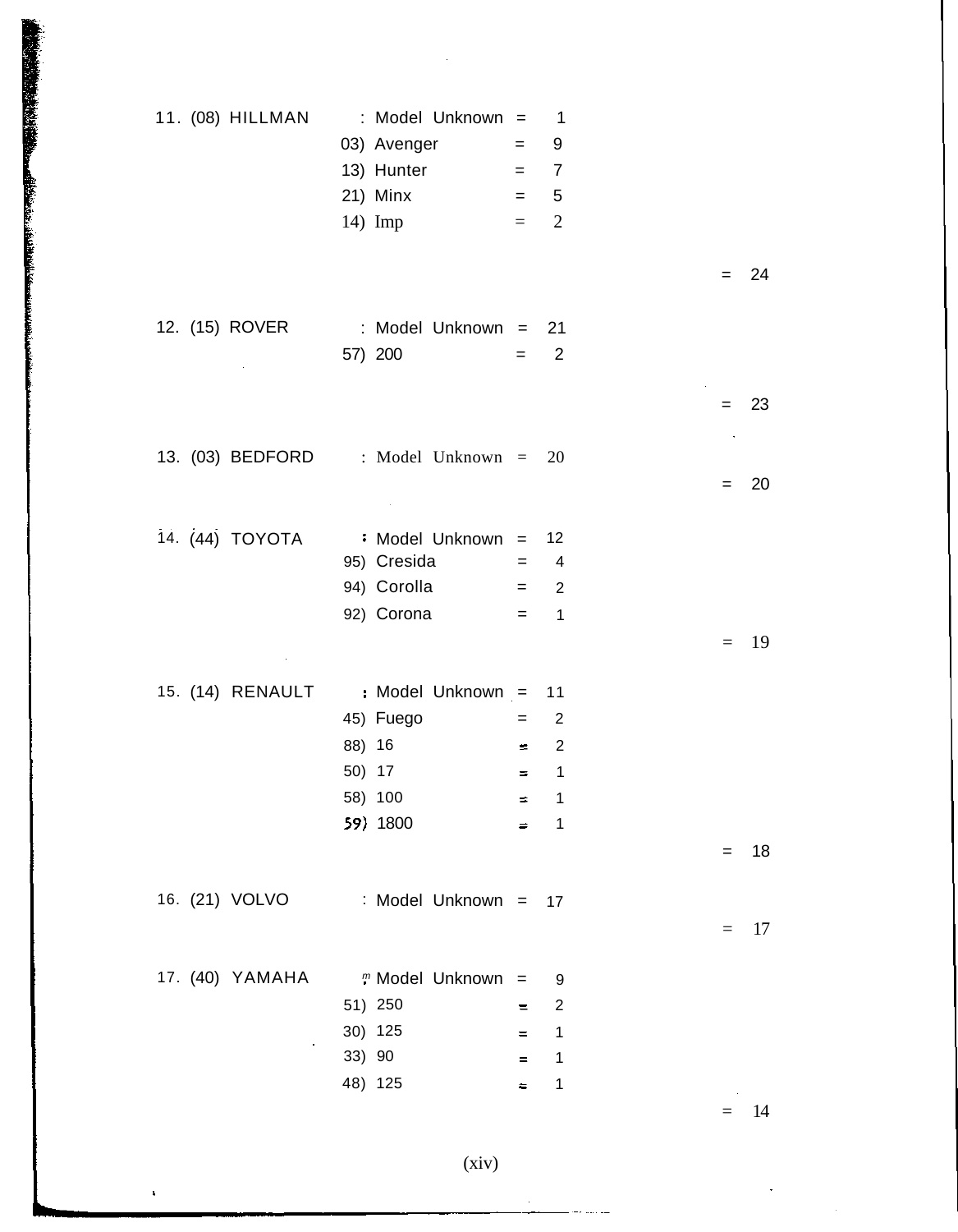|  |                                                                                                         |                                                                                                                                                              |             | -7                                                                                     |                                                                                                                                                                                                                                                                                                                                                                                                                                         |  |                                                             |
|--|---------------------------------------------------------------------------------------------------------|--------------------------------------------------------------------------------------------------------------------------------------------------------------|-------------|----------------------------------------------------------------------------------------|-----------------------------------------------------------------------------------------------------------------------------------------------------------------------------------------------------------------------------------------------------------------------------------------------------------------------------------------------------------------------------------------------------------------------------------------|--|-------------------------------------------------------------|
|  |                                                                                                         |                                                                                                                                                              |             |                                                                                        |                                                                                                                                                                                                                                                                                                                                                                                                                                         |  |                                                             |
|  |                                                                                                         |                                                                                                                                                              |             | 3                                                                                      |                                                                                                                                                                                                                                                                                                                                                                                                                                         |  |                                                             |
|  |                                                                                                         |                                                                                                                                                              |             |                                                                                        |                                                                                                                                                                                                                                                                                                                                                                                                                                         |  |                                                             |
|  |                                                                                                         |                                                                                                                                                              |             |                                                                                        |                                                                                                                                                                                                                                                                                                                                                                                                                                         |  |                                                             |
|  |                                                                                                         |                                                                                                                                                              |             |                                                                                        |                                                                                                                                                                                                                                                                                                                                                                                                                                         |  |                                                             |
|  |                                                                                                         |                                                                                                                                                              |             |                                                                                        |                                                                                                                                                                                                                                                                                                                                                                                                                                         |  |                                                             |
|  |                                                                                                         |                                                                                                                                                              |             |                                                                                        |                                                                                                                                                                                                                                                                                                                                                                                                                                         |  |                                                             |
|  |                                                                                                         |                                                                                                                                                              |             |                                                                                        |                                                                                                                                                                                                                                                                                                                                                                                                                                         |  |                                                             |
|  |                                                                                                         |                                                                                                                                                              |             |                                                                                        |                                                                                                                                                                                                                                                                                                                                                                                                                                         |  |                                                             |
|  |                                                                                                         |                                                                                                                                                              |             |                                                                                        |                                                                                                                                                                                                                                                                                                                                                                                                                                         |  |                                                             |
|  |                                                                                                         |                                                                                                                                                              |             |                                                                                        |                                                                                                                                                                                                                                                                                                                                                                                                                                         |  |                                                             |
|  |                                                                                                         |                                                                                                                                                              |             |                                                                                        |                                                                                                                                                                                                                                                                                                                                                                                                                                         |  |                                                             |
|  |                                                                                                         |                                                                                                                                                              |             |                                                                                        |                                                                                                                                                                                                                                                                                                                                                                                                                                         |  |                                                             |
|  |                                                                                                         |                                                                                                                                                              |             |                                                                                        |                                                                                                                                                                                                                                                                                                                                                                                                                                         |  |                                                             |
|  |                                                                                                         |                                                                                                                                                              |             |                                                                                        |                                                                                                                                                                                                                                                                                                                                                                                                                                         |  |                                                             |
|  |                                                                                                         |                                                                                                                                                              |             |                                                                                        |                                                                                                                                                                                                                                                                                                                                                                                                                                         |  |                                                             |
|  |                                                                                                         |                                                                                                                                                              |             |                                                                                        |                                                                                                                                                                                                                                                                                                                                                                                                                                         |  |                                                             |
|  |                                                                                                         |                                                                                                                                                              |             |                                                                                        |                                                                                                                                                                                                                                                                                                                                                                                                                                         |  | 11                                                          |
|  |                                                                                                         |                                                                                                                                                              |             |                                                                                        |                                                                                                                                                                                                                                                                                                                                                                                                                                         |  |                                                             |
|  |                                                                                                         |                                                                                                                                                              |             |                                                                                        |                                                                                                                                                                                                                                                                                                                                                                                                                                         |  |                                                             |
|  |                                                                                                         |                                                                                                                                                              |             |                                                                                        |                                                                                                                                                                                                                                                                                                                                                                                                                                         |  |                                                             |
|  |                                                                                                         |                                                                                                                                                              |             |                                                                                        |                                                                                                                                                                                                                                                                                                                                                                                                                                         |  |                                                             |
|  |                                                                                                         |                                                                                                                                                              |             |                                                                                        |                                                                                                                                                                                                                                                                                                                                                                                                                                         |  | 10                                                          |
|  |                                                                                                         |                                                                                                                                                              |             |                                                                                        |                                                                                                                                                                                                                                                                                                                                                                                                                                         |  |                                                             |
|  |                                                                                                         |                                                                                                                                                              |             |                                                                                        |                                                                                                                                                                                                                                                                                                                                                                                                                                         |  |                                                             |
|  |                                                                                                         |                                                                                                                                                              |             |                                                                                        |                                                                                                                                                                                                                                                                                                                                                                                                                                         |  |                                                             |
|  |                                                                                                         |                                                                                                                                                              |             |                                                                                        |                                                                                                                                                                                                                                                                                                                                                                                                                                         |  | 9                                                           |
|  |                                                                                                         |                                                                                                                                                              |             |                                                                                        |                                                                                                                                                                                                                                                                                                                                                                                                                                         |  |                                                             |
|  |                                                                                                         |                                                                                                                                                              |             | 6                                                                                      |                                                                                                                                                                                                                                                                                                                                                                                                                                         |  |                                                             |
|  |                                                                                                         |                                                                                                                                                              | $\equiv$    | $\overline{2}$                                                                         |                                                                                                                                                                                                                                                                                                                                                                                                                                         |  |                                                             |
|  |                                                                                                         |                                                                                                                                                              |             |                                                                                        |                                                                                                                                                                                                                                                                                                                                                                                                                                         |  |                                                             |
|  |                                                                                                         |                                                                                                                                                              |             |                                                                                        |                                                                                                                                                                                                                                                                                                                                                                                                                                         |  | 9                                                           |
|  |                                                                                                         |                                                                                                                                                              |             |                                                                                        |                                                                                                                                                                                                                                                                                                                                                                                                                                         |  |                                                             |
|  |                                                                                                         |                                                                                                                                                              |             |                                                                                        |                                                                                                                                                                                                                                                                                                                                                                                                                                         |  |                                                             |
|  |                                                                                                         |                                                                                                                                                              |             |                                                                                        |                                                                                                                                                                                                                                                                                                                                                                                                                                         |  |                                                             |
|  |                                                                                                         |                                                                                                                                                              |             |                                                                                        |                                                                                                                                                                                                                                                                                                                                                                                                                                         |  |                                                             |
|  |                                                                                                         |                                                                                                                                                              |             |                                                                                        |                                                                                                                                                                                                                                                                                                                                                                                                                                         |  |                                                             |
|  | 18. (13) PEUGOT<br>19. (06) FIAT<br>22. (12) MGB<br>23. (09) JAGUAR<br>24. (02) AUDI<br>25. (50) SUZUKI | 49) 305<br>52) 304<br>18) Mirafiore<br>64) 128<br>57) 2000<br>01) Alpine<br>42) Roadster<br>53) 1100<br>59) 1800<br>58) 100<br>84) 80<br>51) 250<br>53) 1100 | 03) Avenger | : Model Unknown =<br>63) $XJ6 =$<br>: Model Unknown =<br>; Model Unknown =<br>$\equiv$ | 3<br>$\Rightarrow$<br>$\equiv$<br>: Model Unknown = 9<br>$= 2$<br>$46)$ Argenta $=$ 1<br>$=$ 1<br>20. (10) MERCEDES : Model Unknown = 11<br>$=$ 1<br>21. (57) CHRYSLER * Model Unknown = 1<br>$=$ 9<br>$\mathbf{1}$<br>$=$ $-$<br>: Model Unknown $=$ 4<br>$\overline{5}$<br>and the state of the state of the<br>$\mathbf 1$<br>$=$<br>Model Unknown = 3<br>5<br>$=$ 1<br>$\mathbf 1$<br>$\overline{7}$<br>$\mathbf{1}$<br>$\mathbf 1$ |  | $= 13$<br>$=$ 13<br>$=$ 12<br>$=$<br>$\qquad \qquad =$<br>⇆ |

 $\frac{1}{2}$  .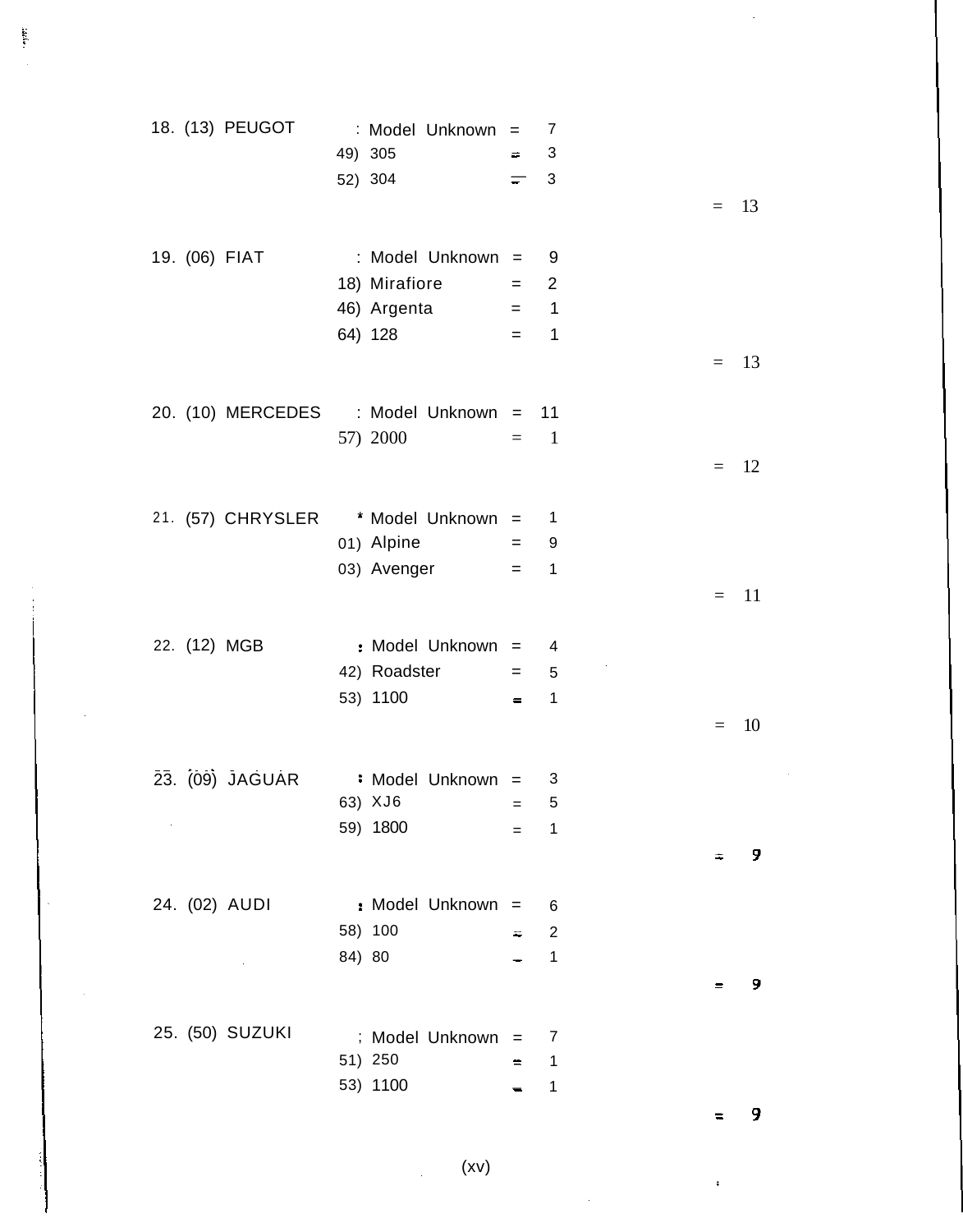| 26. (55) WOLSEY : Model Unknown = 6                                                        | $=$          | 6 |
|--------------------------------------------------------------------------------------------|--------------|---|
| 27. (45) KAWASAKI : Model Unknown = 4<br>$30)$ 125 = 1                                     | $=$ $\qquad$ | 5 |
| 28. (56) HUMBER : Model Unknown = 0<br>29) Sceptre $= 4$                                   | $=$          | 4 |
| 29. (71) NORTON : Model Unknown = 2<br>$34) 929 = 1$                                       |              |   |
| $\equiv$ 1<br>54) 1300<br>$\sim 1000$ km s $^{-1}$<br>30. (22) CITROEN : Model Unknown = 3 | $=$          |   |
| 79) Diane $= 1$                                                                            |              | 4 |
| 31. (24) OPEL : Model Unknown = 2<br>$76)$ Record = 1                                      | ≈            | 3 |
| 32. (17) TALBOT : Model Unknown =<br>3                                                     |              | 3 |
| 33. (51) RELIANT : Model Unknown = 1<br>$47)$ Robin $=$<br>1<br>$96)$ Scimitar = 1         |              | 3 |
| 34. (33) LANCIA : Model Unknown = 1<br>67) Beta<br>$=$ 1<br>68) 1600<br>$=$ 1              |              |   |
| 35. (54) DAIMLER : Model Unknown = 1<br>87) Sovereign =<br>2                               |              | 3 |
|                                                                                            |              | з |

 $\lambda$ ł

 $\sim$ 

 $\boldsymbol{\cdot}$ 

 $\hat{\mathcal{A}}$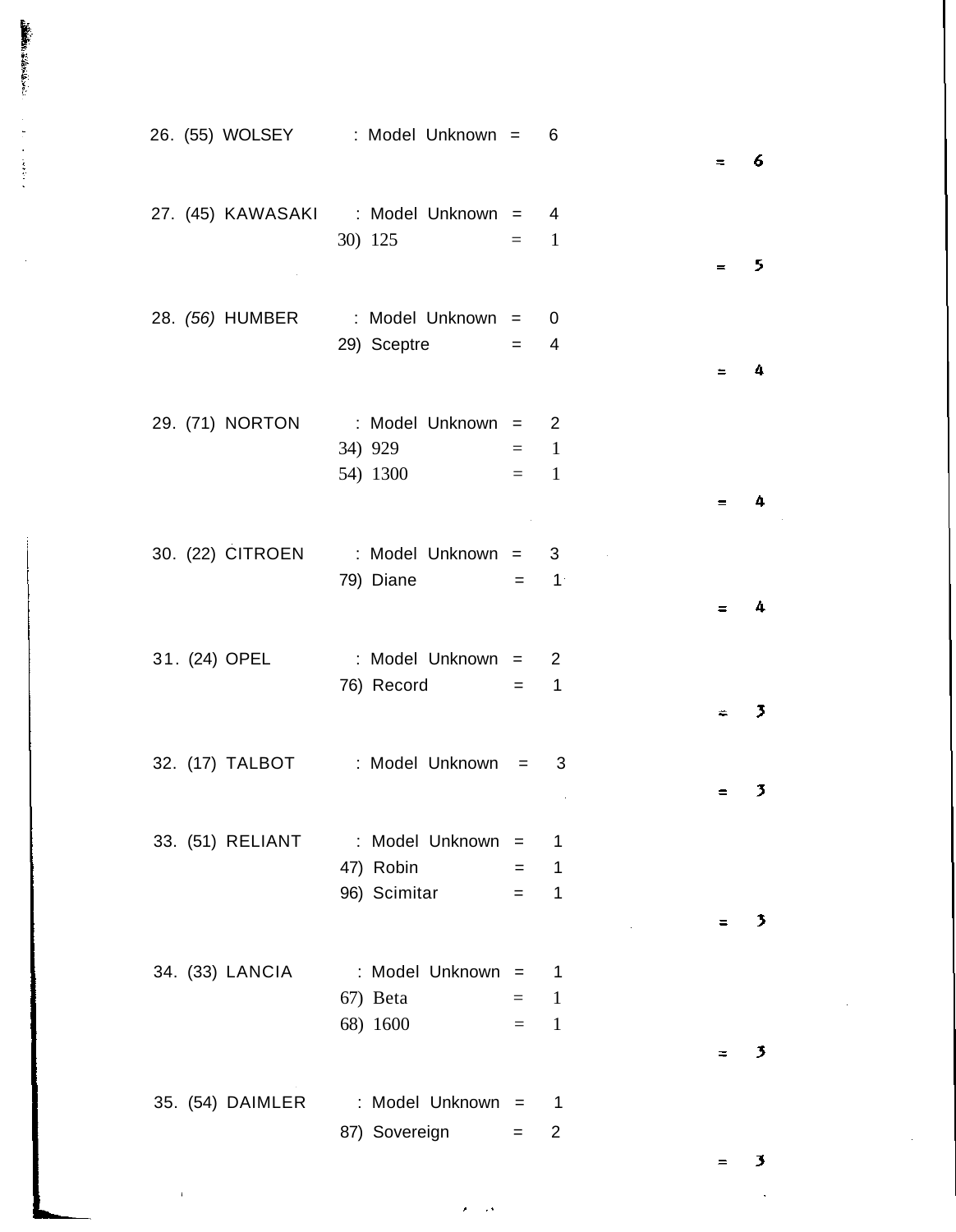| 36. (27) DODGE : Model Unknown = 1  |                     |  |                     |              |
|-------------------------------------|---------------------|--|---------------------|--------------|
|                                     | 58) 100<br>$= 1$    |  |                     |              |
|                                     |                     |  |                     | $= 2$        |
|                                     |                     |  |                     |              |
| 37. (30) COMMER : Model Unknown = 1 |                     |  |                     |              |
|                                     |                     |  |                     | $=$ 1        |
|                                     |                     |  |                     |              |
| 38. (37) ALFA ROMEO                 | : Model Unknown = 1 |  | $=$                 | ı            |
|                                     |                     |  |                     |              |
| 39. (42) MOTOG : Model Unknown = 1  |                     |  |                     | $=$ 1        |
|                                     |                     |  |                     |              |
| 40. (43) VESPA : Model Unknown = 1  |                     |  |                     | $=$ 1        |
|                                     |                     |  |                     |              |
| 41. (53) JENSON : Model Unknown = 1 |                     |  |                     | $= 1$        |
|                                     |                     |  |                     |              |
| 42. (23) SKODA : Model Unknown = 1  |                     |  |                     | $\pm$ 1      |
|                                     |                     |  |                     |              |
| 43. (05) SIMCA : Model Unknown = 1  |                     |  |                     | $=$ 1        |
|                                     |                     |  |                     |              |
| 44. (26) RILEY : Model Unknown = 0  |                     |  |                     |              |
|                                     | 44) Kestrel $=$ 1   |  |                     |              |
|                                     |                     |  | $\equiv$            | ı            |
|                                     |                     |  |                     |              |
| 45. (28) HARLEY DAVIDSON            |                     |  |                     |              |
|                                     | : Model Unknown = 1 |  |                     | 1            |
|                                     |                     |  |                     |              |
| 46. (29) LADA : Model Unknown = 1   |                     |  |                     | $\mathbf{I}$ |
| 47. (16) SAAB                       |                     |  |                     | $\mathbf{1}$ |
|                                     | • Model Unknown = 1 |  | $\equiv$ 1000 $\pm$ |              |
|                                     |                     |  |                     |              |
| <b>MULTIPLE CRIME</b>               |                     |  |                     |              |
|                                     |                     |  |                     |              |

 $\hat{\mathcal{L}}$ 

 $\mathcal{L}$ 

**99. (99) = 19 = 19**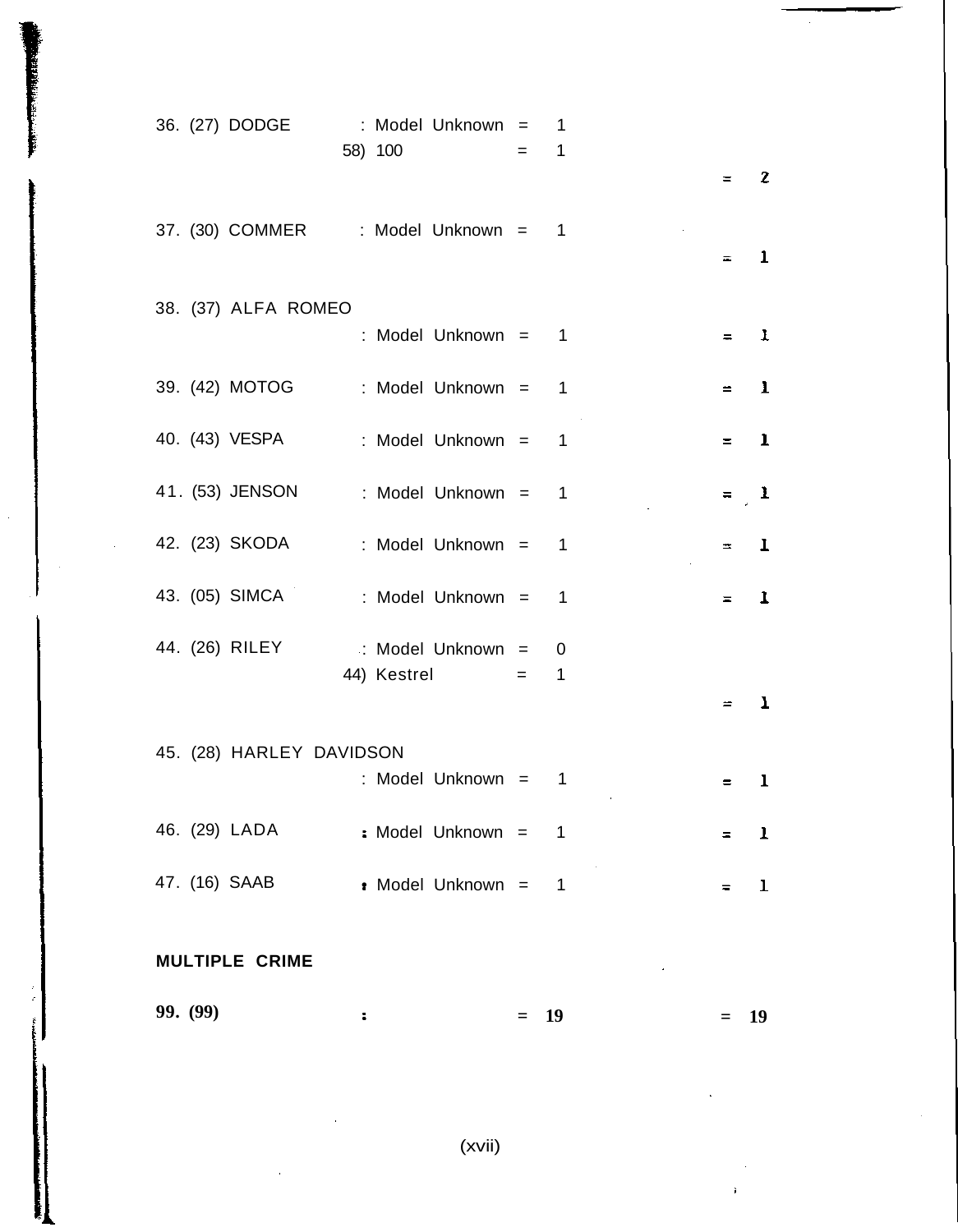# **ALL CRIMES - MAKE OF CAR**

 $\bullet$ 

ţ.

| <b>Make</b>    | <u>Freq</u>    | $\frac{\%}{\%}$ |
|----------------|----------------|-----------------|
| Ford           | 822            | 47.93           |
| Austin         | 109            | 6.36            |
| Datsun         | 68             | 3.97            |
| Vauxnall       | 53             | 3.09            |
| <b>Morris</b>  | 44             | 2.57            |
| Triumph        | 39             | 2.27            |
| Honda          | 32             | 1.86            |
| Volkswagen     | 28             | 1.63            |
| Hiilman        | 24             | 1.40            |
| <b>BMW</b>     | 26             | 1.52            |
| Rover          | 23             | 1.34            |
| <b>Bedford</b> | 20             | 1.17            |
| Renault        | 19             | 1.11            |
| Volvo          | 17             | 0.99            |
| Leyland        | 15             | 0.87            |
| Toyota         | 15             | 0.87            |
| Yamaha         | 14             | 0.82            |
| Peugot         | 13             | 0.76            |
| Fiat           | 13             | 0,76            |
| Mercedes       | 12             | 0.70            |
| Jaguar         | 10             | 0.58            |
| Chrysler       | 10             | 0.58            |
| Suzuki         | 9              | 0.53            |
| Audi           | 9              | 0.53            |
| <b>MGB</b>     | $\overline{7}$ | 0.41            |
| Wolsey         | 6              | 0.35            |
| Kawasaki       | 5              | 0.29            |

**REAL PROPERTY** 

 $\overline{a}$ 

 $\mathbf{r}$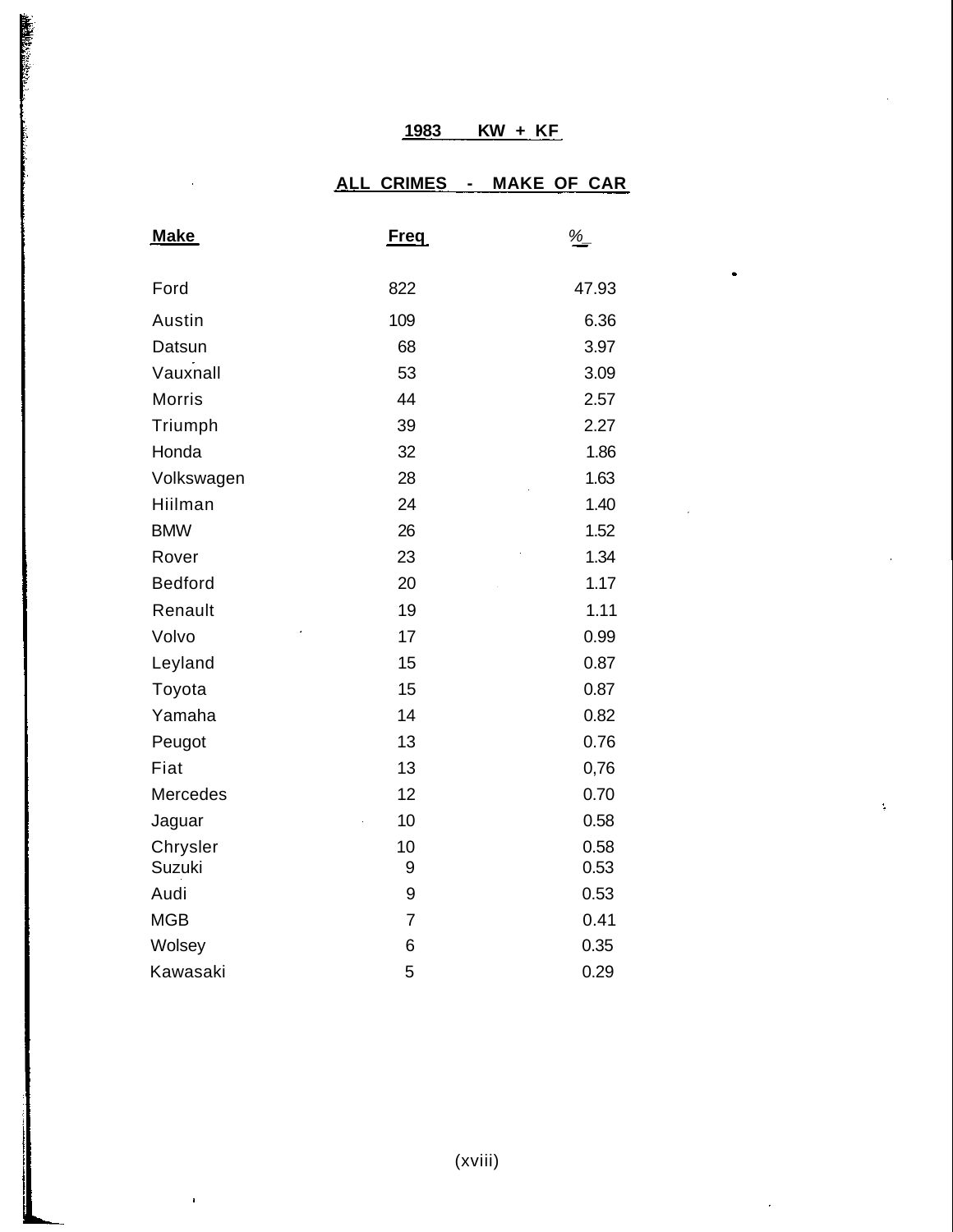# **MAKE AND MODEL (ALL CRIMES)**

 $\hat{r} = \hat{r}$  .

 $\mathbf{r}_{\mathrm{in}}$ 

 $\hat{\mathcal{A}}$ 

| <b>Fords</b> | $Total = 822$ |       |
|--------------|---------------|-------|
|              | <b>Fretz</b>  | %     |
| Cortina      | 379           | 46.11 |
| Escort       | 224           | 27.25 |
| Granada      | 66            | 8.03  |
| Capri        | 65            | 7.91  |
| Transit      | 39            | 4.74  |
| Fiesta       | 16            | 1.95  |
| Consul       | 5             | 0.61  |
| Corsair      | 5<br>$\sim$   | 0.61  |
| <b>Other</b> | 3             | 0.36  |
| Unknown      | 20            | 2.43  |

÷.

(xix)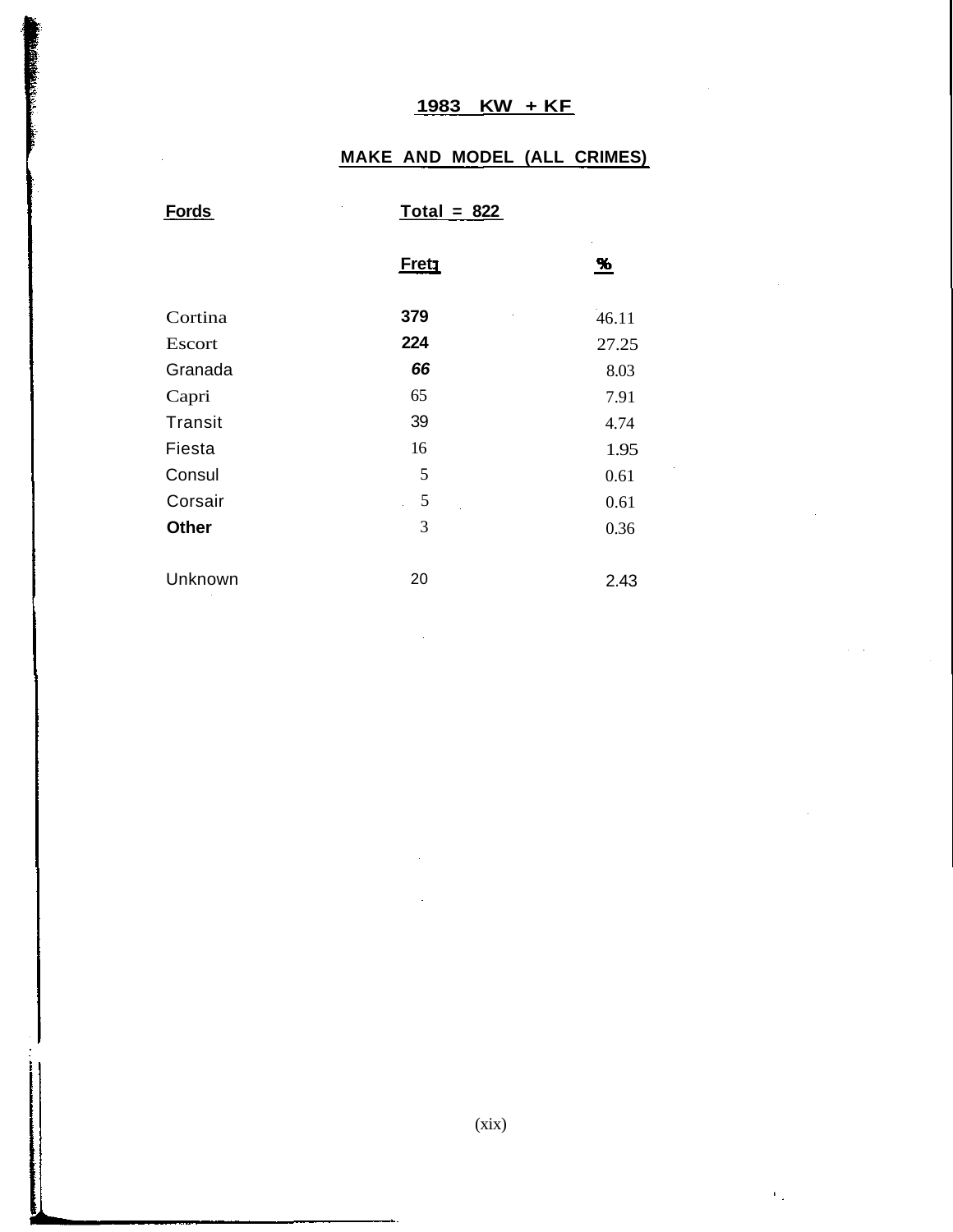| <b>Er&amp;g</b><br>Type - Vehicle |                                                     | %     |  |
|-----------------------------------|-----------------------------------------------------|-------|--|
| Saloon/Coupe                      | 674                                                 | 39.0  |  |
| <b>Estate</b>                     | 100                                                 | 5.8   |  |
| <b>Hatchback</b>                  | 10                                                  | 0.6   |  |
| <b>Trailer</b>                    | 3                                                   | 0.2   |  |
| Lorry                             | 26                                                  | 1.5   |  |
| Sports/car                        | 12                                                  | 0.7   |  |
| Motorcycle                        | 69                                                  | 4.0   |  |
| Van                               | 116                                                 | 6.7   |  |
| Soft Top                          | 4                                                   | 0.2   |  |
| Taxi                              | 9                                                   | 0.5   |  |
| Plant                             | $\overline{\phantom{a}}$<br>$\overline{\mathbf{4}}$ | 0.1   |  |
| Milk Float                        | 9                                                   | 0.5   |  |
| <b>Bus</b>                        | $\overline{2}$                                      | 0.1   |  |
| Dormobile                         | $\overline{\phantom{a}}$                            |       |  |
| <b>Minibus</b>                    | $\overline{2}$                                      | 0.1   |  |
| Multiple Crime                    | 19                                                  | 1.1   |  |
| Unknown                           | 669                                                 | 38.7  |  |
|                                   |                                                     |       |  |
| <b>Total</b>                      | 1728                                                | 100.0 |  |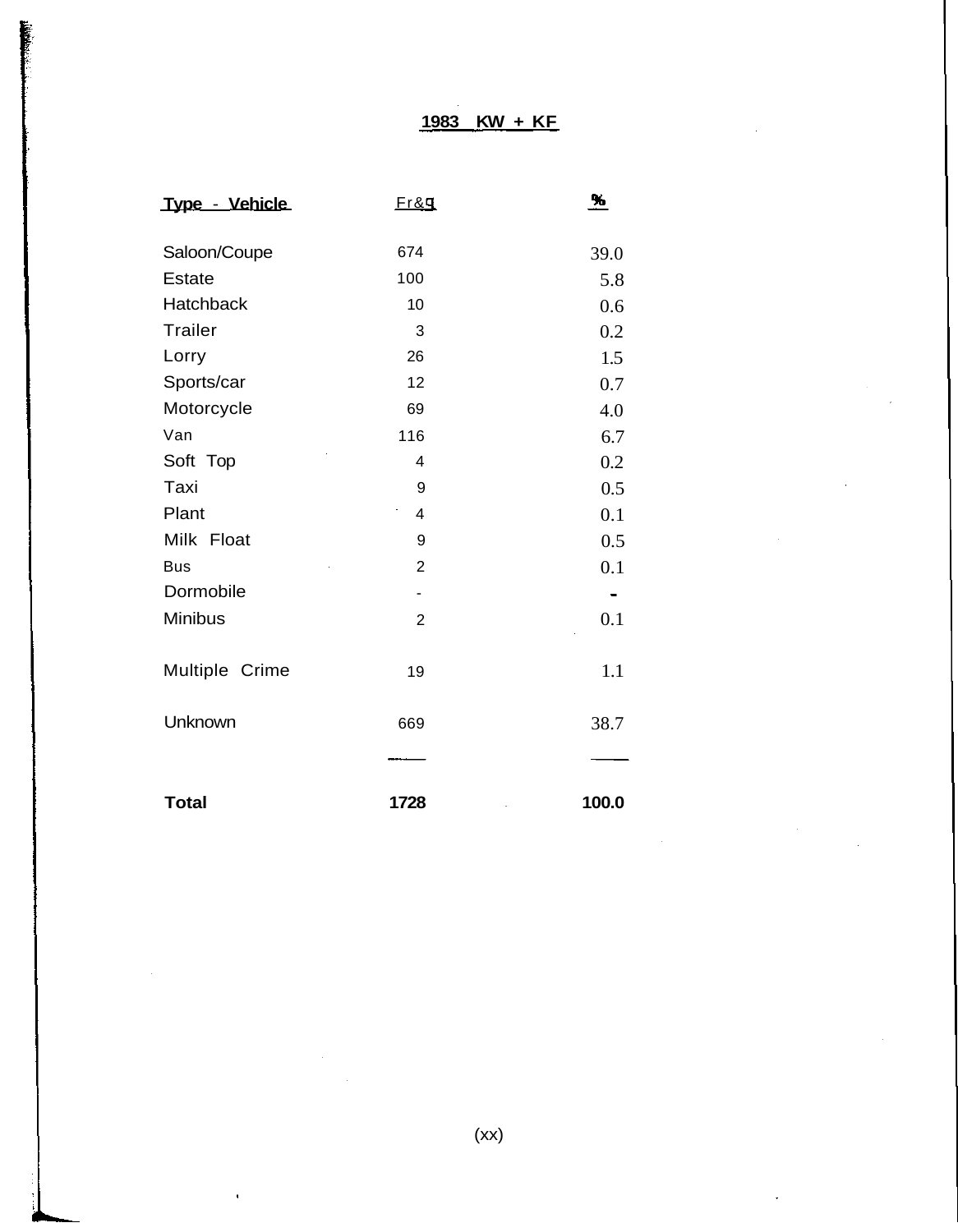$\bar{z}$ 

AGES - VEHICLES

 $\cdot$ 

 $\mathcal{L}_{\text{in}}$  and  $\mathcal{L}_{\text{in}}$ 

 $\bar{z}$ 

Ť

 $\cdot$ 

|                                                      | <b>Freq</b>             | $\frac{\%}{\sqrt{2}}$ |
|------------------------------------------------------|-------------------------|-----------------------|
| <b>OLD</b><br>'A'                                    | $\mathbf 1$             | 0.1                   |
| 'B'                                                  | 3                       | 0.2                   |
| $\bullet$ C                                          | 8                       | 0.5                   |
| "D"                                                  | 15                      | 0.9                   |
| 'E <sup>f</sup>                                      | 16                      | 0.9                   |
| $\bullet$ F <sup>1</sup>                             | 41                      | 2.4                   |
| $\bullet G'$                                         | 59                      | 3.5                   |
| $\bullet H^1$                                        | 65                      | 3.8                   |
| 'J <sup>1</sup>                                      | 68                      | 4.0                   |
| $\bullet\mathsf{K}^{\scriptscriptstyle{\mathsf{I}}}$ | 97                      | 5.7                   |
| 'L <sup>1</sup>                                      | 134                     | 7.9                   |
| $\bullet M^1$                                        | 115                     | 6.8                   |
| $\bullet N^1$                                        | 109                     | 6.4                   |
| ${}^{\text{f}}P$                                     | 101                     | 6.0                   |
| $\cdot R$                                            | 113                     | 6.7                   |
| $^{\prime}S^1$                                       | 147                     | 8.7                   |
| $T^1$                                                | 135                     | 7.9                   |
| $\bullet V^1$                                        | 124                     | 7.3                   |
| $\bullet \textsf{W}$                                 | 74                      | 4.4                   |
| $\bullet X^1$                                        | 71                      | 4.2                   |
| $'Y^1$                                               | 79                      | 4.7                   |
| NEW 'A <sup>1</sup>                                  | 12                      | 0.7                   |
| Other<br>(foreign)                                   | 11                      | 0.7                   |
| Unknown                                              | 73                      | 4.3                   |
| Pre ' $A^1$ reg                                      | $\overline{\mathbf{4}}$ | 0.2                   |
| Multiple Crime                                       | 19                      | 1.1                   |

(xxi)

 $\mathbf{r}$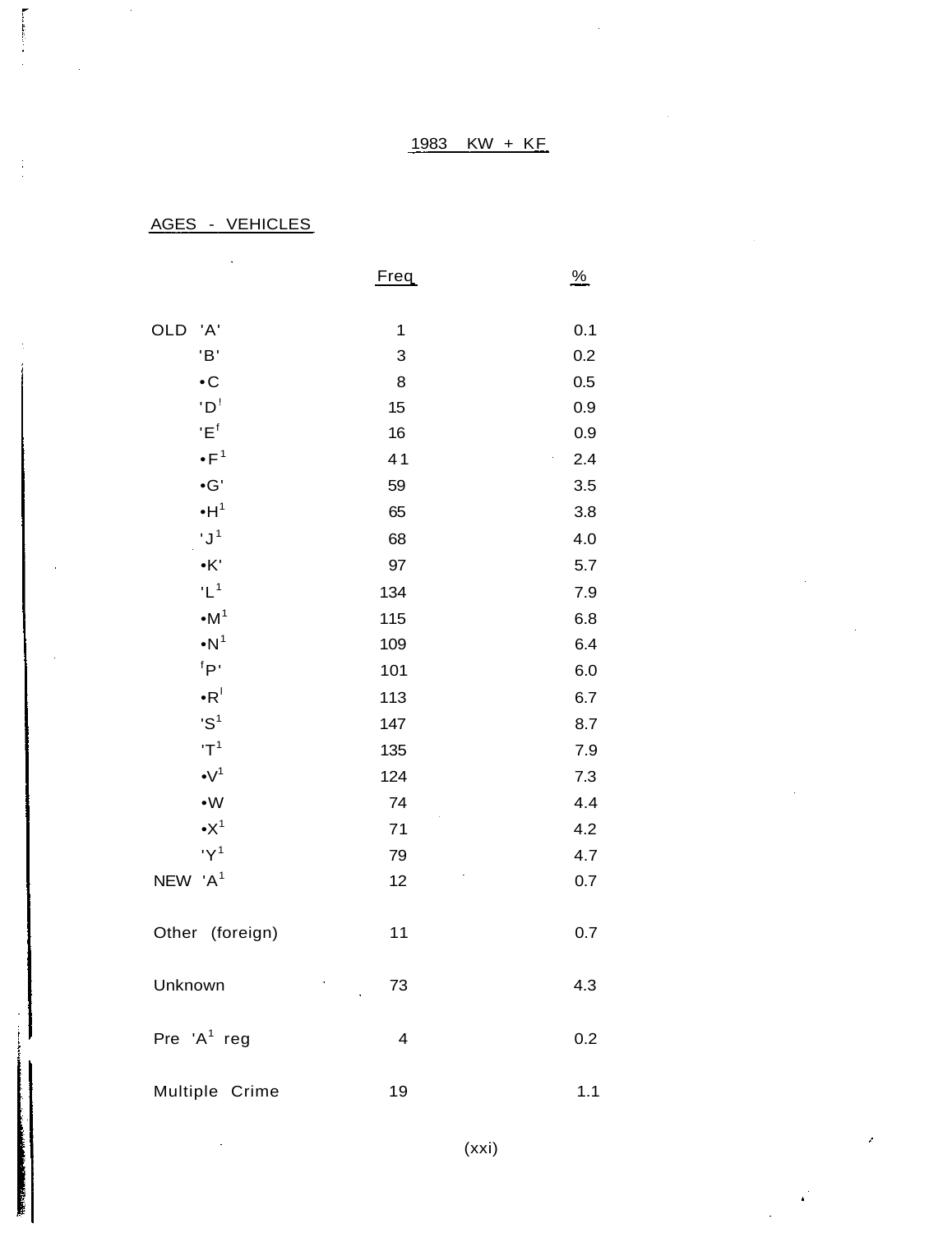| Crime Classifications | Freq |      |
|-----------------------|------|------|
| Unauthorised taking   | 480  | 27.8 |
| Theft of MV           | 315  | 18.3 |
| Theft from MV         | 623  | 36.1 |
| Criminal Damage       | 226  | 13.1 |
| Attempted theft of    | 15   | 0.9  |
| No crime              | 32   | 1.9  |
| Attempted theft from  | 26   | 1.5  |
| Interference with     | 9    | 0.5  |
| Theft elsewhere       |      |      |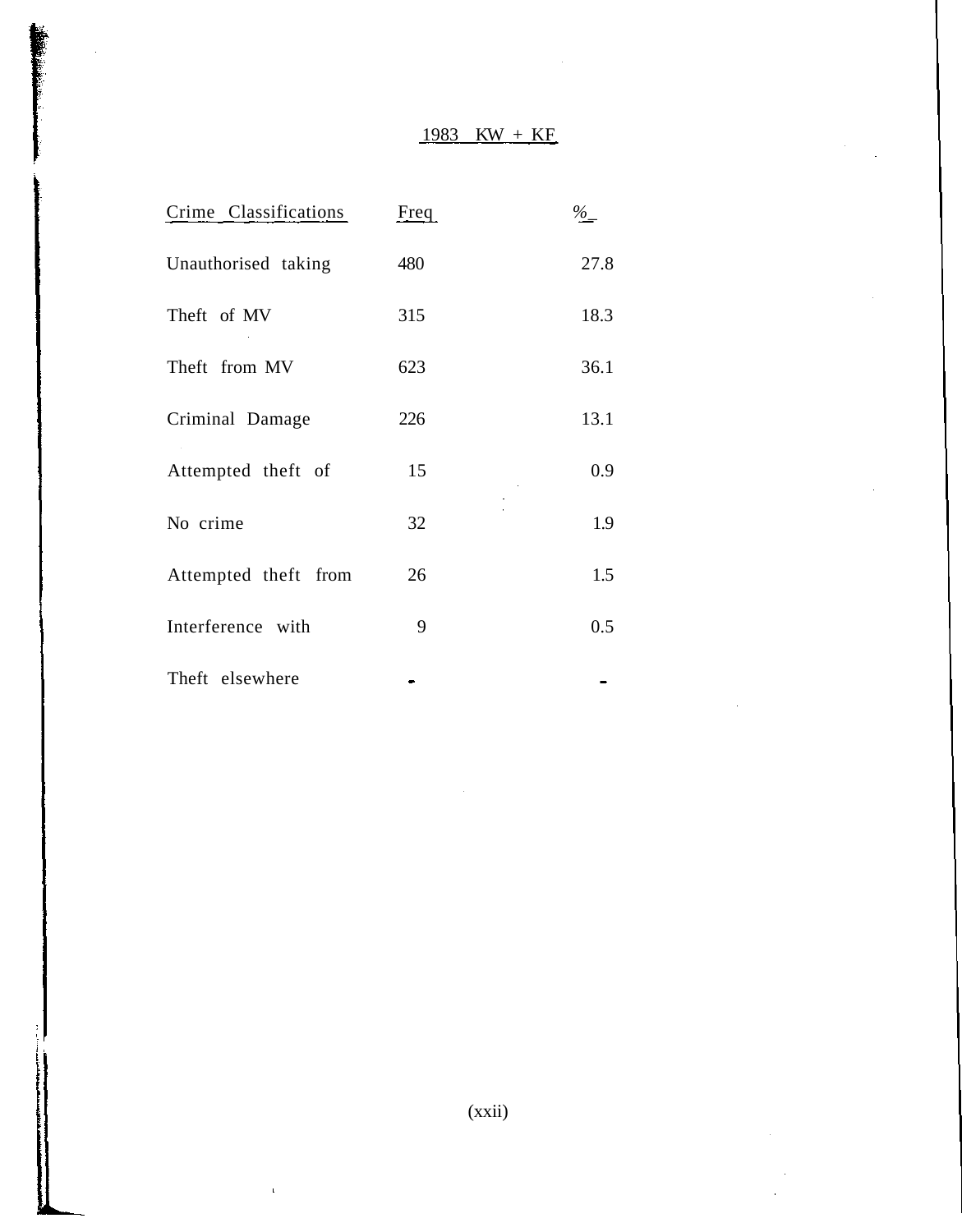# **THE CRIME ITSELF**

للسام السبب الماليات ب

| <b>Property Stolen</b> |                    | Freq | <u>%</u>                 | <u>% adj.</u>              |
|------------------------|--------------------|------|--------------------------|----------------------------|
|                        |                    |      |                          | for 'nothings <sup>1</sup> |
|                        | Nothing            | 852  | 49                       |                            |
|                        | Radio/Cassette     |      |                          |                            |
|                        | player             | 274  | 16                       |                            |
| In                     | Speakers           | 111  | 6                        |                            |
| Car                    | CB rig<br>$\left($ | 17   | $\cdot$                  |                            |
|                        | Cassettes          | 56   | 3                        |                            |
|                        | Other<br>$\left($  | 40   | $\overline{2}$           |                            |
|                        |                    |      |                          |                            |
|                        | Wheels<br>(        | 51   | 3                        |                            |
|                        | <b>Battery</b>     | 63   | $\overline{\mathcal{A}}$ |                            |
| Car                    | Engine Parts<br>(  | 29   | $\overline{2}$           |                            |
| Parts                  | ( Number Plates    | 18   | 1                        |                            |
|                        | C Tools            | 96   | 6                        |                            |
|                        | (Spare Wheels      | 36   | $\overline{2}$           |                            |
|                        | (Other             | 152  | 9                        |                            |
|                        |                    |      |                          |                            |
|                        | Handbag<br>(       | 18   | $\mathbf{1}$             |                            |
|                        | <b>Briefcase</b>   | 32   | $\overline{2}$           |                            |
| Other                  | Driving<br>(       |      |                          |                            |
| Contents               | Documents          | 66   | $\overline{4}$           |                            |
|                        | Cash/Chequebk      | 70   | $\overline{4}$           |                            |
|                        | (Other             | 221  | 13                       |                            |
|                        |                    |      |                          |                            |

(xxiii)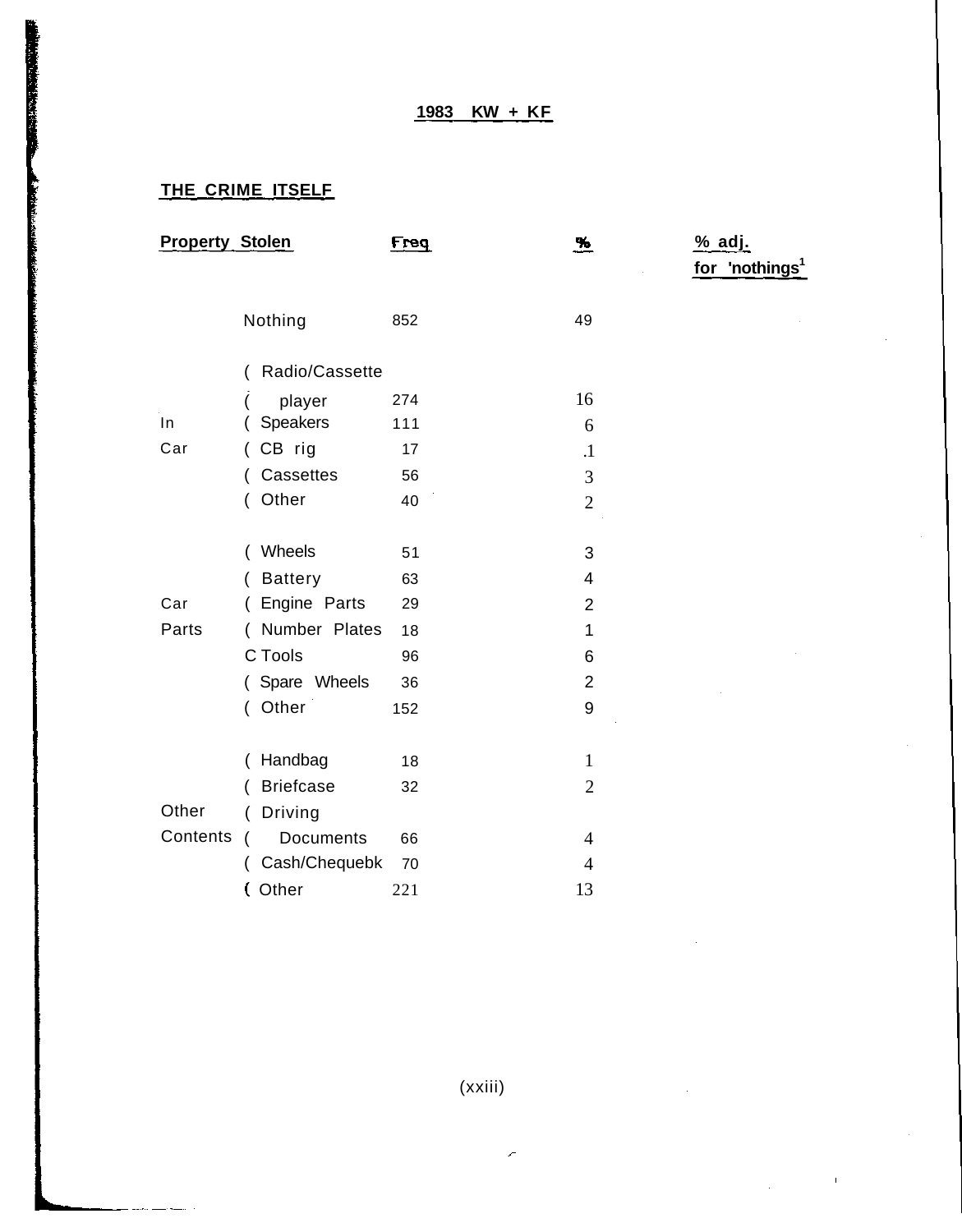## **VALUE OF PROPERTY STOLEN**

|                   |                    | <u>Freq</u> | $\frac{9}{6}$ | % adj. for    |
|-------------------|--------------------|-------------|---------------|---------------|
|                   |                    |             |               | unknown +none |
|                   | No property stolen | 961         | 55.6          |               |
| Property stolen:- |                    |             |               |               |
|                   | Value unknown      | 67          | 3.9           |               |
|                   | Nominal            | 54          | 3.1           |               |
|                   | $-£10$             | 59          | 3.4           |               |
|                   | £11 - £50          | 186         | 10.B          |               |
|                   | £51 - £100         | 169         | 9.8           |               |
|                   | £101 - £300        | 158         | 9.1           |               |
|                   | £301 - £500        | 30          | 1.7           |               |
|                   | £501 - £1000       | 22          | 1.3           |               |
|                   | £1001 +            | 22          | 1.3           |               |

## **VEHICLE STOLEN/BROKEN INTO OUTSIDE VICTIM'S HOME?**

 $\mathcal{L}_{\mathrm{c}}$ 

 $\Gamma$ 

|         | Freq | ^fc       | % adj. for<br>unknown |
|---------|------|-----------|-----------------------|
| No      | 1033 | ٠<br>59.8 |                       |
| Yes     | 686  | 39.7      |                       |
| Unknown | 8    | 0.5       |                       |

(xxiv)

<u>na matana ang kabangan sa mga sa</u>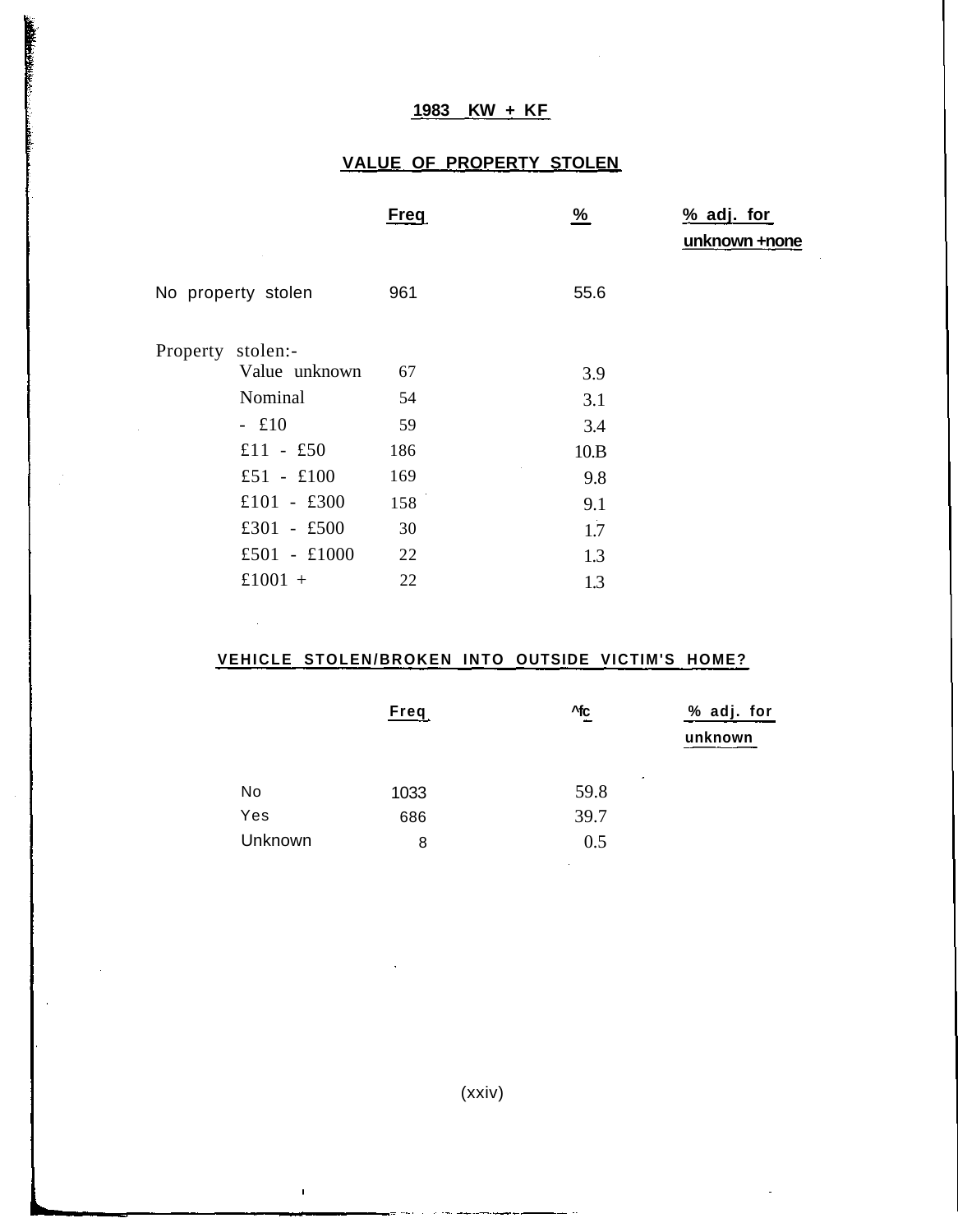# **THE CRIME ITSELF**

| Damage Incurred       | <b>Freq</b>       | <u>%</u>       | <u>&amp; adj. for</u><br>none |
|-----------------------|-------------------|----------------|-------------------------------|
| None                  | 909               | 53             |                               |
| Door lock             | 12                | $\mathbf 1$    |                               |
| Column lock           | 9                 | $\mathbf 1$    |                               |
| Window/quarter lights | 287<br>$\epsilon$ | 17             |                               |
| Roof slashed/dmgd     | 10                | $\mathbf 1$    |                               |
| Slashed tyres         | 22                | $1\,$          |                               |
| Body or lights        | 133               | 8              |                               |
| Write off             | 38                | $\overline{2}$ |                               |
| Fire damage           | 10                | Ĩ              |                               |
| Totally burnt out     | 33                | $\mathbf{Z}$   |                               |
| Other                 | 181               | 10             |                               |

l,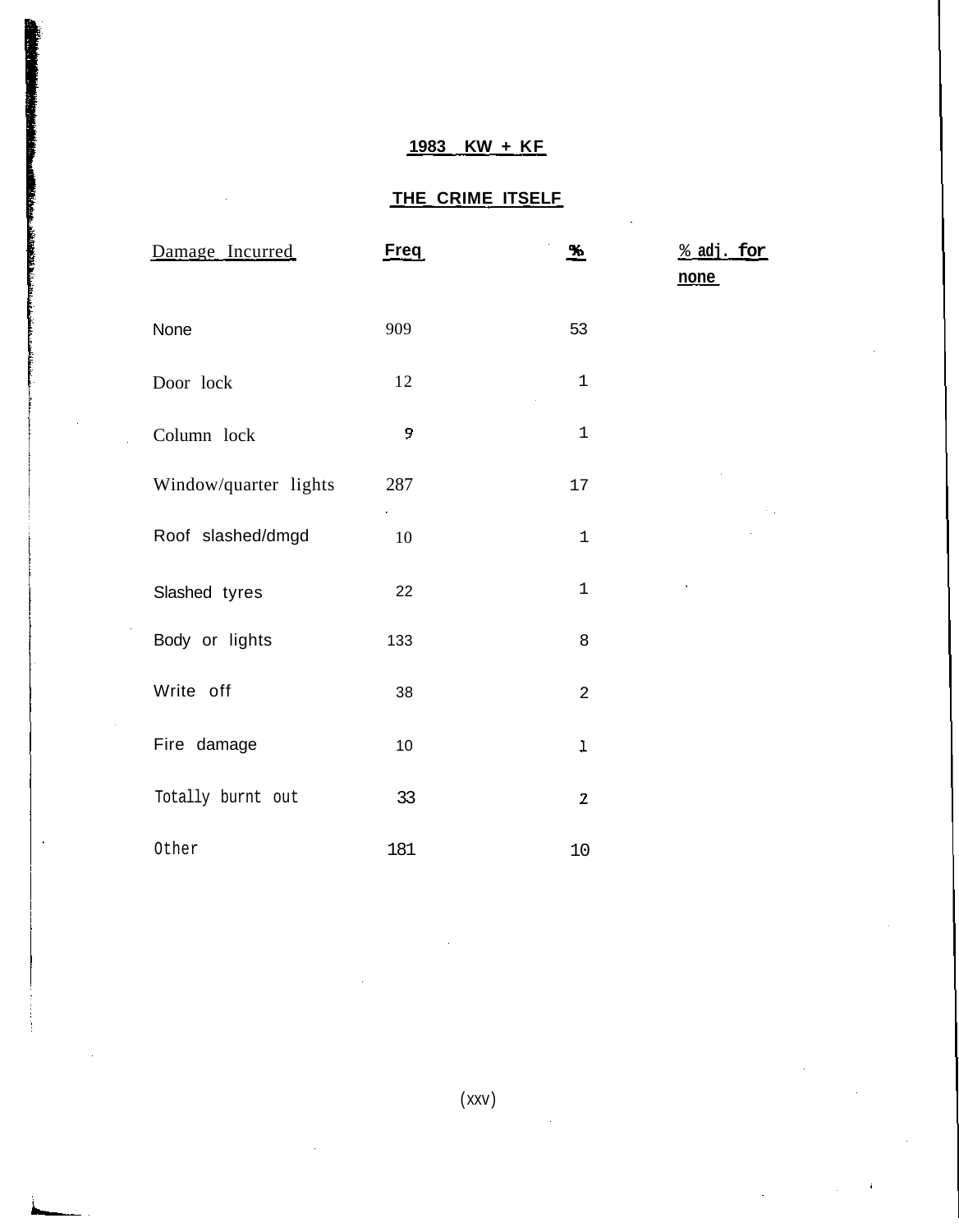# **THE CRIME ITSELF**

| Where Found            | <b>Freg</b>               | $\frac{96}{2}$      | % adj. |
|------------------------|---------------------------|---------------------|--------|
| Still not found        | 256                       | 14.82               |        |
| N/A (Theft from/Crind) | 893                       | 51.71               |        |
| <b>KW</b>              | 133                       | 7.70                | 23.0   |
| KA                     | 2.                        | 0.12                |        |
| KB                     | 14                        | 0.81                |        |
| <b>KD</b>              | $\overline{\mathcal{A}}$  | 0.23                |        |
| KE                     | 26                        | 1.51                |        |
| KF                     | 106                       | 6.14                | 18.3   |
| KG                     | 6<br>ć,                   | 0.35                |        |
| KL                     | $\ensuremath{\mathsf{3}}$ | 0.17                |        |
| KN                     | 5                         | 0.29                |        |
| KO                     | 55                        | 3.18                | 9.5    |
|                        |                           |                     |        |
| JA                     | $\mathbf 1$               | 0,06                |        |
| $J\!B$                 | $\,6$                     | 0, 35               |        |
| 3C                     | $\ensuremath{\mathsf{3}}$ | 0,17                |        |
| 3H                     | $\mathsf 3$               | 0,17                |        |
| JI                     | 8                         | 0,46                |        |
| JL                     | 19                        | 1,10                | 3.3    |
| $JN^{\circ}$           | $\overline{2}$            | 0,12                |        |
| JO                     | $\mathbf{1}$              | 0.06                |        |
| JW                     | 8                         | 0.46                |        |
|                        |                           |                     |        |
| $\mathsf{GD}$          | $\ensuremath{\mathsf{3}}$ | 0.,17               |        |
| GH                     | 14                        | 0.81                |        |
| GN                     | $\mathbf{1}$              | 0.06                |        |
|                        |                           |                     |        |
| HA                     | $\mathbf 1$               | $\boldsymbol{0.06}$ |        |
| HB                     | 8                         | 0.46                |        |
| HD                     | 8                         | 0.46                |        |
| HH                     | 31                        | 1.BO                | 5.4    |
| ${\sf HW}$             | 3                         | 0.17                |        |

(xxvi)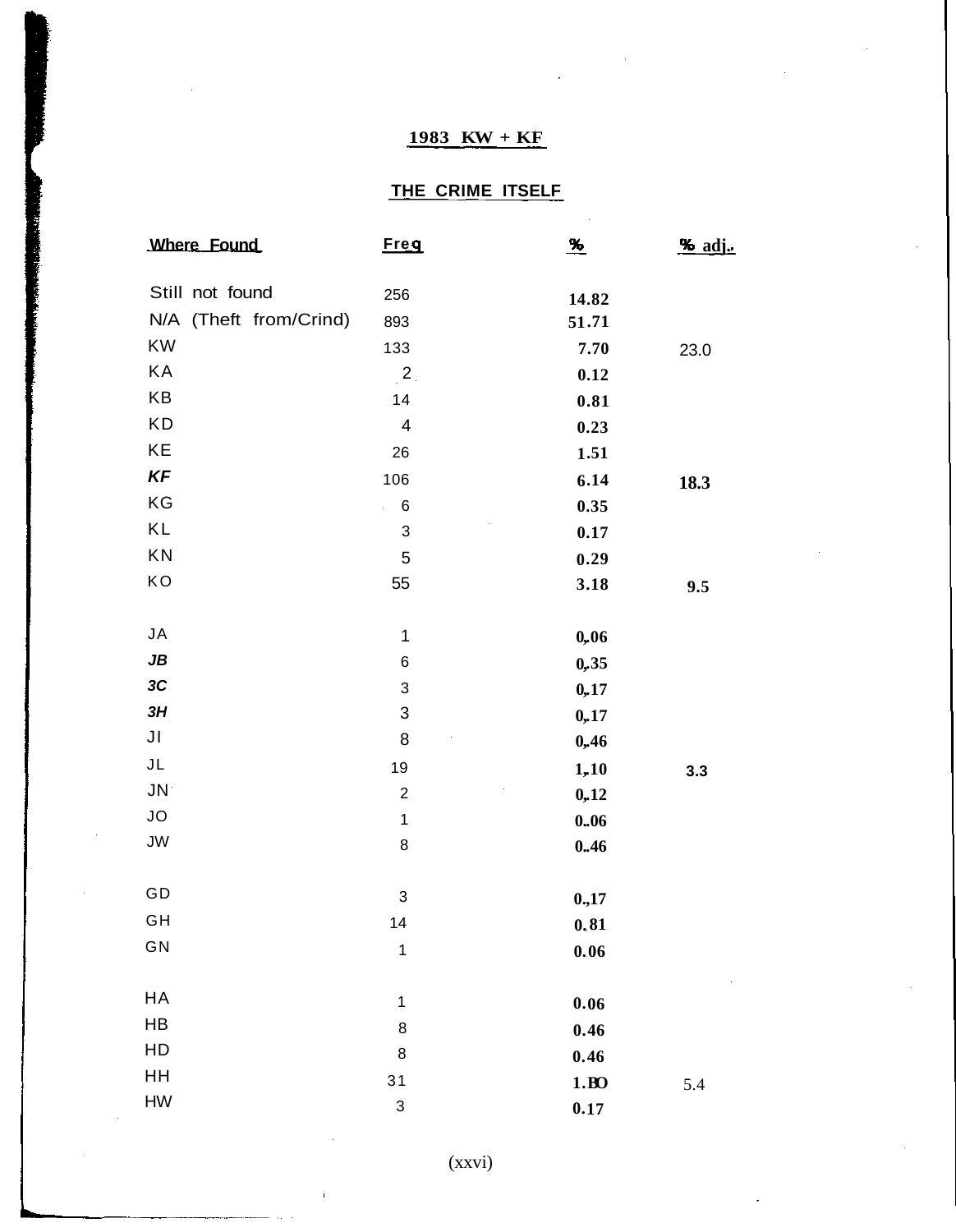| cont                   |                |               |          |
|------------------------|----------------|---------------|----------|
| <b>Where Found</b>     | Freq           | <b>9é√</b>    | $%$ adj. |
|                        |                |               |          |
| <b>RD</b>              | 1              | 0.06          |          |
| <b>RE</b>              | 1              | 0.06          |          |
| <b>RW</b>              | 1              | 0.06          |          |
|                        |                |               |          |
| YT                     | $\sqrt{3}$     | 0.17          |          |
| YD                     | 1              | 0.06          |          |
|                        |                |               |          |
| PP                     | $\mathbf 1$    | 0.06          |          |
| <b>PK</b>              | 1              | 0.06          |          |
| <b>PR</b>              | $\mathbf 1$    | 0.06          |          |
|                        |                |               |          |
| N <sub>1</sub>         | $\overline{2}$ | 0.12          |          |
| <b>ND</b>              | $\mathbf 1$    | 0.06          |          |
|                        |                |               |          |
| BH                     | $\mathbf{1}$   | 0.06          |          |
| BC                     | $\mathbf{1}$   | 0.06          |          |
|                        |                | $\sim$ $\sim$ |          |
| <b>WA</b>              | $\mathfrak{Z}$ | 0.17          |          |
| <b>WW</b>              | $\sqrt{2}$     | 0.12          |          |
|                        |                |               |          |
| DM, MM, FD, VS, ST, CV | $\overline{7}$ | 0.42          |          |
| Out of MPD             | 13             | 0.78          |          |
| Location not known     | 65             | 3.76          | 11.2     |
|                        |                |               |          |
|                        | 1728           |               |          |
|                        |                |               |          |
| Outside MPD            |                |               |          |
| Bishops Stortford      | 1              | 0.06          |          |
| Brentwood              | 1              | 0.06          |          |
| Basildon               | $\overline{2}$ | 0.12          |          |
| Devon                  | $\overline{2}$ | 0.12          |          |
| Harlow                 | $\mathbf{1}$   | 0.06          |          |
| Harwich                | $\mathbf{1}$   | 0.06          |          |
| Northants              | 1              | 0.06          |          |
| On gar                 | $\overline{2}$ | 0.12          |          |
| Southend               | $\overline{2}$ | 0.12          |          |

(xxvii)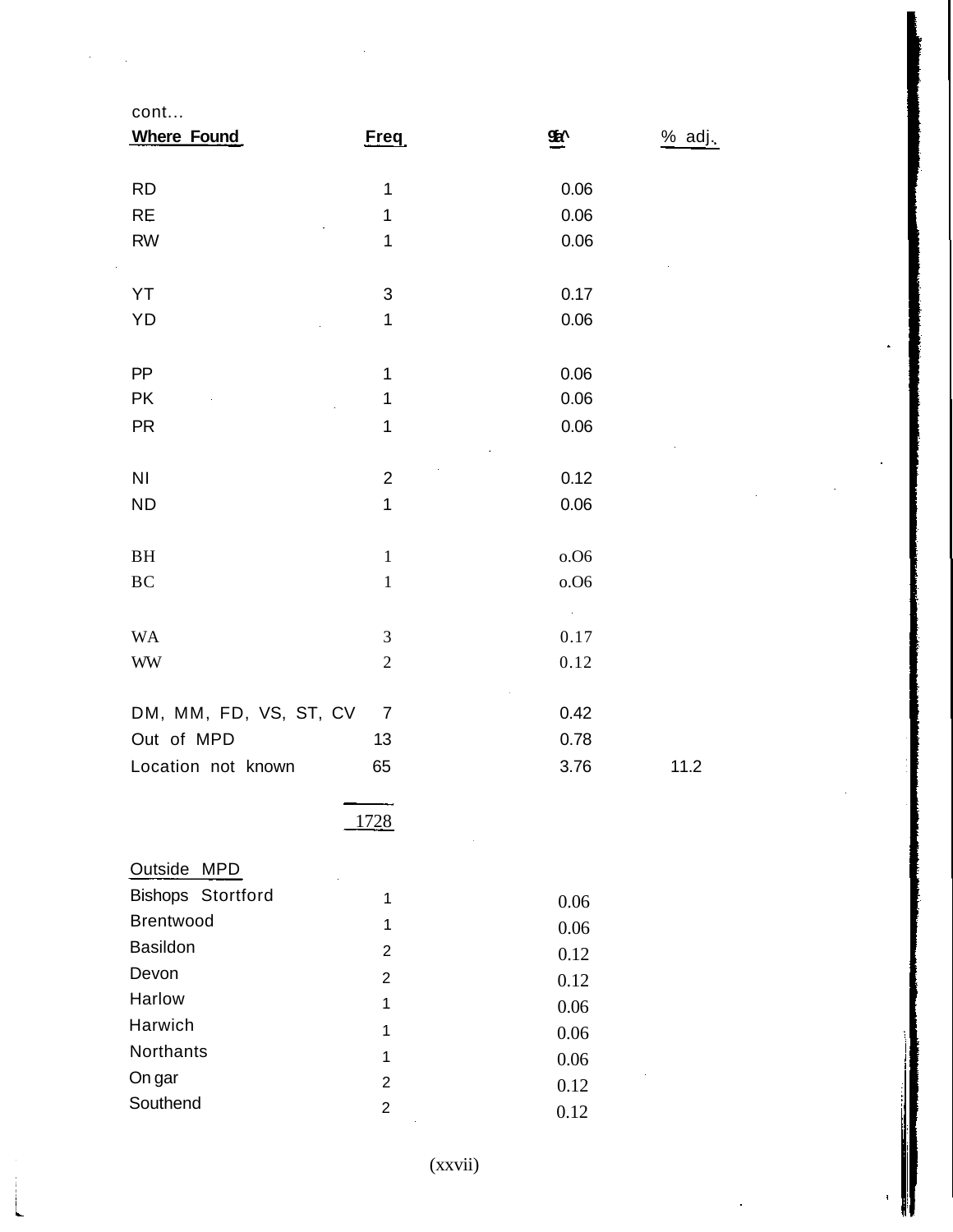# $1983$  KW  $+$  KF

# THE CRIME ITSELE

| Vehicle used in       | Freq.       | %              | <u>% adj.</u> |
|-----------------------|-------------|----------------|---------------|
| another crime?        |             |                |               |
| No/Unknown            | 931         | 54.0           |               |
| Yes                   | 12          | 0.7            |               |
| Not relevant          |             |                |               |
| (theft from)          | 781         | 45.3           |               |
|                       |             |                |               |
|                       |             |                |               |
| Vehicle Re-Stolen?    |             |                |               |
| <b>No</b>             | 932         | 54.1           |               |
| Yes                   | 9           | 0.5            |               |
| Not relevant (t.f.)   | 783         | 45.5           |               |
|                       |             |                |               |
|                       |             |                |               |
|                       |             |                |               |
| How long vehicle      | <b>Free</b> | $\frac{96}{2}$ | <u>% adj.</u> |
| missing?              |             |                | for N/A       |
| Still not found       | 258         | 15.0           |               |
|                       |             |                |               |
| Within 24 hours       | 237         | 13.7           |               |
|                       | $\sim 10$   |                |               |
| Within 1 week         | 186         | 10.8           |               |
| Within 1 month        | 110         |                |               |
|                       |             | 6.4            |               |
| Within 3 months       | 31          | 1.8            |               |
|                       |             |                |               |
| Over 3 months         | 9           | 0.5            |               |
| N/A (theft from etc.) | 894         | 51.8           |               |

(xxviii)

 $\sim$   $\downarrow$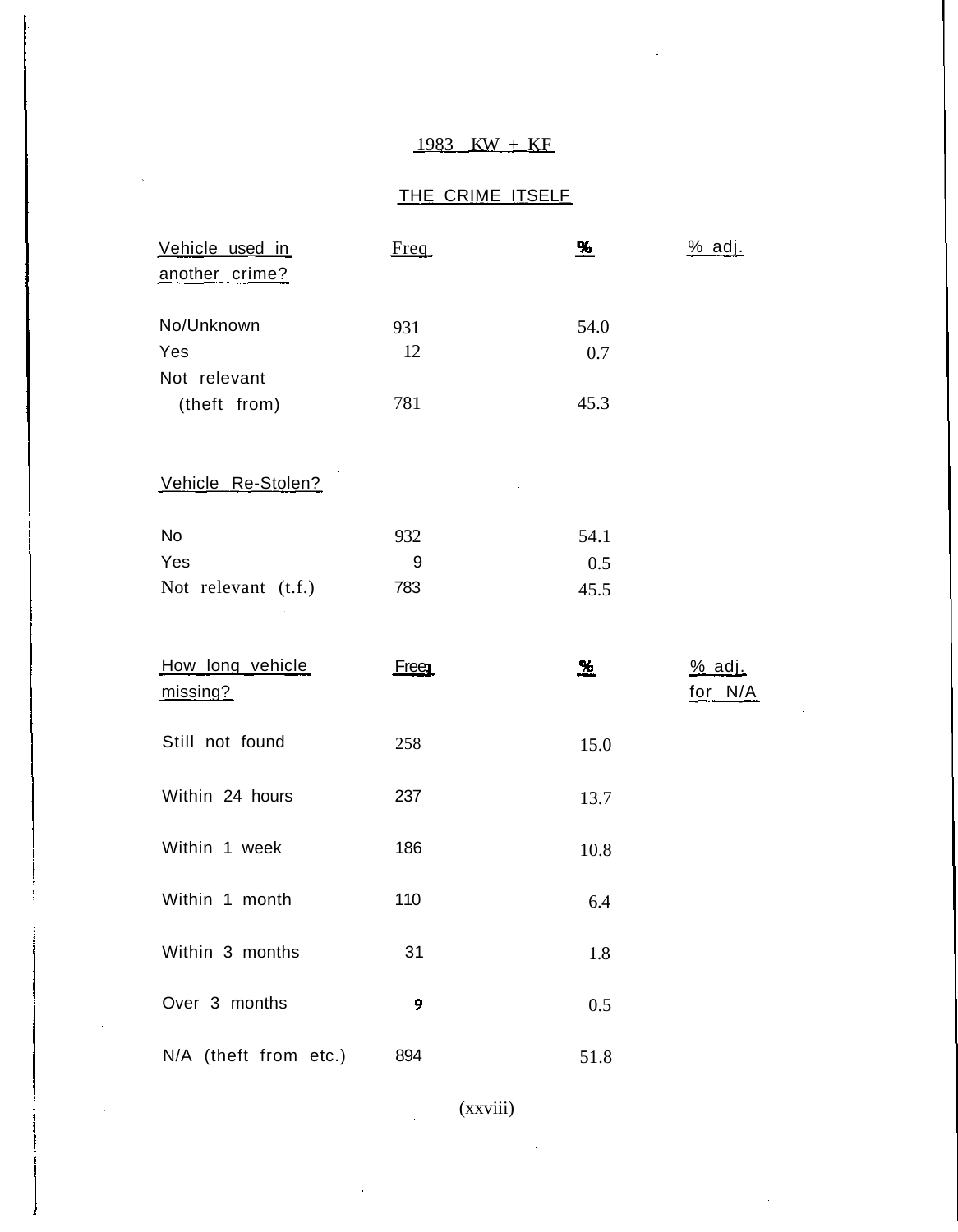# **1983 KW + KF**

# VICTIMS OF CRIME

t,

| Sex     | <b>Frein</b> | <u>%</u> |
|---------|--------------|----------|
| Male    | 1432         | 82.9     |
| Female  | 277          | 16.0     |
| Unknown | 19           | 11       |

 $\hat{\boldsymbol{\beta}}$ 

 $\hat{\mathcal{L}}$ 

 $\hat{\mathcal{A}}$ 

| <b>Age</b>         | <b>Freta</b> |   | $\frac{96}{2}$ | $%$ adj. for<br>unknown |
|--------------------|--------------|---|----------------|-------------------------|
| $16 - 20$<br>×.    | 129          |   | 7.5            |                         |
| $21 - 25$          | 319          |   | 18.5           |                         |
| 26-35              | 487          |   | 28.2           |                         |
| $36 - 50$          | 373          |   | 21.6           |                         |
| $51-65$            | 104          | ١ | 6.0            |                         |
| $66+$              | 23           |   | 1.3            |                         |
| Unknown<br>$\cdot$ | 293          |   | 16.7           |                         |
|                    |              |   |                |                         |

| Identity code  | Free <sub>q</sub> | <u>%</u> | $\frac{9}{6}$ adj. for<br>unknown |
|----------------|-------------------|----------|-----------------------------------|
| 1              | 1115              | 64.5     |                                   |
| $\overline{2}$ | 27                | .1.6     | ٠                                 |
| 3              | 139               | 8.0      |                                   |
| $\overline{4}$ | 349               | 20.2     |                                   |
| 5              | 9                 | 0.5      |                                   |
| 6              | 1                 | 0.1      |                                   |
| Unknown        | 88                | 5.1      |                                   |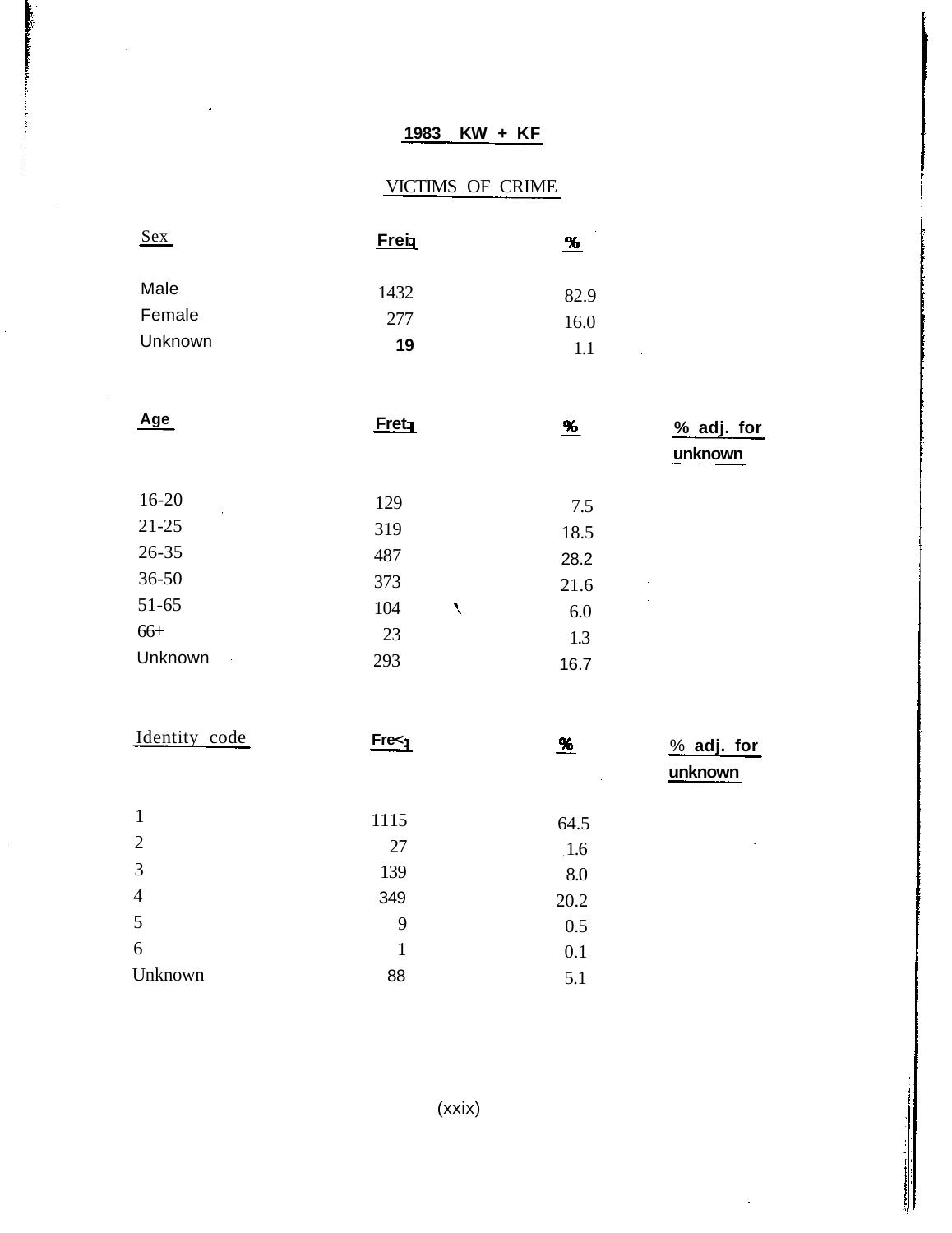# 1983 KW + KF PERSONS SUSPECTED/ARRESTED

 $\sim$ 

 $\mathcal{L}$ 

 $\bar{z}$ 

 $\sim$ 

| Was anyone suspected/           | <u>Freg</u>    | $\frac{\%}{\sqrt{2}}$ |
|---------------------------------|----------------|-----------------------|
| arrested?                       |                |                       |
|                                 |                |                       |
| No                              | 1658           | 95.9                  |
| Yes - suspected                 | 24             | 1.4                   |
| Yes - arrested                  | 46             | 2.7                   |
|                                 |                |                       |
| Sex Persons suspected/arrested? |                |                       |
|                                 |                |                       |
| Male                            | 86             | 5.0                   |
| Female                          | 6              | 0.4                   |
| Unknown                         | 1636           | 95.7                  |
|                                 |                |                       |
| Identity Code Sus/Arr           |                |                       |
|                                 |                |                       |
| 1                               | 26             | 1.5                   |
| $\overline{2}$                  | $\overline{2}$ | 0.1                   |
| 3                               | 14             | 0.8                   |
| $\overline{\mathbf{4}}$         | 12             | 0,7                   |
| 5                               |                |                       |
| 6                               |                |                       |
| Mixture                         | 3              | 0.2                   |
| Unknown                         | 1671           | 96.7                  |
|                                 |                |                       |
| <u>Age</u>                      |                |                       |
|                                 |                |                       |
| Unknown                         | 1672           | 96.8                  |
| Under 14                        | $\overline{2}$ | 0.1                   |
| $14 - 16$                       | 14             | 0.8                   |
| $17 - 21$                       | 22             | 1.3                   |
| 22-26                           | 5              | 0.3                   |
| 27-34                           | $\overline{7}$ | 0.4                   |
| 35-44                           | $\overline{2}$ | 0.1                   |
| $45+$                           | $\mathbf{1}$   | 0.1                   |
| Mixture<br>under 14-26          | $\overline{2}$ | 0.1                   |
| Mixture 27-45+                  | 1              | 0.1                   |

 $\mathcal{L}_{\mathcal{A}}$ 

(xxx)

 $\sim$   $\sim$ 

 $\ddot{\bullet}$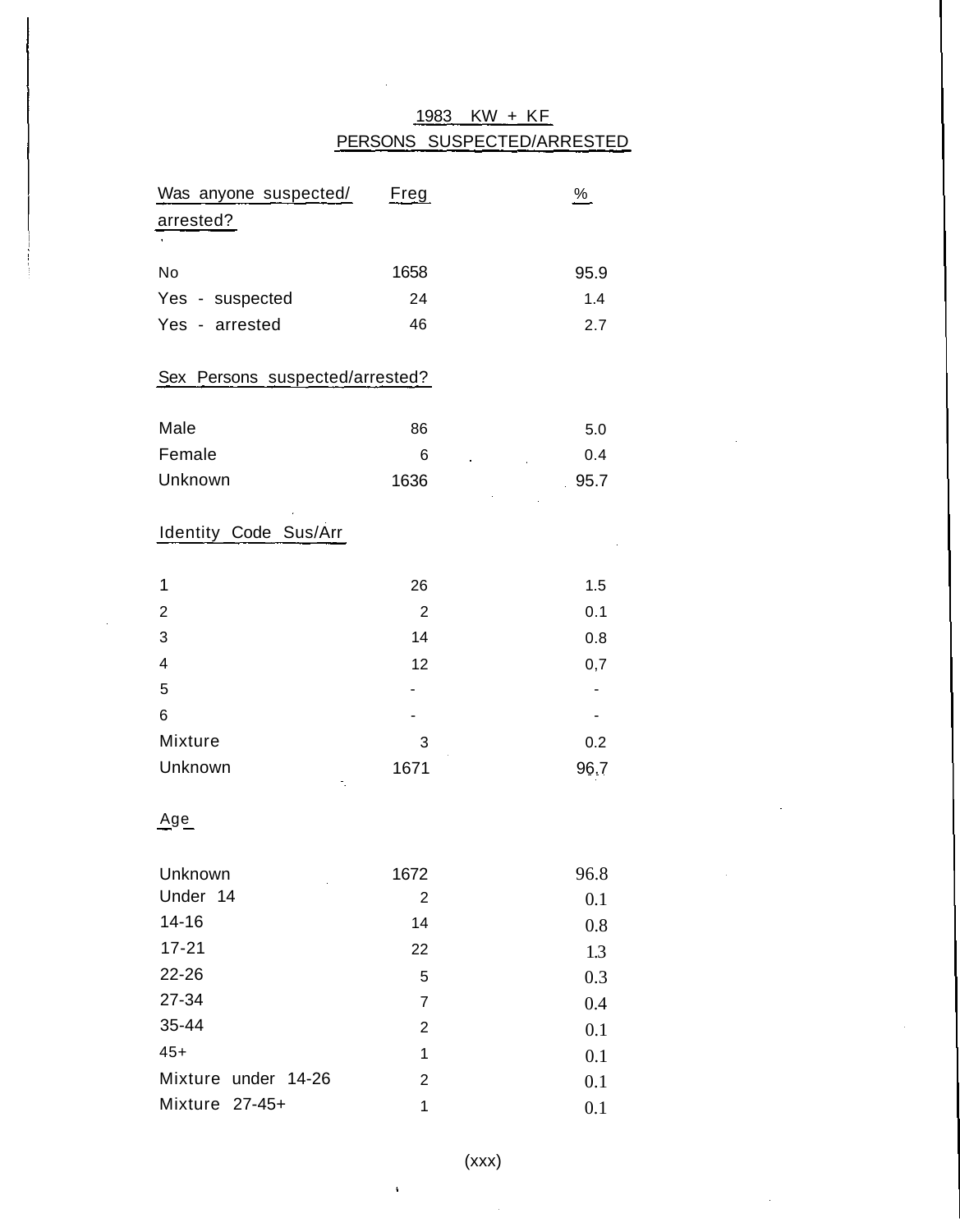# 1983 KW + KF

# Previous criminal record

|           | $F$ re $\lhd$ | $\frac{96}{2}$ |
|-----------|---------------|----------------|
| <b>No</b> | 1025          | 59.4           |
| Yes       | 26            | 1.5            |
| Unknown   | 675           | 39.1           |

# **Where suspected/**

**arrested live?**

| E                | 41 | 85 (i.e. E. London Postal |
|------------------|----|---------------------------|
|                  |    | District see below)       |
| <b>Essex</b>     |    | 10                        |
| Kent             |    |                           |
| No Fixed Address |    |                           |

## **Breakdown**

ż

| Unknown        | 1679           | 97.2 |
|----------------|----------------|------|
| E              | 3              | 0.2  |
| E I            | 1              | 0.1  |
| E4             | 1              | 0.1  |
| E <sub>6</sub> | 3              | 0.2  |
| E7             | 12             | 0.7  |
| EII            | 1              | 0.1  |
| E12            | 9              | 0.5  |
| E13            | 1              | 0.1  |
| E14            | 1              | 0.1  |
| E15            | $\overline{7}$ | 0.4  |
| E16            | 1              | 0.1  |
| E17            | 1              | 0.1  |
| <b>Essex</b>   | 5              | 0.3  |
| Kent           | 1              | 0.1  |
| <b>Barking</b> | 1              | 0.1  |
| <b>NFA</b>     | 1              | 0.1  |

(xxxi)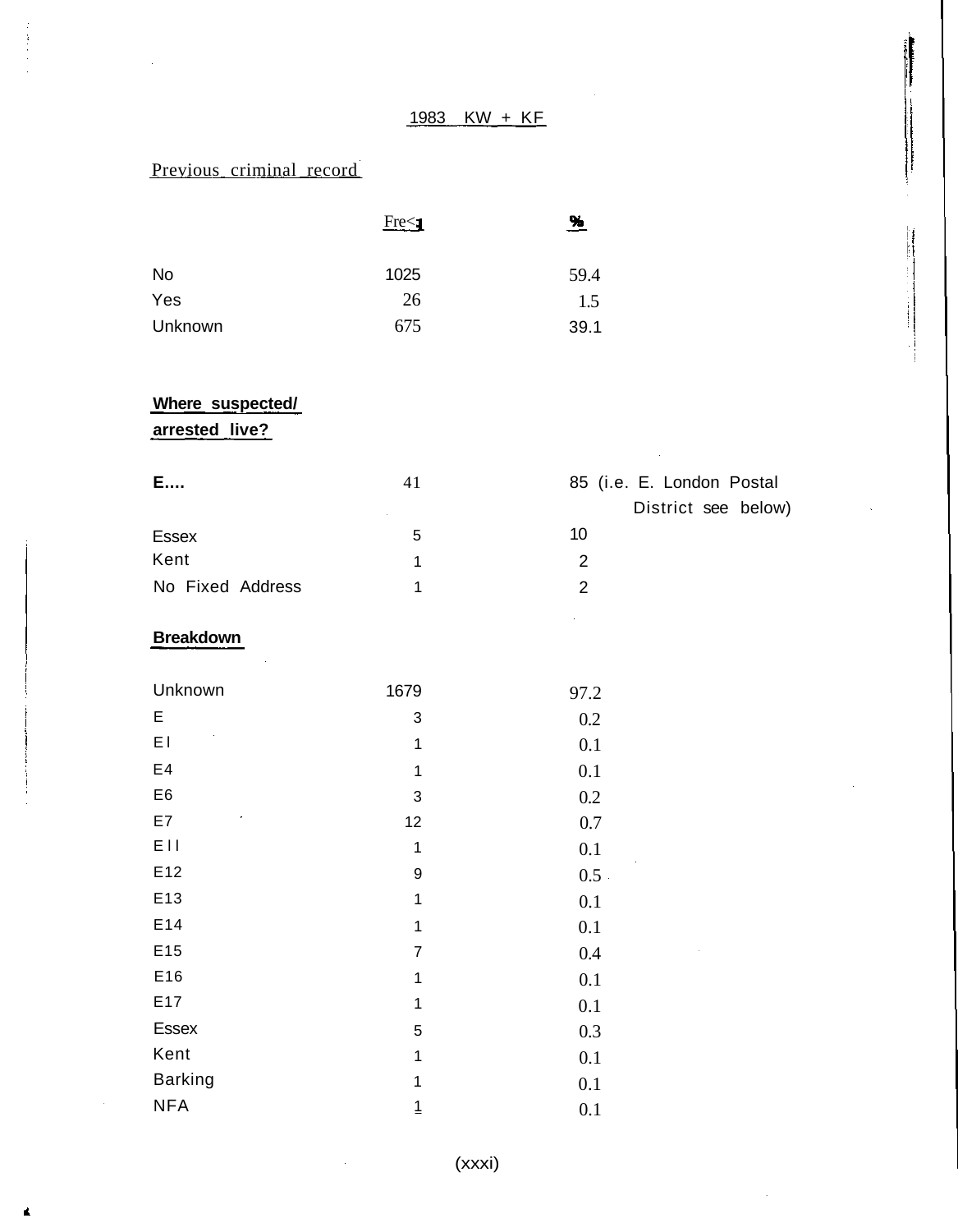## TIMES - ALL CRIMES - POSSIBILITIES

 $\overline{\phantom{a}}$ 

 $\lambda$ 

÷.

|        | 1982 | 1983 |
|--------|------|------|
|        |      |      |
| 00     | 453  | 893  |
| $01\,$ | 443  | 858  |
| 02     | 432  | 847  |
| 03     | 419  | 834  |
| 04     | 409  | 825  |
| 05     | 402  | 814  |
| 06     | 395  | 789  |
| 07     | 380  | 741  |
| 08     | 357  | 692  |
| 09     | 331  | 595  |
| 10     | 293  | 498  |
| 11     | 273  | 436  |
| 12     | 271  | 419  |
| 13     | 265  | 406  |
| 14     | 257  | 414  |
| 15     | 254  | 417  |
| 16     | 268  | 439  |
| $17\,$ | 272  | 456  |
| 18     | 294  | 492  |
| 19     | 311  | 564  |
| 20     | 330  | 641  |
| 21     | 383  | 742  |
| 22     | 436  | 862  |
| 23     | 467  | 924  |
| TOTAL  | 883  | 1728 |
|        |      |      |

 $\bar{z}$ 

×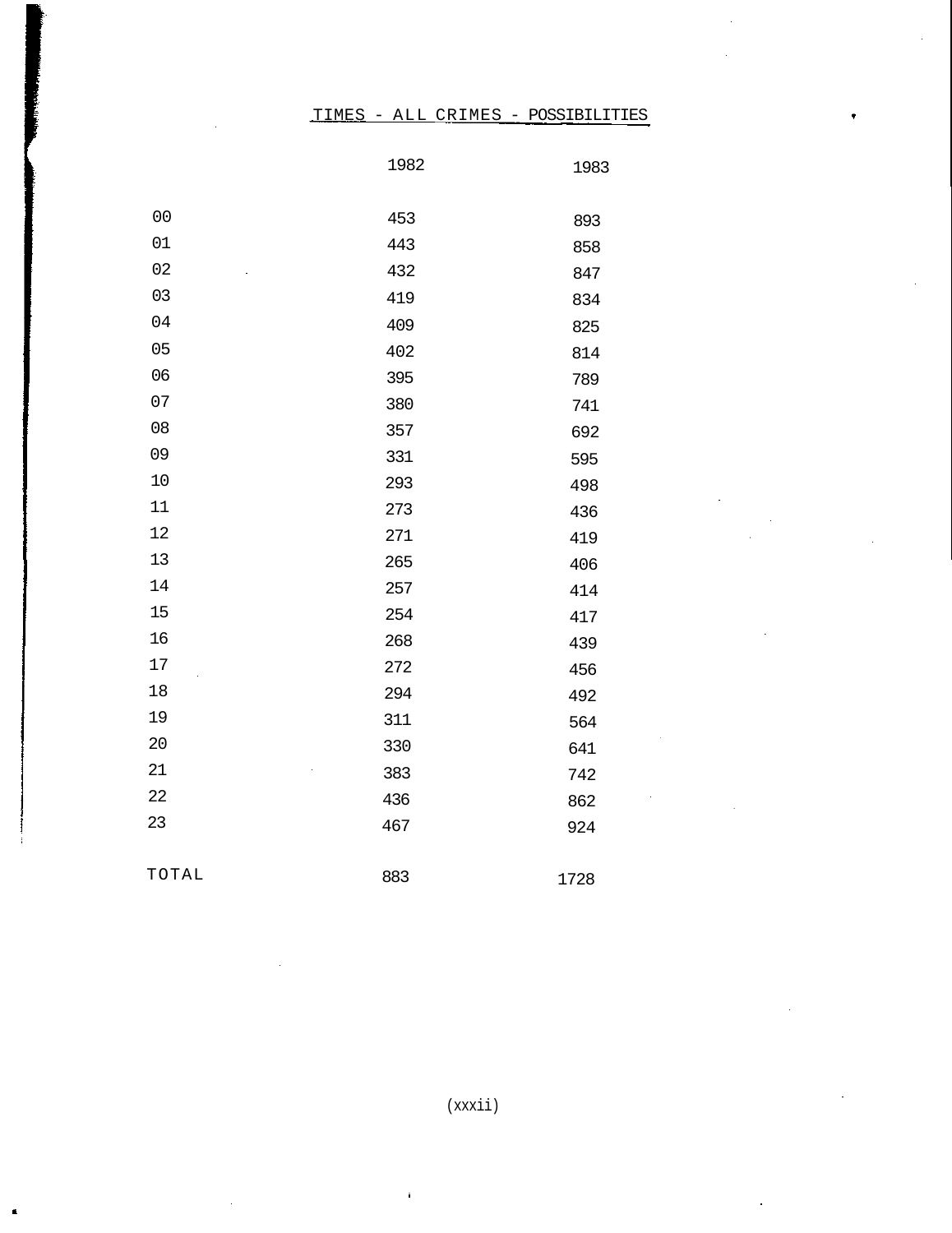| 6pm to Bam      | $\mathbb{R}$ and $\mathbb{R}$<br>⋍ | 14 hours     | $(58.33% \text{ of Day})$<br>73.84 of Crime   |
|-----------------|------------------------------------|--------------|-----------------------------------------------|
| ٠<br>9pm to Bam | ÷                                  | $=$ 11 hours | $(45.83\% \text{ of Day})$<br>62.96% of Crime |
| 11pm to Bam     | $\Rightarrow$<br>≖                 | 9 hours      | $(37.50\% \text{ of Day})$<br>52.68% of Crime |

(xxxiii)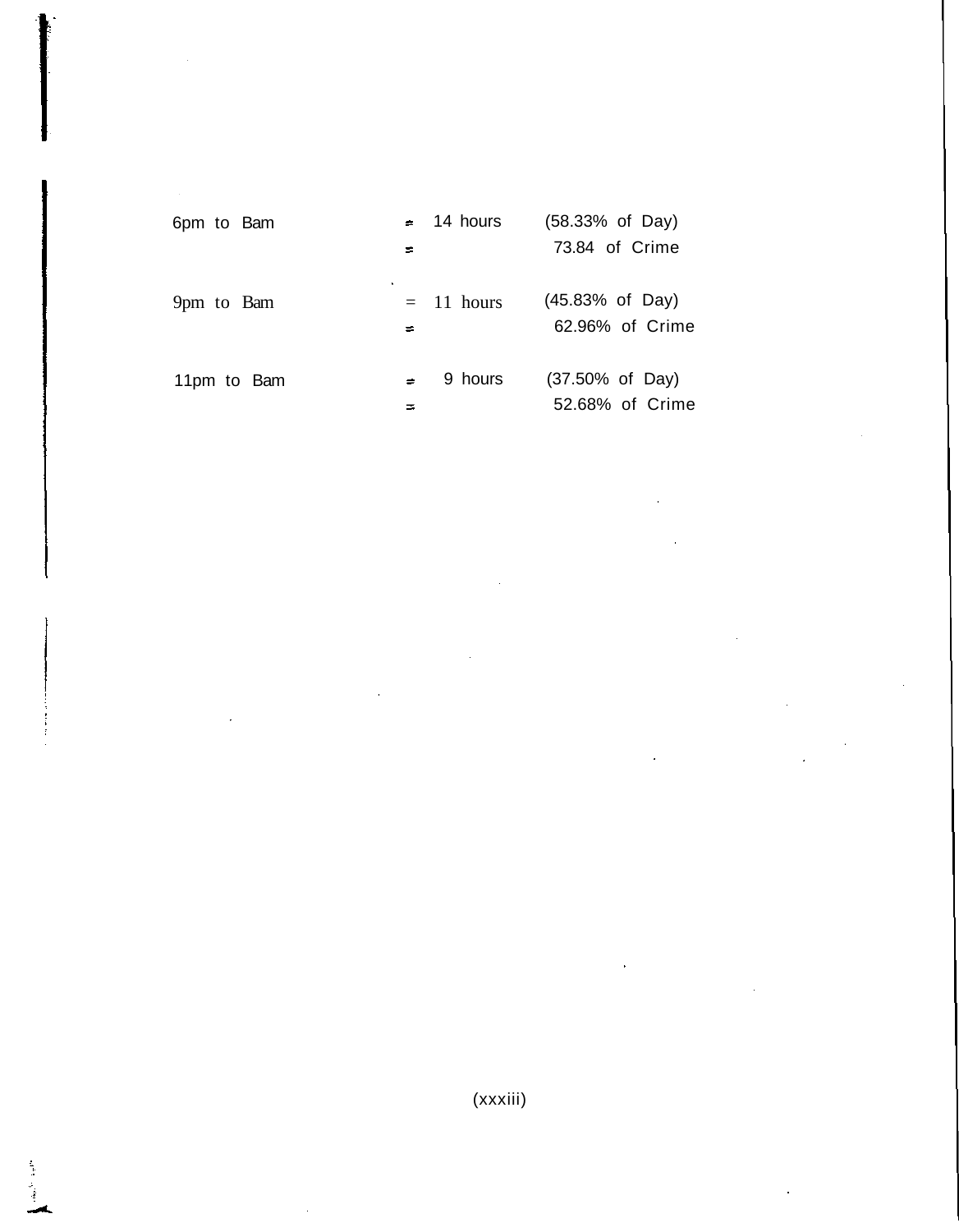### REFERENCES

- 1. Crime and Delinquency. April 1979 Herman Goldstein.
- 2. The Problem Oriented Approach to Improving Police Service. March to July 1981 Vols I to IV Herman Goldstein et al.
- 3. The Systems Approach. Gwilym M. Jenkins from Systems Behaviour, Edited by J. Beishon and G. Peters. OU Press. 1972
- 4. The New Rational Manager. Kepner C.H., Tregoe, B.B. Princeton Research Press. 1981
- 5. Understanding Organisations. Handy, Charles B. Penguin Modern Management Texts. 1981.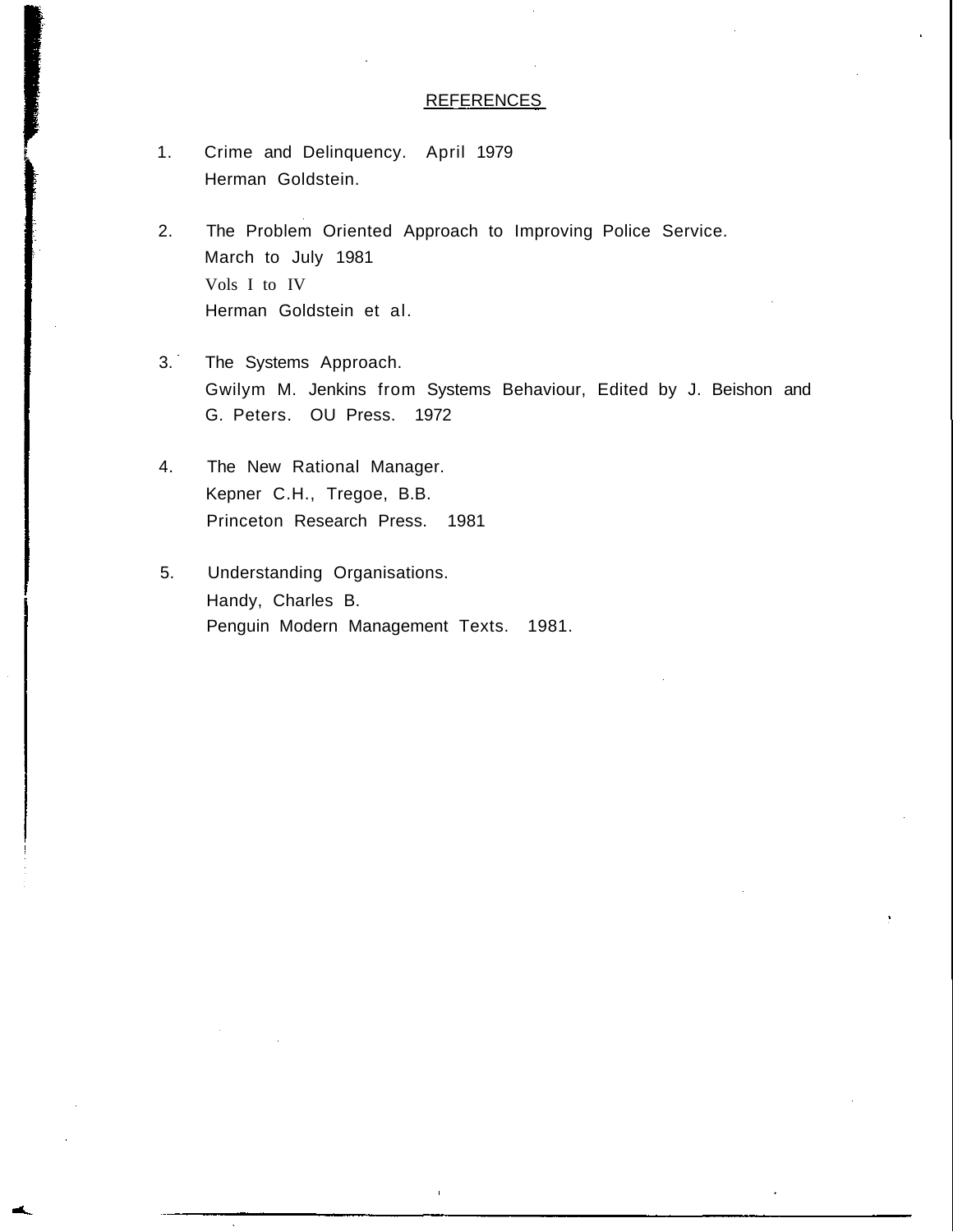#### SUMMARY

2008年の「大学の大学の学校」という。 こうしゃ こうしょう こうしょう こうしょう こうしょう こうしょう こうしょう こうしょう こうしょう こうかん こうしゃ こうしゃ こうしゃ こうしゃ こうしゃ こうしゃ こうしょう こうしょう こうしょう こうしょう

The proposal by Professor Goldstein of Wisconsin University that a 'Problem Oriented Approach<sup>1</sup> by Police would improve their effectiveness has been tested at Divisional level in the Metropolitan Police. His research was replicated in four pilot studies, and found to be valid at almost every point.

A problem oriented approach does offer to improve police performance, but its unstructured nature makes it difficult to manage and maintain. The Metropolitan Police does, however, have advantages in training, computer facilities and research resources which could support the process without undue cost.

The present structure of the Metropolitan Police is probably out of step with the approach, and its adoption would involve risk taking and the abandonment of some of the traditional expectations of line managers. The 'Problem Oriented Approach' is more a matter of attitude than skill, and is an idea which would have to be progressively assimilated rather than being imposed.

THE CONTENTS OF THIS REPORT HAVE BEEN GIVEN A RESTRICTED CIRCULATION AND ARE NOT TO BE REPRODUCED IN WHOLE OR IN PART WITHOUT THE WRITTEN PERMISSION OF THE DIRECTOR, MANAGEMENT SERVICES DEPARTMENT.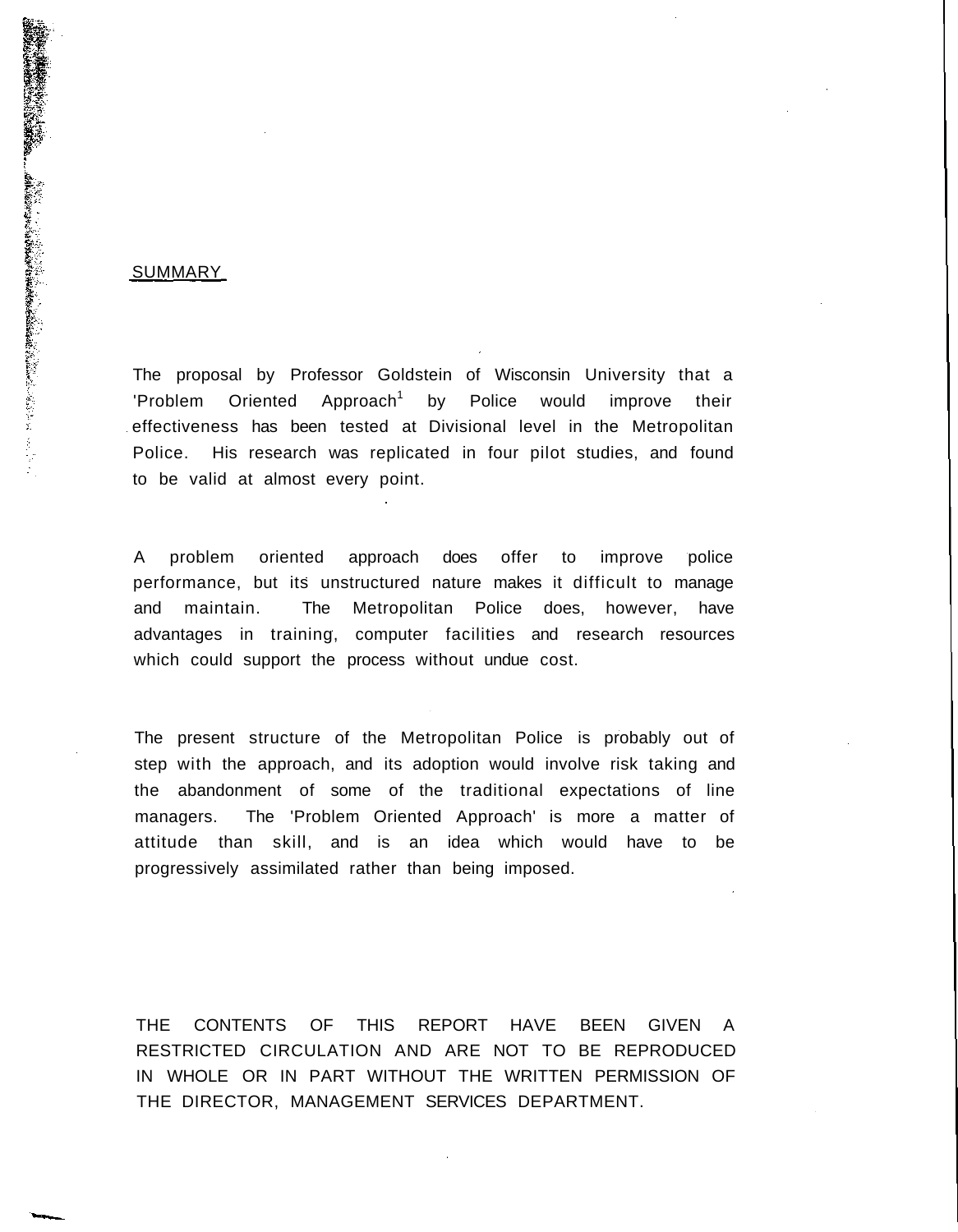# **CONTENTS**

| Introduction                                            | $1.1 - 1.8$                                        |
|---------------------------------------------------------|----------------------------------------------------|
| The Pilot Studies                                       | $2.1 - 2.6$                                        |
| Research Design                                         | $3.1 - 3.5$                                        |
| Control Study                                           | $4.1 - 4.11$                                       |
| Asian Gangs. Southall<br>Summary                        | $5.,1 - 5.10$<br>5,11                              |
| Shopper Victims in Oxford Street<br>Summary             | $6.1 - 6.14$<br>6, 15                              |
| Prostitutes in Bedford Hill<br>Summary                  | $7,1$ - $7,19$<br>7.20                             |
| Motor Vehicle Crime. West Ham<br>Summary                | $8.1 - 8.17$<br>8.18                               |
| Discussion                                              | $9.1 - 9.7$                                        |
| Conclusion                                              | $10.1 - 10.4$                                      |
| References                                              |                                                    |
| Appendix 'A <sup>1</sup><br>Appendix 'B'<br>Appendix 'C | $G) - 0v$<br>$(v) - (viii)$<br>$Ox$ ) - $(xxxiii)$ |

 $\overline{\phantom{a}}$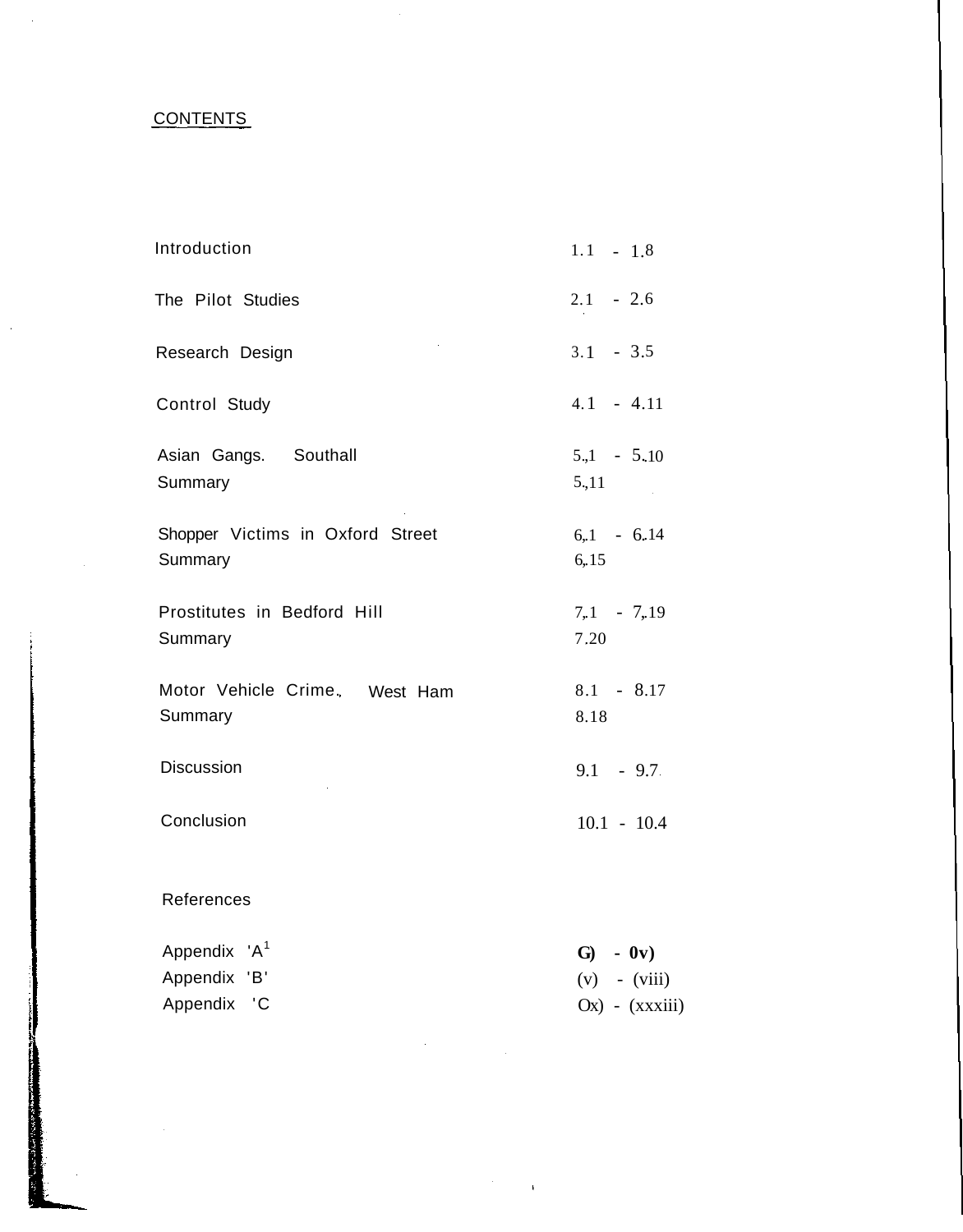### 1. ItsTTRODUCTION

- 1.1 The objective of CAP 2/5/84 was to evaluate the feasibility of adopting the 'Problem Oriented Approach' in the Metropolitan Police. Elements of this task were to implement and evaluate four pilot schemes and report on their implications for operations, training, resources, research and management if such an approach was to be adopted Forcewide.
- 1.2 Professor Goldstein suggested in 1979 (1) that the police service is particularly susceptible to a bureaucratic preoccupation with running its organisation. The police seemed to have reached a plateau at which the highest objective is administrative competence, and they were reluctant to get involved in a concern for the effectiveness of the end product of their efforts. He proposed that a systematic "problem solving" approach would offer a method for achieving better effectiveness as opposed to merely demonstrating efficient activities. His work came at a time when some police managers were starting to debate this "means over end" problem, and his idea was taken up by the US National Institute of Justice as a project for evaluation in the city of Madison, Wisconsin.
- 1.3 Goldstein's description of the police dilemma was certainly recognisable:-

"A police force may have carried out most, if not all, of the numerous recommendations for strengthening an organisation, and may enjoy a national reputation for its efficiency - its high standard of personnel selection and training - and its application of modern technology to operations. Nevertheless, the community apparently continues to have the same problems.."

## (1) p.240

1.4 Police Forces in the US and the UK had been through a phase of putting their house in order. The weeding out of corruption, the use of new management skills, wholesale revision of training and the use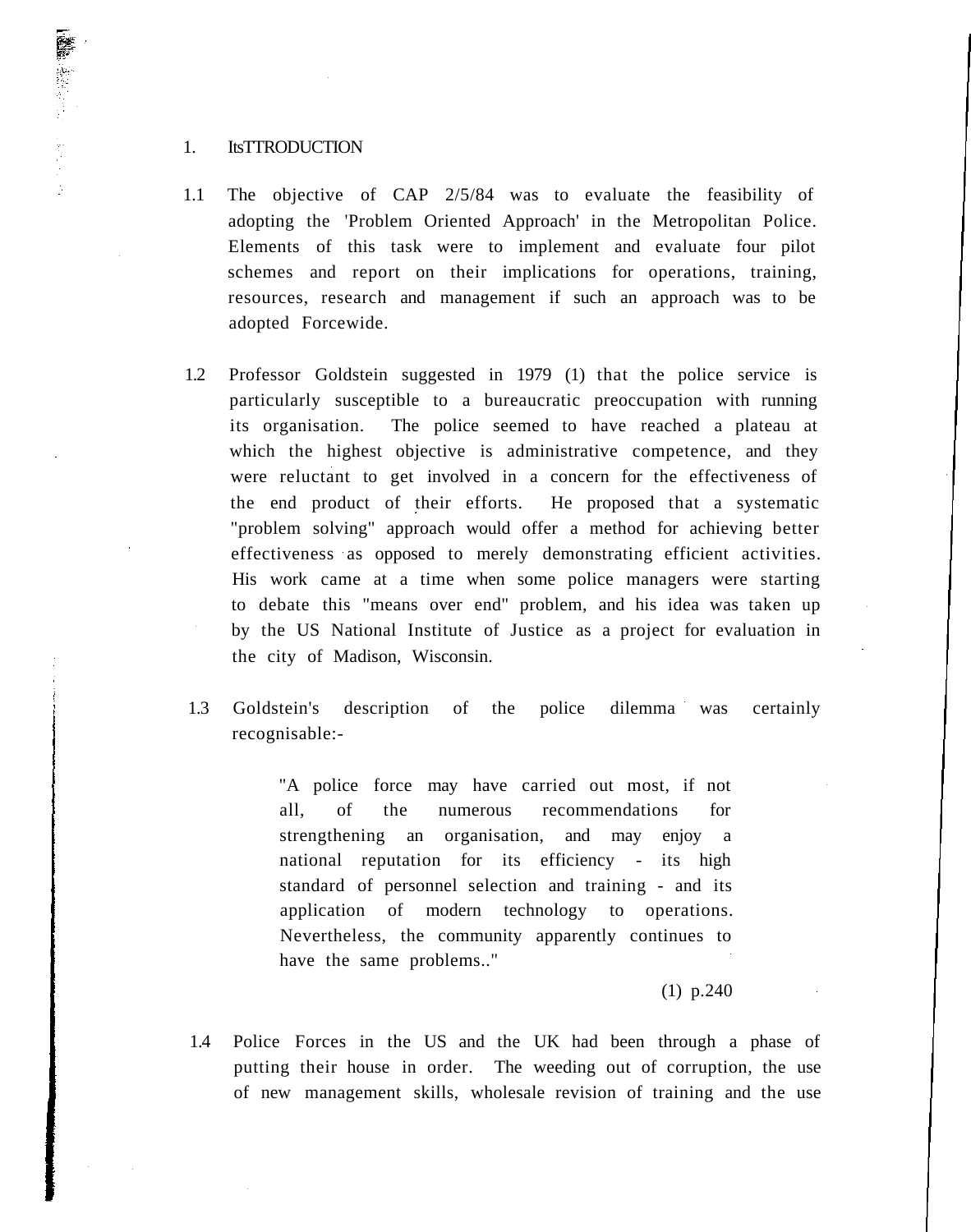of high technology in communications and computer systems were all essential if Forces were to be capable of operating as credible organisations in the 1980s and beyond. But the problems did not seem to get better and the community, through local and national government, started to ask searching questions about value for money at the same time as researchers were raising doubts as to the real quality of the service which was being given.

1.5 The police can now find themselves in the unenviable position of being confused as to what more is expected of them when they apparently only have time to take palliative measures against intractable problems. The preoccupation with incidents rather than their cause, procedures rather than their purpose and the general lack of real interest in substantive matters can be reflected not only in the police service to its community but also in its narrow definition of its own accountability.

#### Goldstein:-

"A police administrator worries about matters such as his employees' speed in responding to calls; their use of force; their courtesy in relating to the public; their integrity; and the manner in which they use their time. These are the matters about which complaints are likely to be filed and for which the administrator is likely to be held accountable. It should not be surprising, therefore, that one of the highest priorities of a police administrator is to get his house in order. This is no small undertaking ... ensuring that employees do what they are supposed to do can be a totally consuming job."

### (2) Vol.1 p.22

A Chief Superintendent on division, like Goldstein's police administrator, is required to "ensure employees do what they are supposed to do." He is also required to prepare for contingencies, and plan his resources to deal with community and organisational demands to cope with incidents.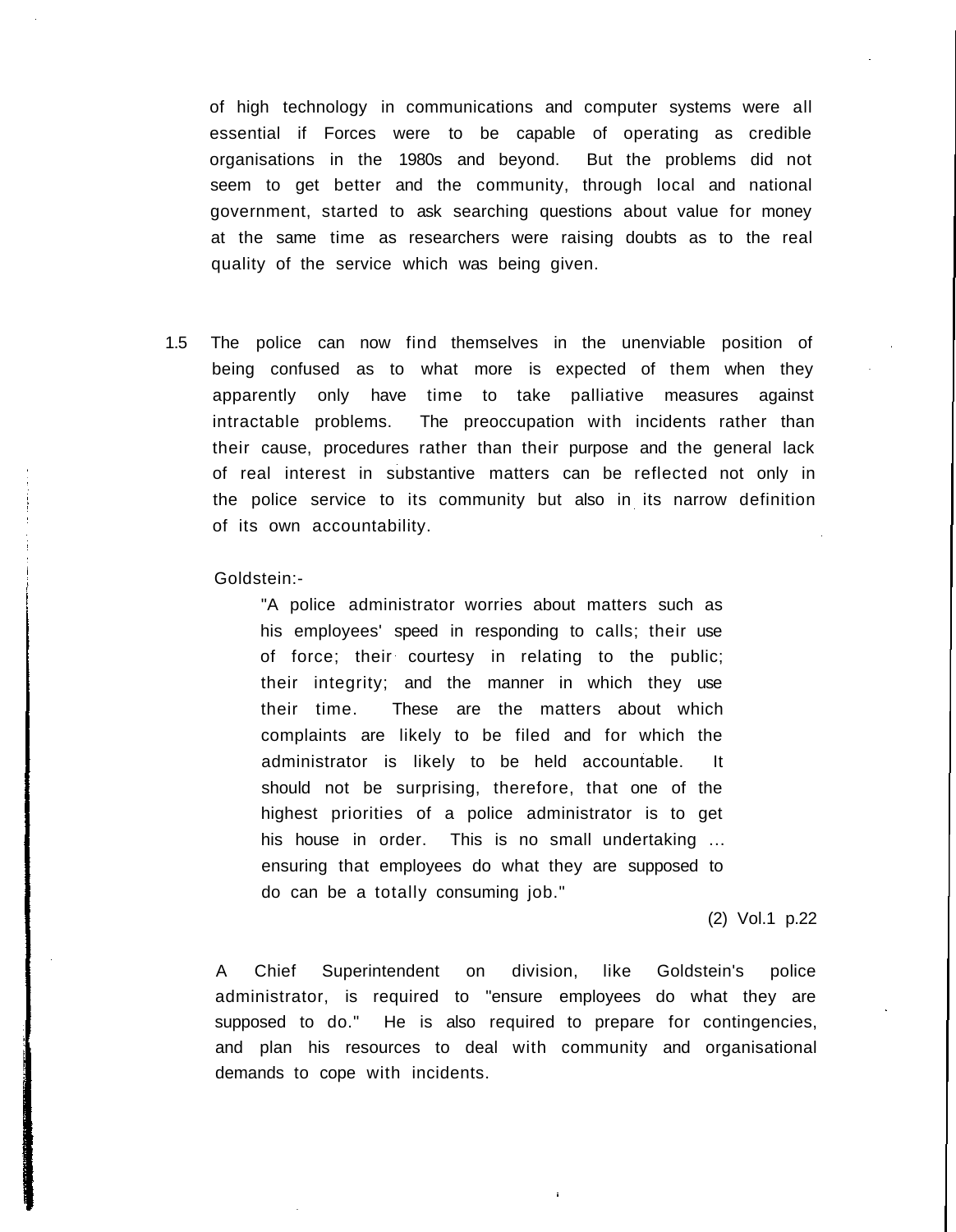- 1.6 The daily responses by his men to these wide ranging incidents and the way they affect the quality of community life gives officers unique insights into them; but police are only expected to minimise the disturbance caused by these incidents without either considering their cause or handing over this wealth of knowledge to anyone else who might be dealing with them as behavioural problems. Their daily contact with drunks and prostitutes, for example, will not necessarily be seen as a useful contribution to the problems of drunkenness and prostitution. The fact that the police perceptions of these problems have seldom been exposed to others also means that they have not been properly tested.
- 1.7 These police perceptions will be a mixture of myth with experience, prejudice with practice and assumption with fact. One of the few valid ways for them to be tested would be to use the kind of research resources which traditionally have themselves concentrated on incident/response techniques. Ambitious and highly publicised projects such as the Kansas City patrol project (1976), the Rand study of detectives (1976) and the Newark study of foot patrols (1981) needed tremendous research effort, but still only raised questions about the value of police activity in relation to incidents rather than the problems which generated them in the first place. Traditional research has also been limited by the way in which statistics are prepared. The mass of raw data collected by police is usually required for the global description and analysis of problems rather than a rigorous examination of local anti-social behaviour. Detailed 'crime<sup>1</sup> data, like the knowledge of the operational policemen, is lost in the process of amalgamation into a broad description of a problem and the stereotyped response to it.
- 1.8 In essence, Goldstein is saying that traditional research produces simple prescriptive solutions which are implemented by bureaucratic procedural rules. The result is that effective problem solving is overwhelmed by apparently efficient activity. Researchers of organisational behaviour would regard this as self-evident in any complex structure, but Goldstein managed to move from the theoretical model to the real one of the Madison Police Department, Wisconsin. Its Chief, David Couper, had to take three essential decisions - first, agree that Goldstein's description was valid; second,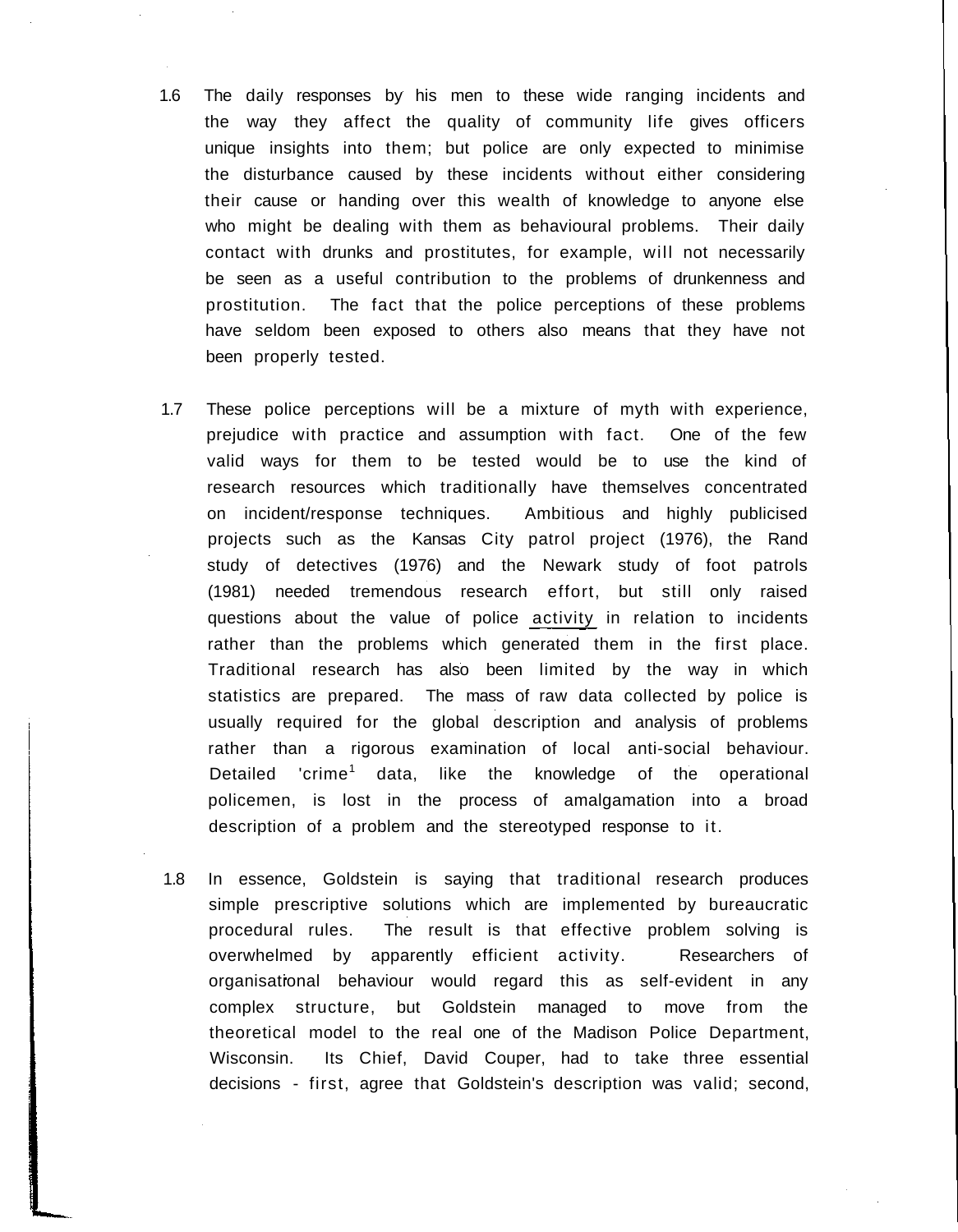admit that it was probably true for his police department; third, do something about it. That he took these decisions resulted in research projects in Madison, the publication of the results (2), and the proposal that Goldstein's "Problem Oriented Approach" could be used in the Metropolitan Police.

「大学の学校の学校の学校の研究」ということがある。 こうしょう こうしょう こうかん こうしょう こうしょう こうしょう こうしょう こうしょう こうしょう こうしゃ こうしゃ こうしゃ こうしゃ こうしゃ こうしゃ こうしゃ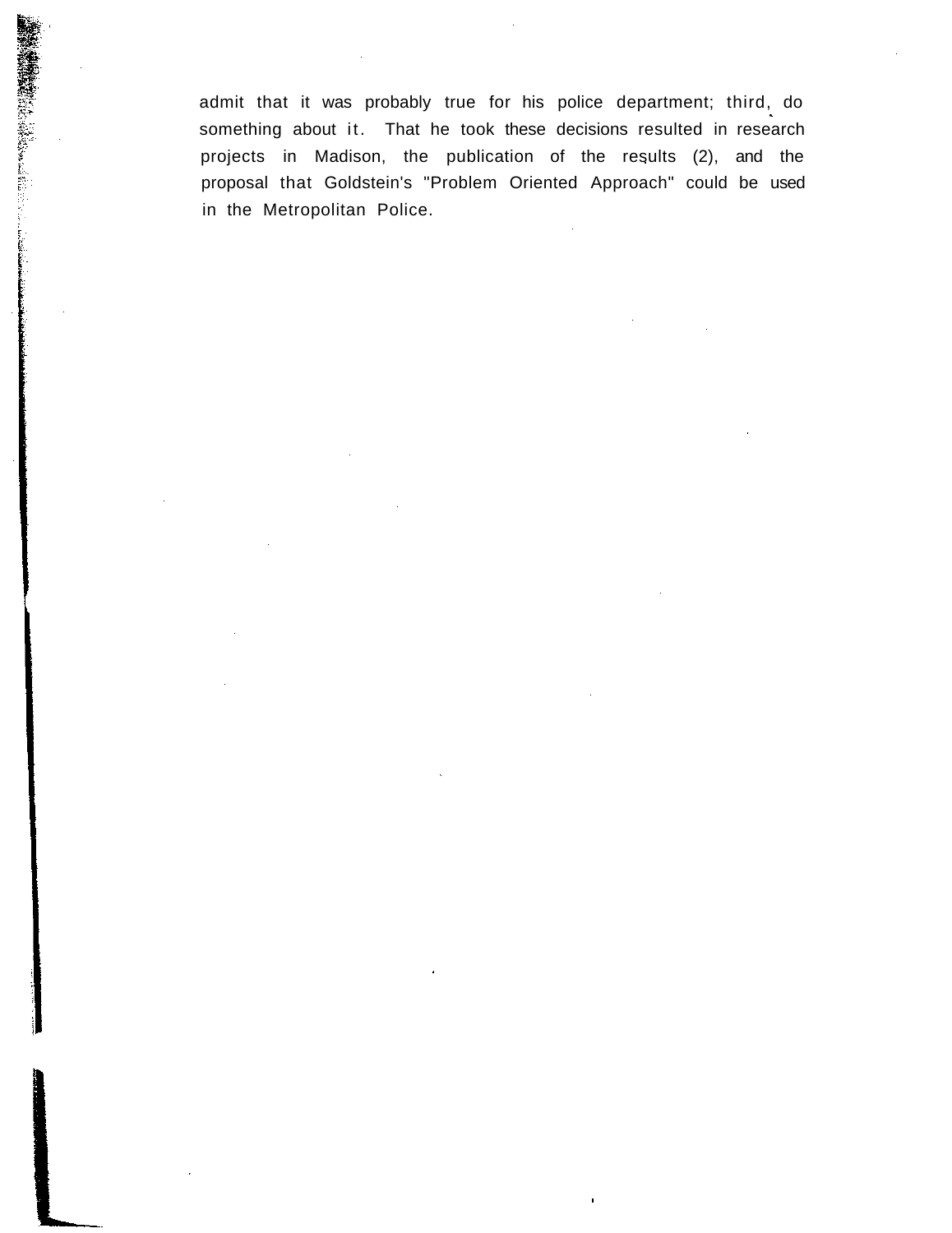### **2. THE PILOT STUDIES**

- 2.1 Professor Goldstein discussed his research with senior staff of the Metropolitan Police, and two officers visited Madison to assess the potential of his technique. As a result, the Deputy Commissioner tasked MSD to co-ordinate a minimum of four pilot studies. A steering group was formed and negotiations on the choice of suitable locations began in November, 1983.
- 2.2 The City of Madison has a population of 117,000 which is served by about 300 police officers - it is therefore roughly the size of one Metropolitan Police Division. Any useful comparisons with the American model could only be made if the research was conducted at this level in the force, and this would also prevent the sort of global approach which must be avoided if the technique is to have any impact. This use of population/manpower as the key requirement could not, however, eliminate other differences between the Madison and the Metropolitan environments.
- 2.3 Some of these differences could be designed out. For example, the highest reported motor vehicle crime for 3 Area is on Dagenham Division, but West Ham is much more recognisable as one community within obvious geographical limits. The following differences could not be avoided in this way, but they were only seen as having an impact on solutions, rather than the process of finding them.
	- 2.3.1 Some public service personnel in Madison are employees of the same Chief Executive as the Police Chief. They meet on a regular professional basis without having to make a specific decision to do so through a "multiagency" mechanism.
	- 2.3.2 The people of Madison are regarded as affluent, liberal and more highly sensitised to public service affairs than the general population of London.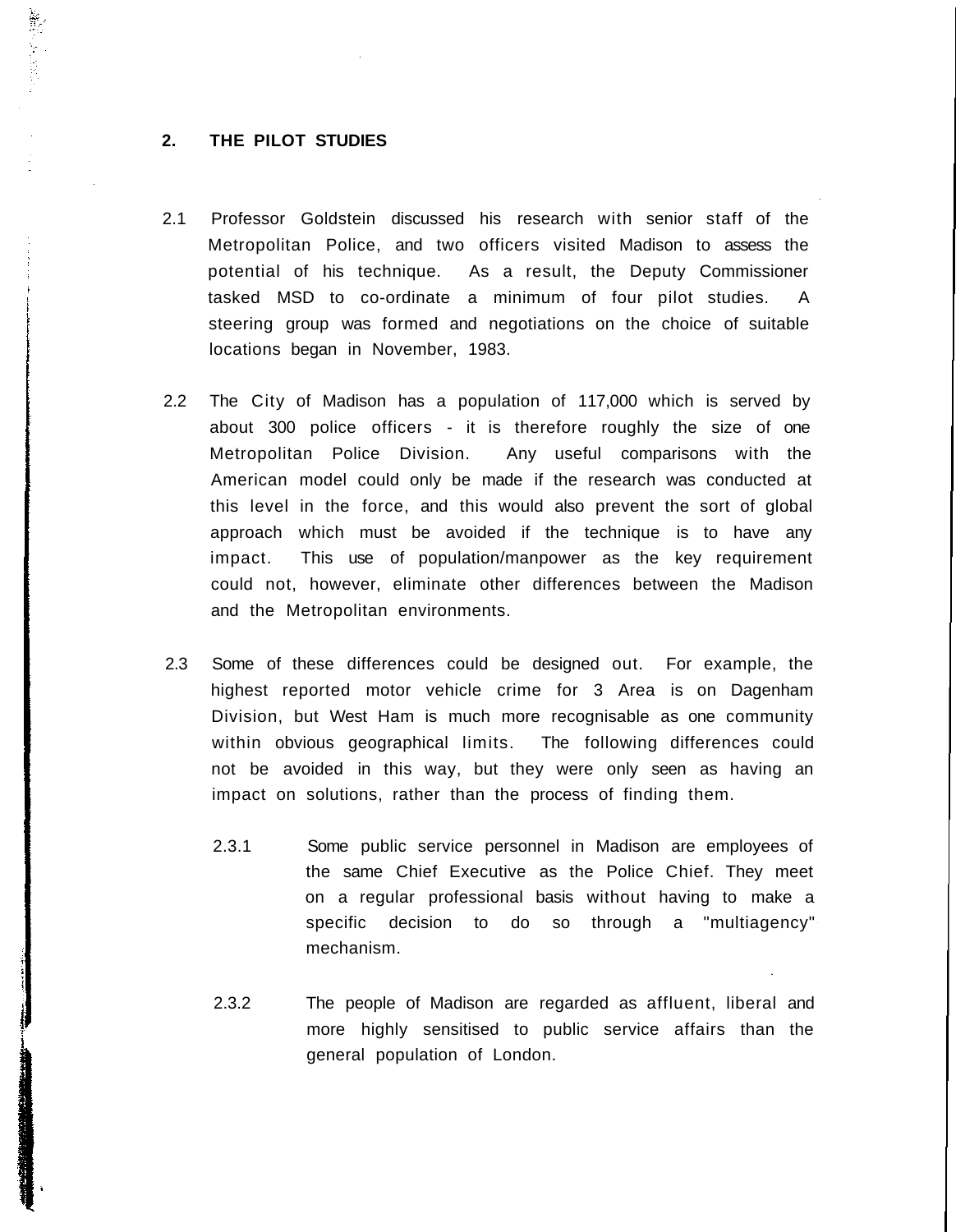- 2.3.3 Chief Couper is also regarded as liberal, and would be able to suggest more radical solutions than might be considered practical by a Divisional Chief Superintendent. (Couper led a Peace march through the streets of Madison in order to show that he believed in Peace, and to reduce any tensions the march might have caused).
- 2.4 Goldstein himself warns that even in US terms, Madison and its Police Chief might be atypical, and the following differences can neither be minimised nor disregarded.
	- 2.4.1 The Madison Police Department is not directly answerable to any professional, State or Federal Authority.
	- 2.4.2 Chief Couper directs a department of the size of a Metropolitan Division, but there is no police officer senior to him.
	- 2.4.3 Goldstein and Chief Couper are long standing friends and their rapport means that the philosophy of problem solving is agreed between them.

These major differences needed not just to be recognised, but to be deliberately tested at the pilot stage. To test (a) and (b) the problems to be tackled in the Metropolitan Police not only needed to be substantial, but also to differ in local, force and national implications. To test (c) it would be necessary that Chief Superintendents should not be 'selected<sup>1</sup>. Their reactions could not possibly be in the Couper mould, and any forcewide adoption of the process would depend on their differences - not their selected similarities.

2.5 The requirement to design the pilots to test these factors meant that problem selection took longer than would be necessary for normal use of the problem oriented approach. Those helping to select their own problems were unaware of the constraints of both the experiment and Goldstein's requirements, and there was no time to provide learning opportunities to all those involved who might be interested.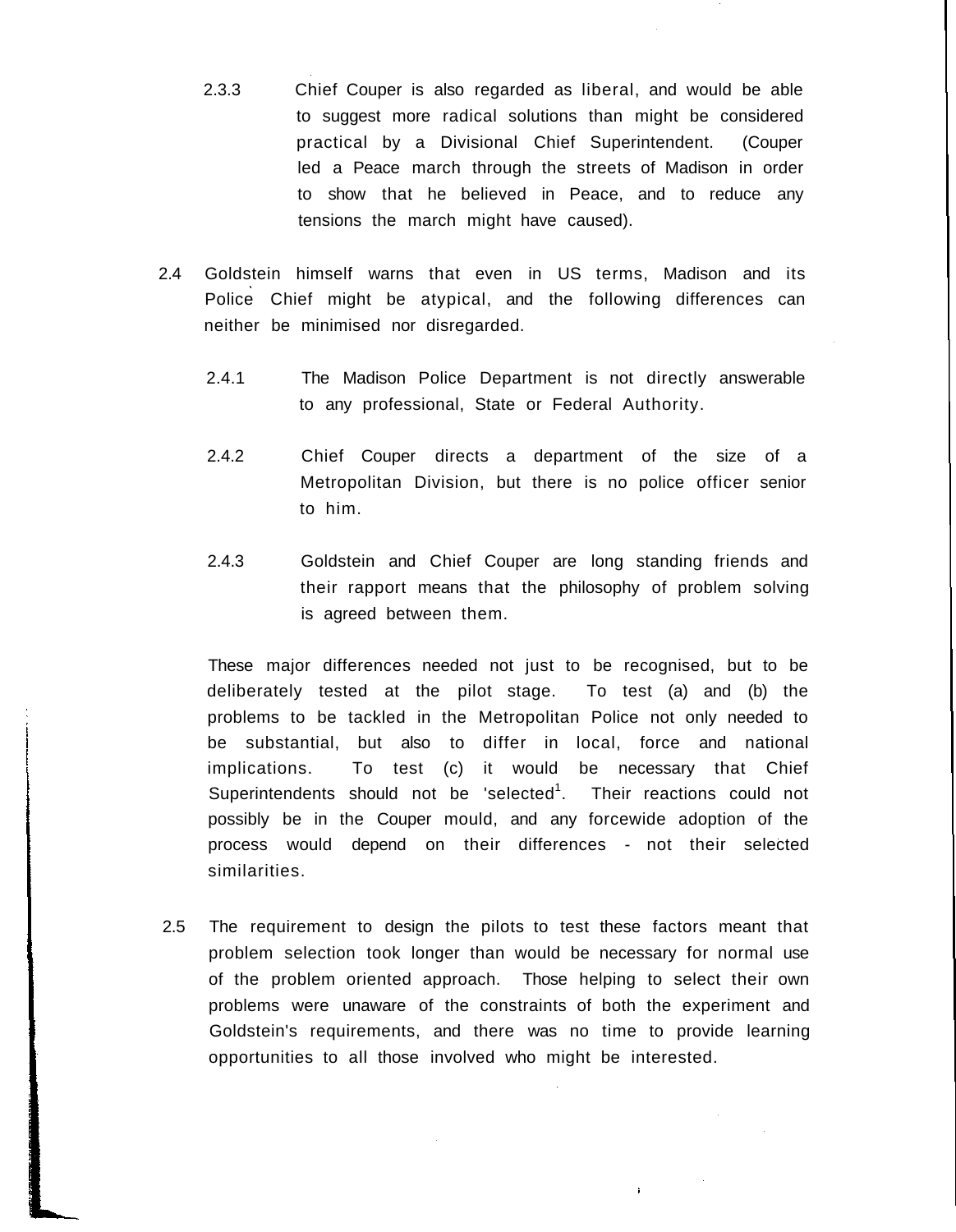- 2.6 Each of the four chosen projects displayed a substantial problem of behaviour which could be examined in the Divisional context. They display a cross section of local/force/national implications, and they were not selected because of any particular skills or experience of the Chief Superintendents. The problems selected were:-
	- 1 Area Asian gangs. Southall (XS)

탉

- 2 Area Shopper victims in Oxford Street. Marylebone (DM)
- 4 Area Prostitutes in Bedford Hill. Tooting (WD)
- 3 Area Motor vehicle crime. West Ham (KW)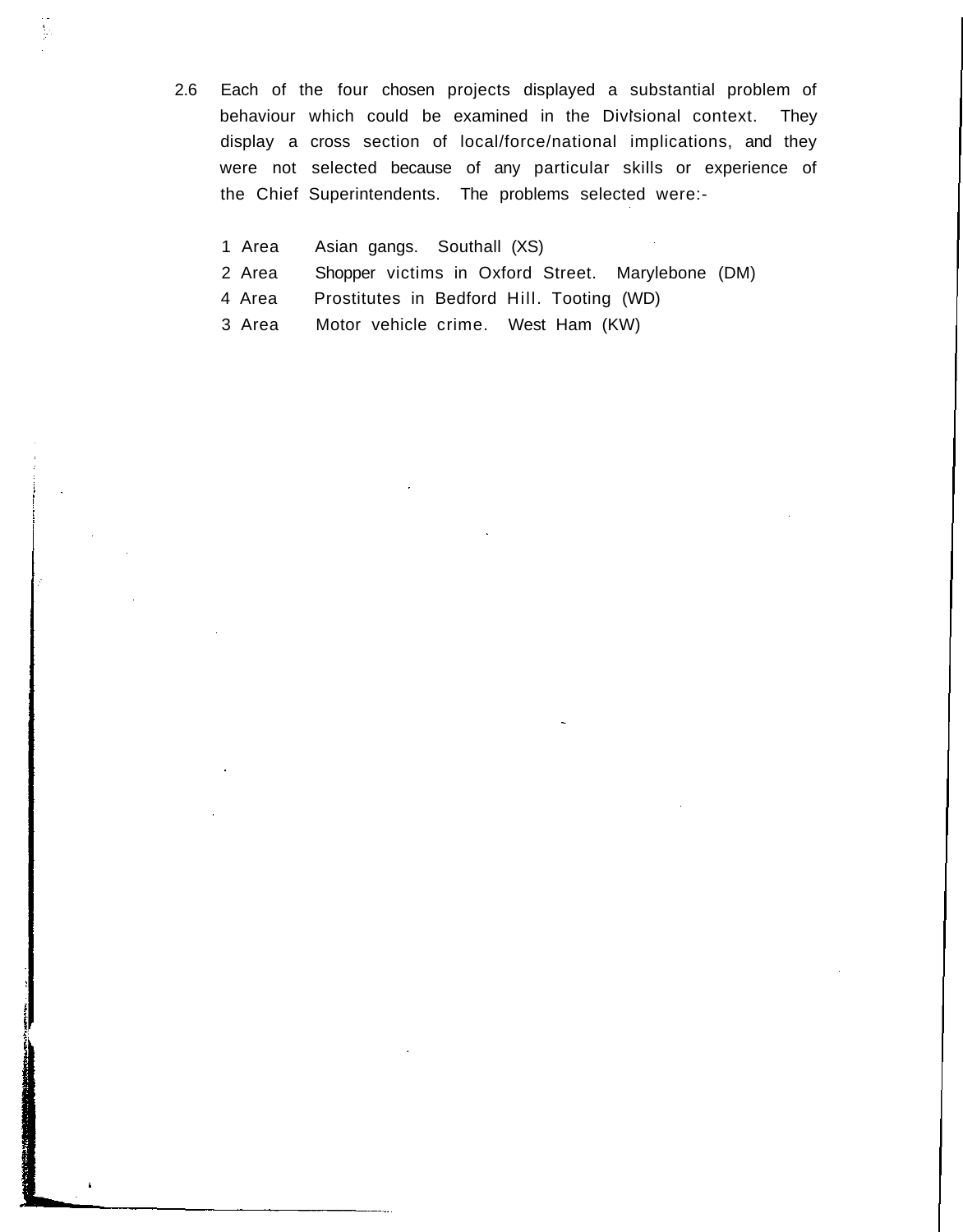#### 3. RESEARCH DESIGN

2000年の日本の日本の「1900年の1900年の1900年の1900年の1900年によって、1900年の1900年には、1900年には1900年には1900年によっていたに、1900年には1900年には1900年には1900年には1900年によって、1900年には1900年には1900年には1900年には1900年によって、1900年には1900年には1900年によって、1900年には1900年には1900年には1900年には190

- 3.1 Goldstein's approach was copied by first recruiting a three person team with as many similarities as possible to his own. His expectation that this would need "a level of expertise and substantive knowledge well beyond that to be found in a police agency" would be true for a city of the size of Madison, or for the similar sized Metropolitan Division, but the MPO as a whole was able to use its own personnel.
- 3.2 The advantages which Goldstein proposed for such an internal unit were found to be true. The use of experienced police and civil staff practitioners shortened the time needed to access people and data. There was an advantage in credibility over total outsiders. The realities of police working, and its practical, organisational and political limitations were known to the team. The requirement for independence from line management was satisfied by operating in MSD. This location also provided a pool of easily accessible professionals with the mixture of expertise which Goldstein would have found on his university campus. The technical resources required for computer analysis and any other training, cornmunications or similar professional support could also be found within the MPO. The only skill to be purchased from an outside consultant involved the expertise of Mr Barry Poyner in situational crime prevention techniques.
- 3.3 The size of the Metropolitan Police thus enabled an internal team to be found for this study but there were some rigorous membership requirements which Goldstein had found essential.

Goldstein:-

"We knew, at the outset of the project, that we brought an unusual blend of experience and knowledge to the effort. What we learned was that we had to depend more heavily on this experience and knowledge than we had anticipated ..."

(2) Vol.IV p.143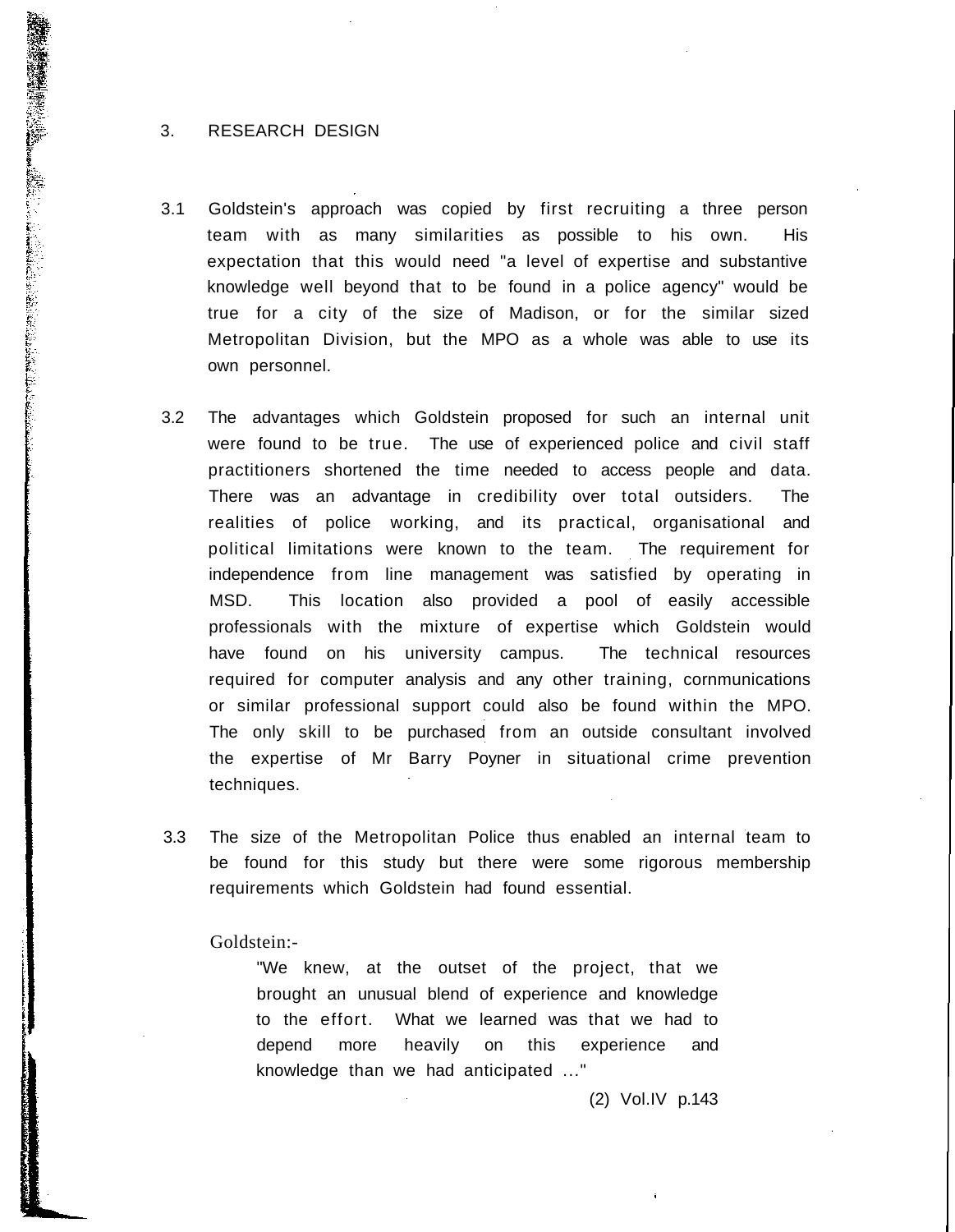What Goldstein's team lacked in practitioner experience it made up for with recognised academic qualifications and a thorough working knowledge of a wide range of statistical and social science research methodologies. His research saw this technical skill as vital, and the project team had therefore to contain as high a level of similar qualifications and experience as possible.

Goldstein:-

Ť.

"We used elementary statistical procedures, small samples and anecdotal evidence. But we now realise that, in order to limit ourselves in this fashion and still obtain useful, valid data, we had to depend on a level of technical expertise that is not apparent on reading (our reports). For example, our willingness to 'live with $^1$  small samples is based on a combination of sophisticated methodological rationales ..."

(2) Vol.IV p.143

3.4 Once selected, the project team conducted the research through the three stages to be found in Goldstein's work.

### 3.4.1 **PROBLEM DEFINITION**

A description of the problem in all its dimensions, not just as a breach of the law, or something to which the police have to respond. The perceptions of the public, other agencies and the police as to what and whose behaviour needs to be modified, and in what way so as to demonstrate that the problem has been reduced. A description of the current procedures, and the possible frustration at the lack of success. This stage is also used to introduce the project to the police and others who might be involved in subsequent steps.

## 3.4.2 **PROBLEM DIAGNOSIS**

The taking apart of the description, and the rigorous examination of the real size and nature of the problem. The use of any methodology which seems appropriate -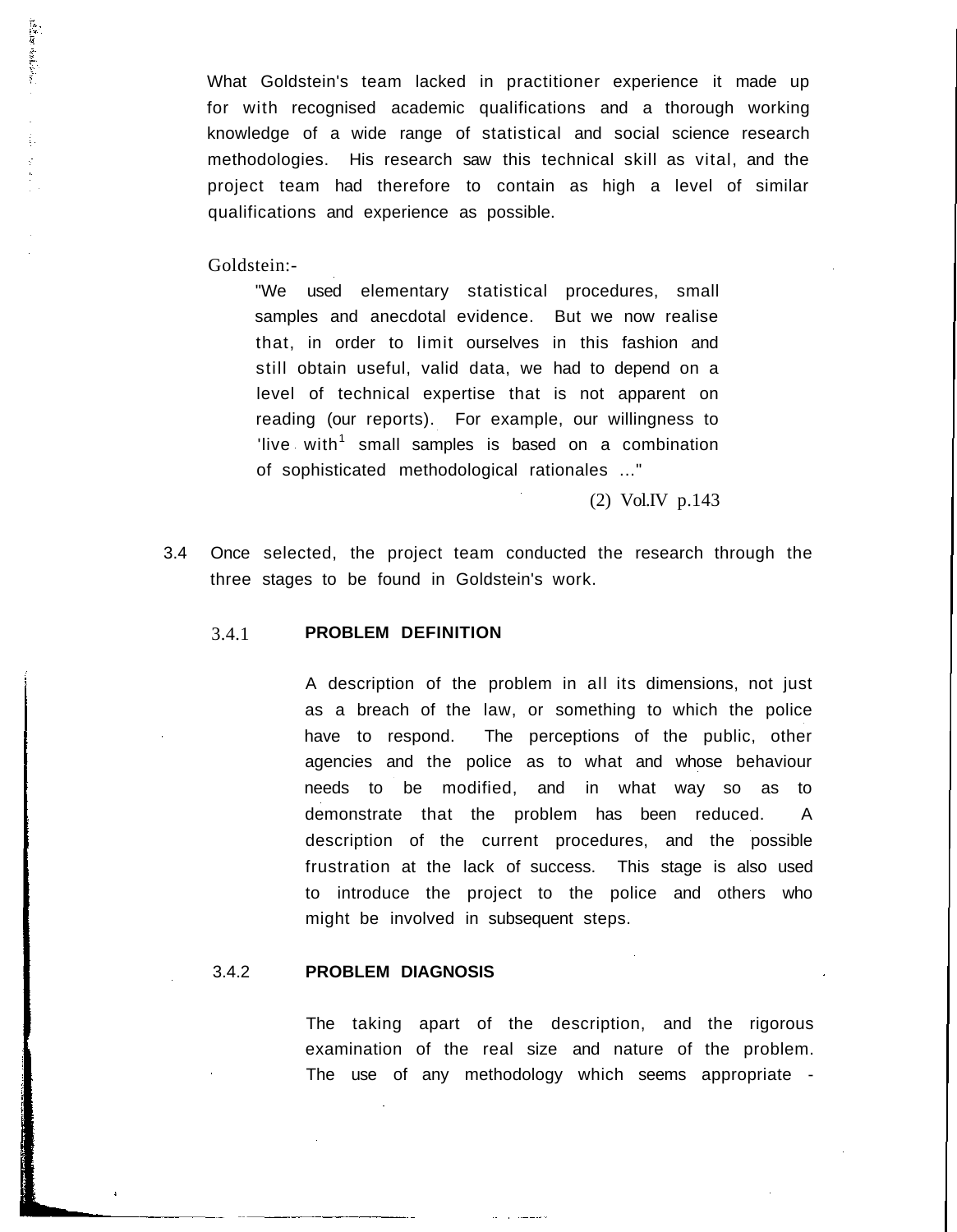whatever its original discipline. The tapping of any information source, within or outside the police service. The analysis of data from current records and the design of new collection techniques. The systematic production of a valid and accurate picture of the problem, and the provision of performance indicators that might be used in the future. This stage needs the high levels of technical competence that Goldstein required of his team.

#### 3.4.3 ALTERNATIVE SOLUTIONS

The sharing of the diagnosis with all those who suffer some aspect of the problem. The uninhibited search by them all for preventive strategies. The police taking on a proactive role in generating discussion with the community and other agencies. The implementation and trial of fresh solutions on a mulU agency basis, and the testing of them against the performance indicators.

3.5 Goldstein's assertion that these processes are quite different from usual police activities also needed to be tested. The reduction of street crime in Ridley Road Market (GA) was regarded as a good example of traditional methods at work, and there was a suggestion that MPD officers already "problem solve" without it being labelled as such. A study of this problem was therefore used as a control sample which could be compared with the four pilot studies. The differences between the control study and the pilots, and the differences between the pilots themselves could thus be used to evaluate the process. Whatever was discovered during the experiments was tested to find if Goldstein had either found or predicted the same results. The conclusion would then be a statement as to whether his research findings could be replicated and whether his proposals are both valid and feasible in the MPD.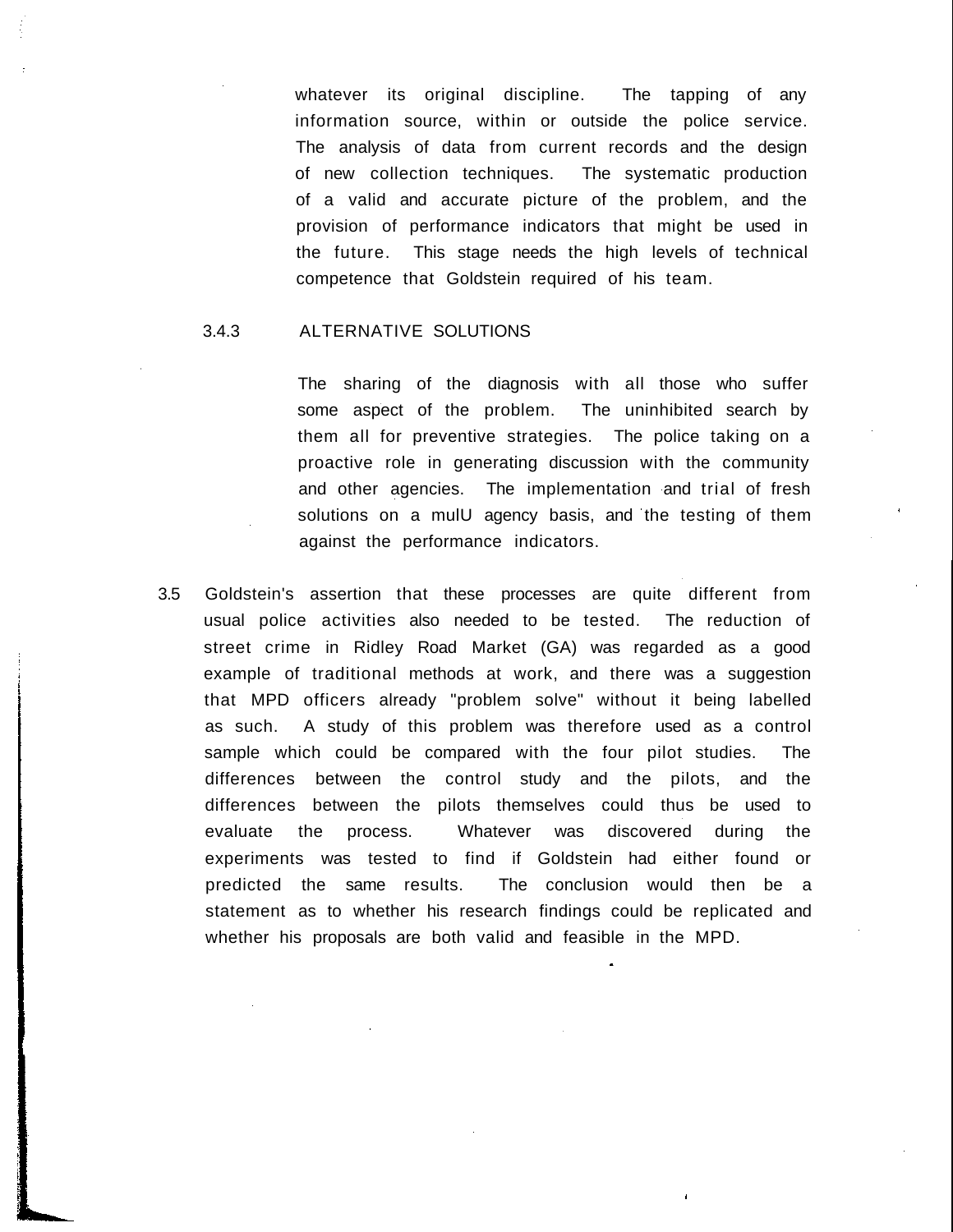#### 4. CONTROL STUDY

- 4.1 It was known before 1982 that although Ridley Road Market and its surroundings only constitute 10% of the geographical area of Dalston (GA), its level of street crime was disproportionately high. The police, the residents and the market traders shared a concern about these offences (mostly committed by young blacks), and their impact on the trade and quality of life in the area. All this was taking place in an area where the local authority is hostile, and one in which any racial incident can result in high profile publicity or public disorder.
- 4.2 In 1982, the Chief Superintendent had already started a chain of events which were designed to meet his objectives for the market area:-
	- (i) Forge closer links with the community of the area, thereby increasing co-operation and confidence.
	- (ii) Raise the level of security and feeling of safety in the area for residents.
	- (iii) Reduce vehicle traffic.
	- (iv) Identify and arrest persons responsible for street crimes.
	- (v) Reduce the level of reported crime by 10% as measured against 1982.
- 4.3 These objectives needed the identification and selection of people who had experience or skills to contribute, and the Chief Superintendent's task was classic team building. This was not just picking skilled men, but also radical arrangements of staff at Dalston (the Dalston unit), the appointment of a second Market Beat Officer, the tasking of the C.L.O., and the deployment of the Divisional Robbery Squad. The Market Association and its traders were part of the effort, and even anti-police activists in the council were seen in their homes as opposed to having official and hopelessly politicised discussions. In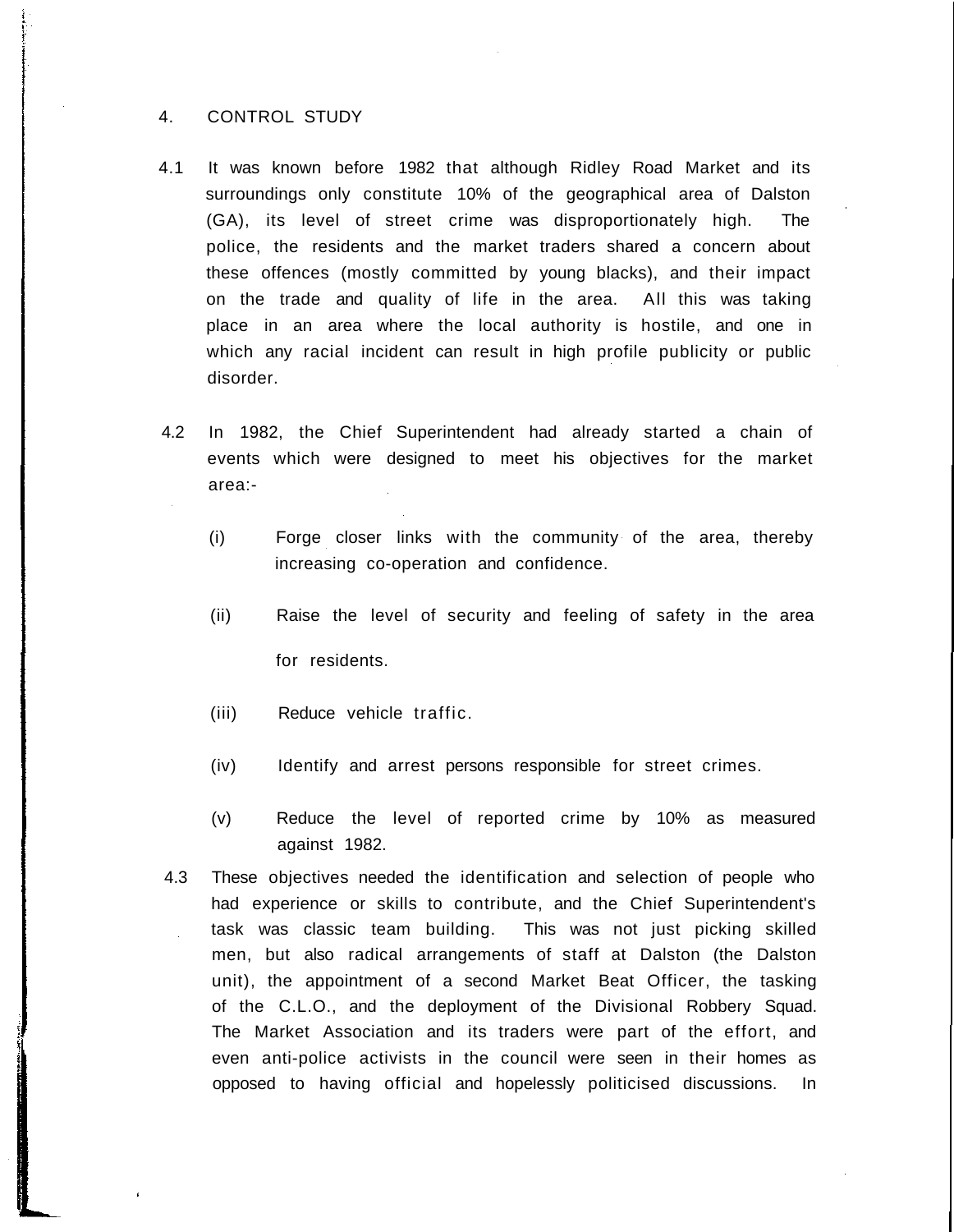mid 1983, the 3 Area I & S Unit mounted a full scale operation which resulted in 34 arrests and 45 charges.

4.4 The list of objectives makes it clear that this was not just regarded as a 'crime' problem, and there had been obvious elements of problem solving technique when defining it, and when searching for alternative solutions. Goldstein recognises this finding:-

> 'The crime oriented planning, implementation and evaluation process (employed in all eight cities) had many of the elements one would want to include in a problem oriented approach to improving police service."

> > CD p. 224

These apparent elements of problem orientation to the Ridley Road operations needed to have their success tested.

- 4.5 One MSD team member interviewed current management and staff at 5toke Newington and Dalston, and found a widely held view that market crime had been reduced, and that all objectives had been met. Interviews with the Market Traders' Association, the market Beat Officer and street duty men disclosed an obvious degree of success with the first four objectives. There were firm links with the community and traders. There was co-operation and confidence between them, and an enhanced feeling of safety and confidence by residents. The market was tidier, the pavements were less cluttered, and it had better organised traffic. A good number of thieves had been arrested and convicted. All these real, attractive, and important successes were also assumed to have resulted in a substantial reduction in crime. An examination of police records does not support this view.
- 4.6 Street crime is commonly defined as pickpocketing and 'mugging'; but there are victims who will, quite properly, be entered in the beat crime and property lost books. Although legal definitions create these different records, the victims are in no doubt that they are such, and police are aware of the dangers of merely counting the number of book entries that appear to have the classification under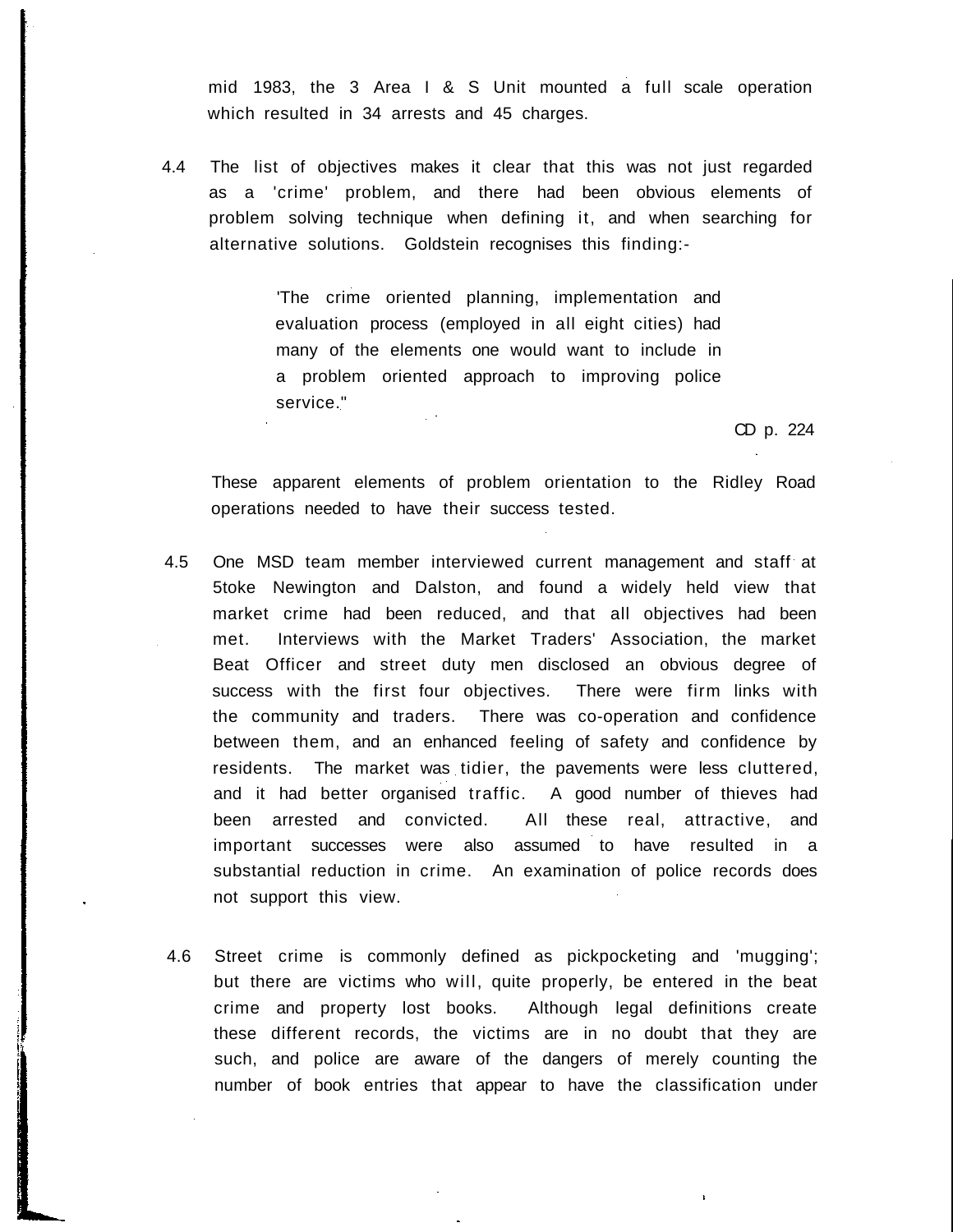review. A count was therefore made by scrutiny of every major crime, beat crime and property lost entry for the market area in the first three months of the years 1983 and 1984. These three monthly periods were 'brackets' round the nine months of high activity in 1983, and should have shown a 'before and after $<sup>1</sup>$  effect.</sup>

|                  | Major | Beat | Lost | Total |
|------------------|-------|------|------|-------|
| 1st quarter 1983 | 51    | 22   | 32   | 105   |
| 1st quarter 1984 | 51    | 53   | 34   | 138   |

MSD staff abstracted these figures and the book entries were therefore given to the GN research team for double checking. A re-examination by experienced officers produced the same results, and prompted some additional measurements. Whatever further measurements were made, there still appeared to be little to show a significant reduction in recorded crime and loss over any period where it might have been expected.

4.7 Police had apparently shown ability in recruiting and using peoples skills, and had promoted a great deal of commonsense activity. More important was their undoubted success in achieving the essential but unmeasured objectives directed at relationships with the public, and community well being. The difficulty remains that any analysis of available records demonstrates a degree of 'failure' in reducing crime - the very thing on which street officers and their management might be judged. It is just such frustration which traditionally draws comment on the 'lies of statistics', 'falseness of figures' and 'the books don't tell the real story<sup>1</sup>. The use of standard police records as the only source of problem information is seen by Goldstein as not just inadequate, but one of the key issues which differentiates 'crime' oriented activity from the 'problem\*.

Goldstein:-

"While police business is often (further) subdivided by means of the labels tied to the criminal code, such as robbery, burglary, and theft, these are not adequate, for several reasons."

(1) P. 247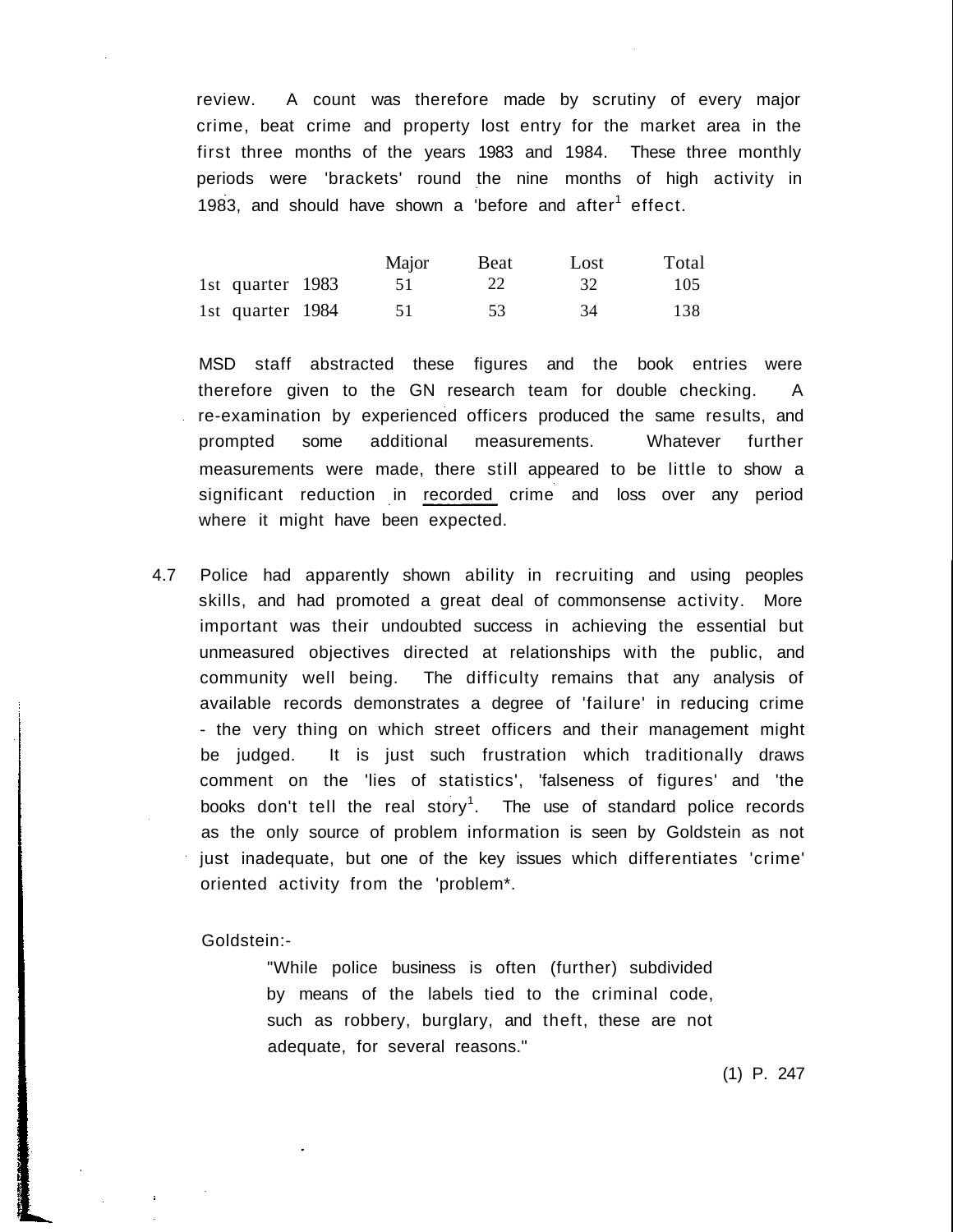4.8 One of his reasons is that their use implies that the police role is restricted to the arrest and prosecution of offenders, and this preconditions any thinking. A second reason is that merely describing problems as 'criminal $^1$  or 'non criminal' disguises what is really disturbing the community, and may deny police the opportunity to take some other kind of action. Most important, their use masks different forms of behaviour by both criminals and victims. The absence of a detailed breakdown leaves police struggling to justify themselves, even though they are sure they are being effective.

#### Goldstein:-

"The vulnerability of the department to criticism for not having dealt more aggressively with aggravated cases has dampened support even though alternatives still appear to represent the more intelligent response."

CD P. 247

4.9 The Ridley Road study indicated that another police dilemma is similar in the US and the UK.

#### Goldstein:-

"Many of the problems coming to the attention of the Police become their responsibility because no other means has been found to solve them. It follows that expecting the Police to solve or eliminate them is expecting too much."

(a) P. 243

- 4.10 More importantly, some of the particular differences between "crime" and "problem" oriented approaches had also been confirmed as characteristics shared by Police departments.
	- 4.10.1 Police procedures of plan-implement-evaluate contain some elements of a problem solving approach.
	- 4.10.2 Police records are seldom in a useful format for problem solving.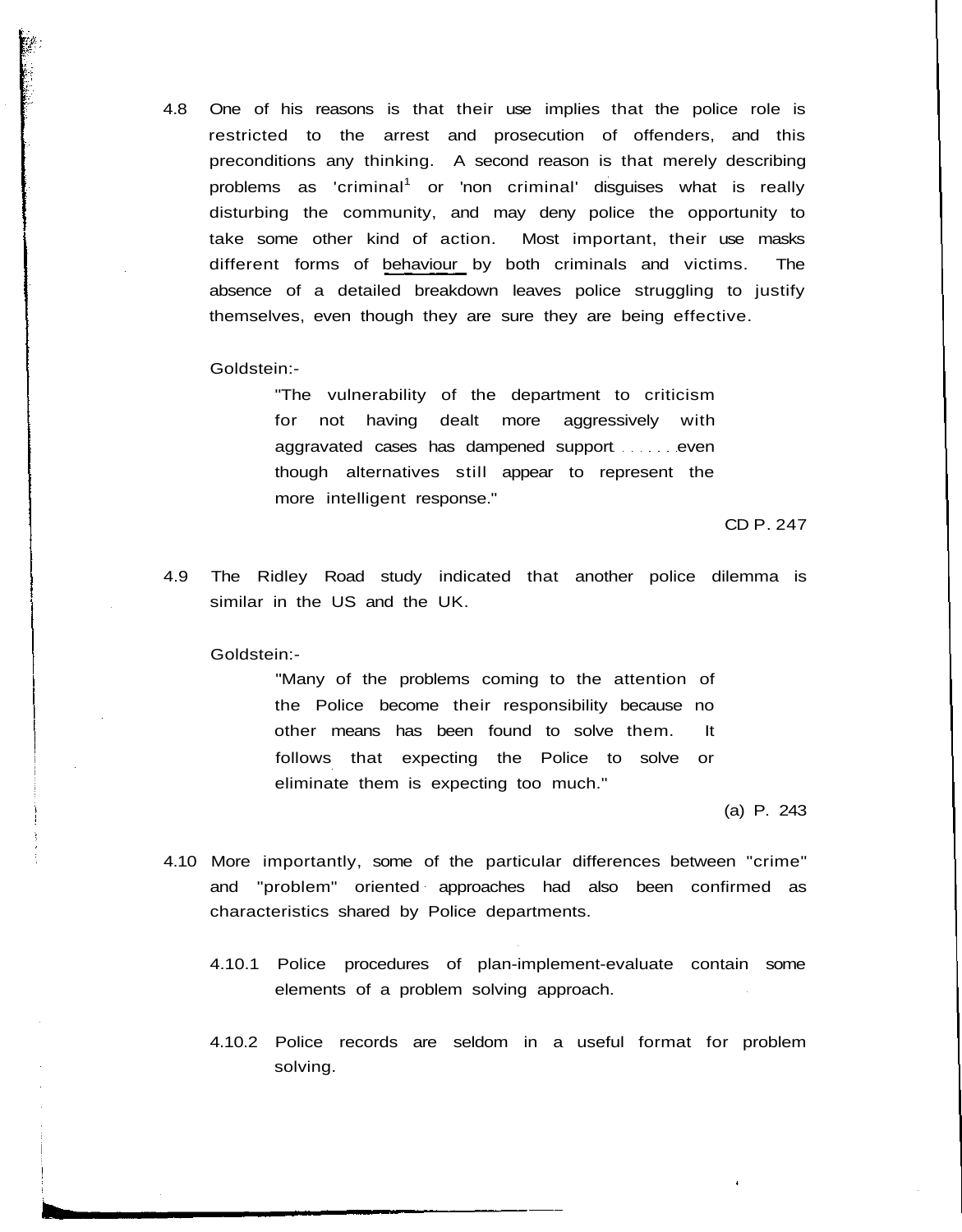4.10.3 Police records seldom contain sufficient detail to be useful in problem solving.

- 4.10.4 Numerical targets (i.e. 10% reduction) make assumptions about the scale and nature of the problem. They are seldom, if ever, achievable.
- 4.10.5 The Police can be left trying to justify themselves even when making intelligent responses to a problem.
- 4.11 The control study had shown that a Metropolitan Police division is sufficiently similar in its tasking and behaviour as to be comparable for the purposes of this research to Madison. The pilot studies could therefore be undertaken as an application of Goldstein's problem oriented approach to police departments with sufficiently similar starting points to that used by him.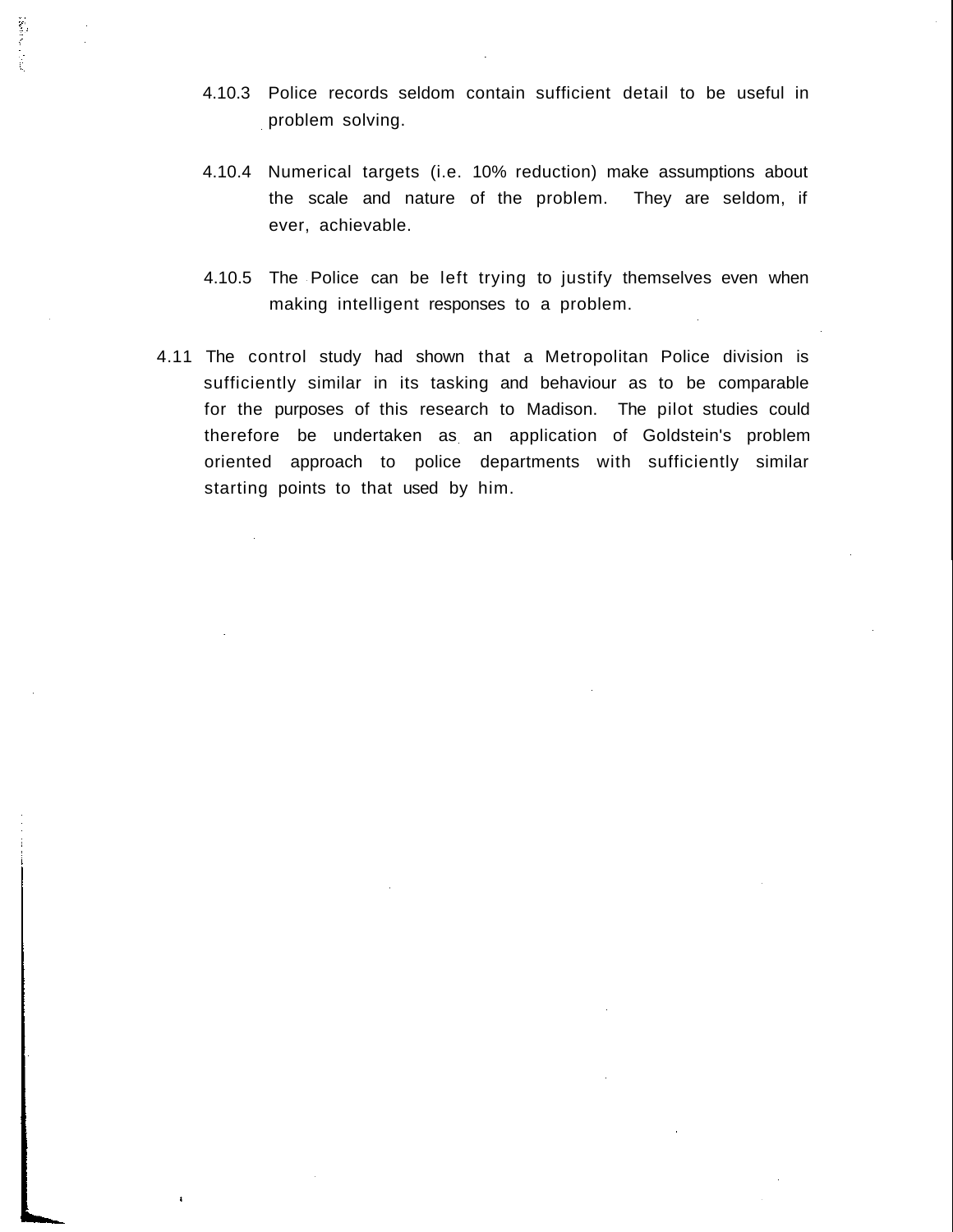### **5. ASIAN GANGS. SOUTHALL**

**「最後の場合」には、「最後の場合」ということになる。これは、「その場合」という意味が、この時に、「その場合」ということになる。「その場合」ということになる。「その場合」ということになる。「その場合」ということになる。「その場合」ということになる。「その場合」ということになる。** 

 $\frac{1}{\epsilon}$ 

conditions.

- 5.1 It has long been suspected that intra racial violence in the Southall area is damaging the community, and perhaps is as sinister as highly publicised inter racial incidents. The symptomatic assaults, property attacks and intimidations only tended to surface as apparently unconnected incidents, but in Spring 1983 there was a series of assaults and reprisals which focused attention on Asian gang activities. The Detective Chief Inspector proposed a full enquiry into this violence, and his suggestion was supported by the Chief Superintendent. It was clear, by the Autumn of 1983, that CID manpower was at full stretch to deal with the two main gangs - The 'Holy Smokes' and the 'Tooti Nung'.
- 5.2 The main problem now confronting the police was a total ignorance of Asian gangs. Although resources were now available to link a number of violent offenders, and minimise the language, racial and legal difficulties inherent in such prosecutions, there was no understanding of the behaviour of the subculture. It was at this stage that the problem oriented approach was decided upon, and the move from 'incident oriented' to 'crime oriented<sup>1</sup> which had already taken place provided a perfect changeover point.
- 5.3 A literature search was conducted by a well qualified officer of the PCSG; he provided a selective reading list, and a series of abstracts which were supplied to the Southall officers. None of the writings mentioned gangs of interest, but there was a valuable description of Sbuthall's population and of work that had been undertaken to study the Asian youth in its secondary schools who would now be old enough to be in the gangs. Although the specific problem had not been illuminated the search had undoubtedly provided the Chief Superintendent and his officers with the sort of knowledge that could make them more effective when dealing with the Asian community and its general problems. The importance of a good literature search is recognised by Goldstein - and so is one of its possible consequences.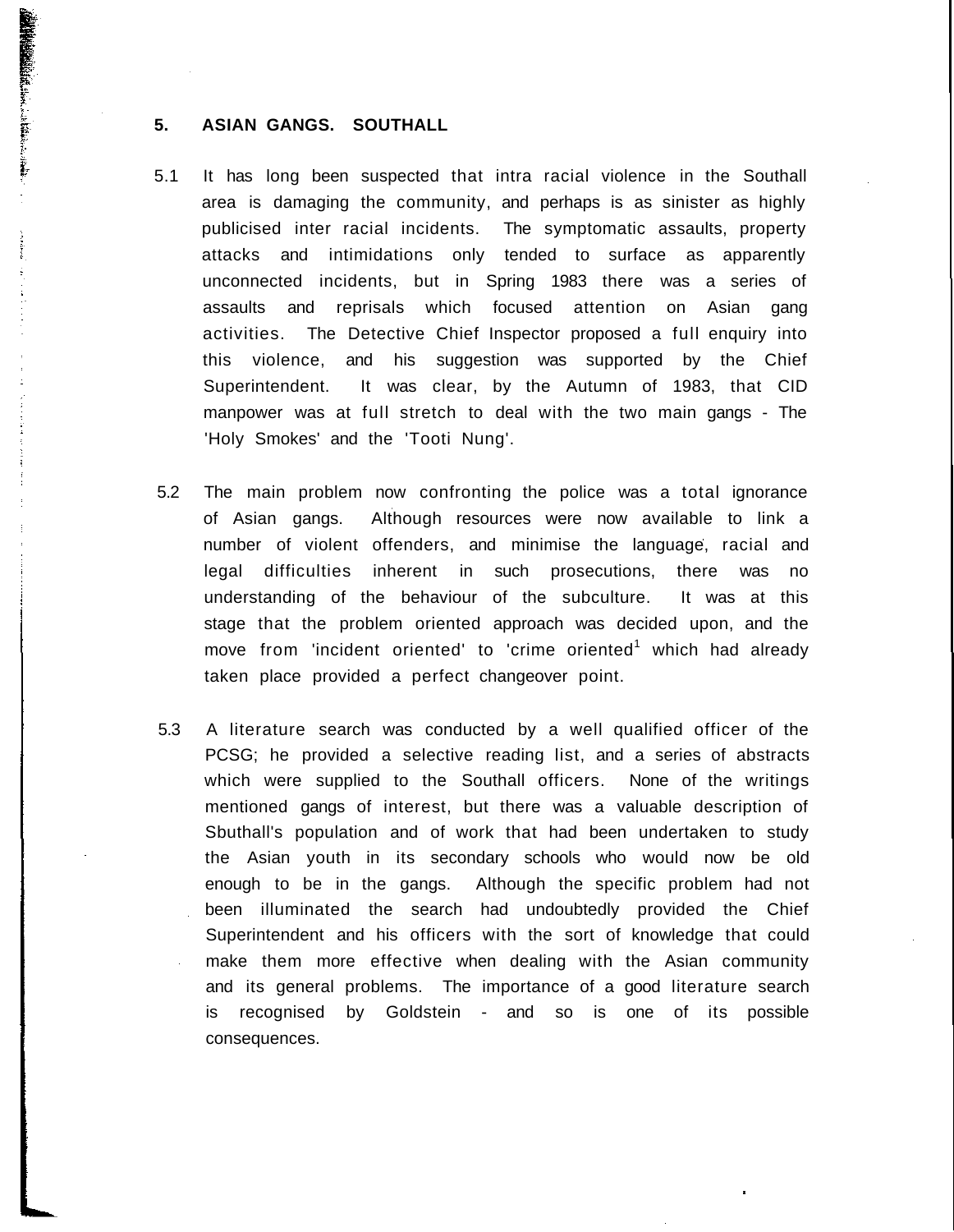Goidstein:-

í.

"High priority is attached to quickly assessing the accumulated literature on the problem under examination. Such an assessment could lead to a conclusion that hardly anything has been done with regard to the problem  $\ldots$ ."

(2) Vol.1, p.90

- 5.4 Although this is seen as an essential step, Goldstein also warns of investing too much time in ploughing through results, and it was only in this pilot study that the literature search was a full scale exercise. It was only in this study, therefore, that any conclusions could be drawn about the facilities Hkley to be available for such searches in the future. Even if conducted by skilled personnel, there is a limit to the resources that can be provided by the Commissioner's Library. The Police College and other specialist libraries are not accessible by computer in the way provided by some universities. There are current moves by the Metropolitan Police, the Home Office and the Police College to improve information handling for research purposes but there needs to be a more cohesive approach if the requirements of the problem solving approach are to be properly serviced.
- 5.5 The Southall problem now appeared as something in which police would have to take the initiative in finding even the simplest information about its scale and nature. Discussions with established community leaders only revealed the sort of embarrassment often felt by elders when a small group of their young is behaving disgracefully. All that was known was that there were masses of 'case papers' held by police, and the suspicion that other agencies such as H.M. Immigration and Special Branch might have similar incident reports. There was also a growing conviction that these gangs had connections in other cities with Asian communities, and that both criminal and political elements might have roots in India.
- 5.6 The search for a diagnostic tool was unexpectedly short, when it was realised that the ANACAPA technique was originally designed for the examination of the gang infrastructure. The Chief Superintendent agreed to three of his staff, (including the office manager of the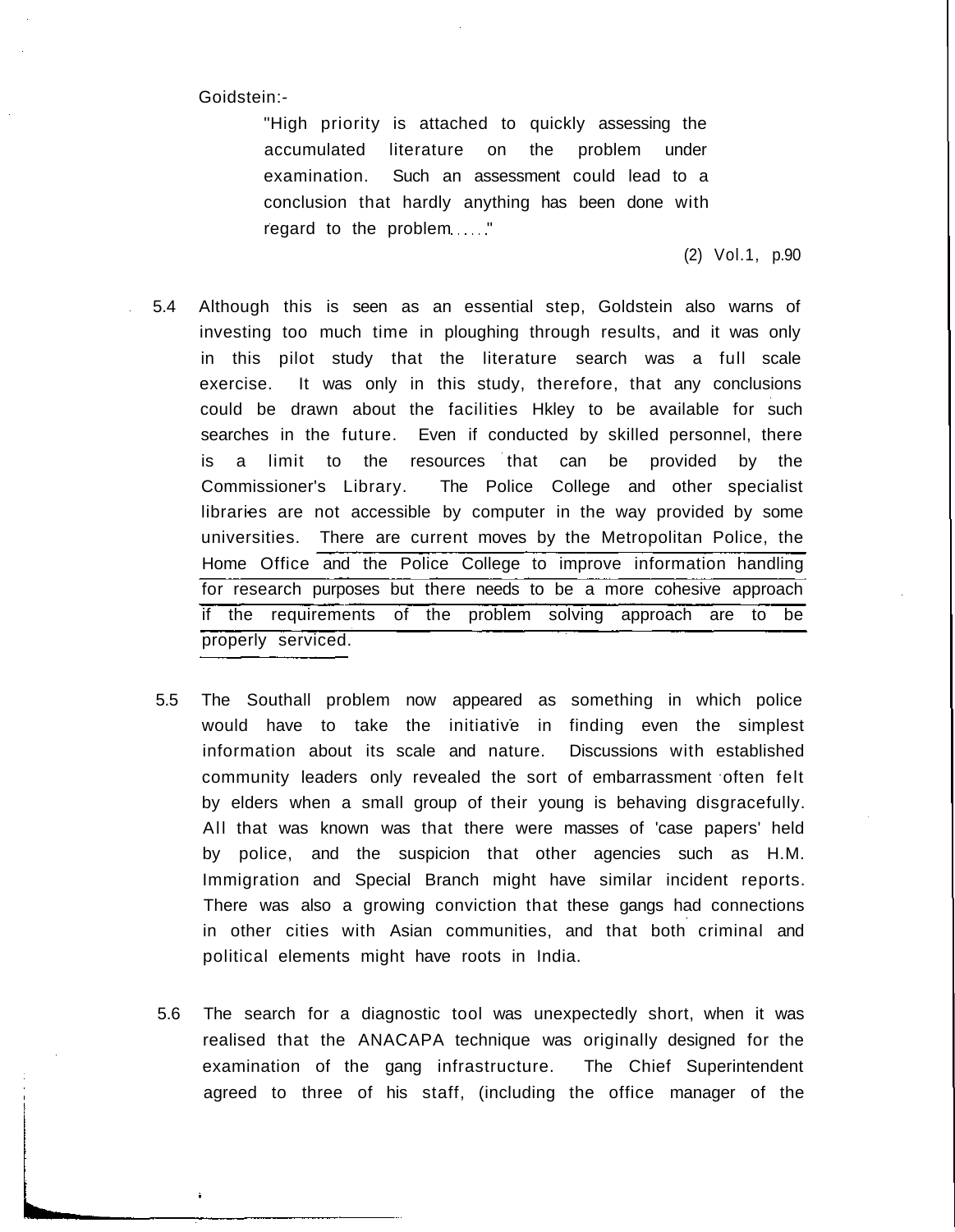gang enquiries) to be taught the method. Training was provided by Cl(l) and the subsequent use of this method became part of an existing MSD project to assess ANACAPA.

5.7 The result of the officers' work was to disclose exactly the sort of information which might be expected from rigorous diagnosis.

- 5.7.1 An indication of where there are information gaps, and therefore those areas which need more investigation.
- 5.7.2 The confirmation of some of the preconceptions held before the enquiry. The gang members did have connections with illegal immigration and drugs.
- 5.7.3 The unexpected. The gangs were involved in ritual rape offences. This finding had implications for the whole Asian community, and a new behavioural aspect had been disclosed. The known rape of a single girl makes her unmarriable, and although a few reported rapes could now be linked to gang activity there was obviously a more serious problem of those incidents which were never reported to police.
- 5.8 The next stage would be to share this information with the community and with other agencies who might have a part of the same problem, but by the time the team were ready with a digest of their analysis the trials of the gang members had begun. To publish the detail of their findings could be a godsend to the defence and seen as likely to prejudice Judge or jury. A decision was therefore taken not to disclose it at this stage. The knowledge obtained from the literature search and the diagnosis was, however, to be used to pave the way for a whole series of initiatives with the community.
	- 5.8.1 The ANACAPA results will be sanitised by the removal of names, and used as the basis of presentations to the community, both directly and through the media.
	- 5.8.2 Other agencies, including the Home Office and community relations councils have been told the general results, and will be invited to join discussions.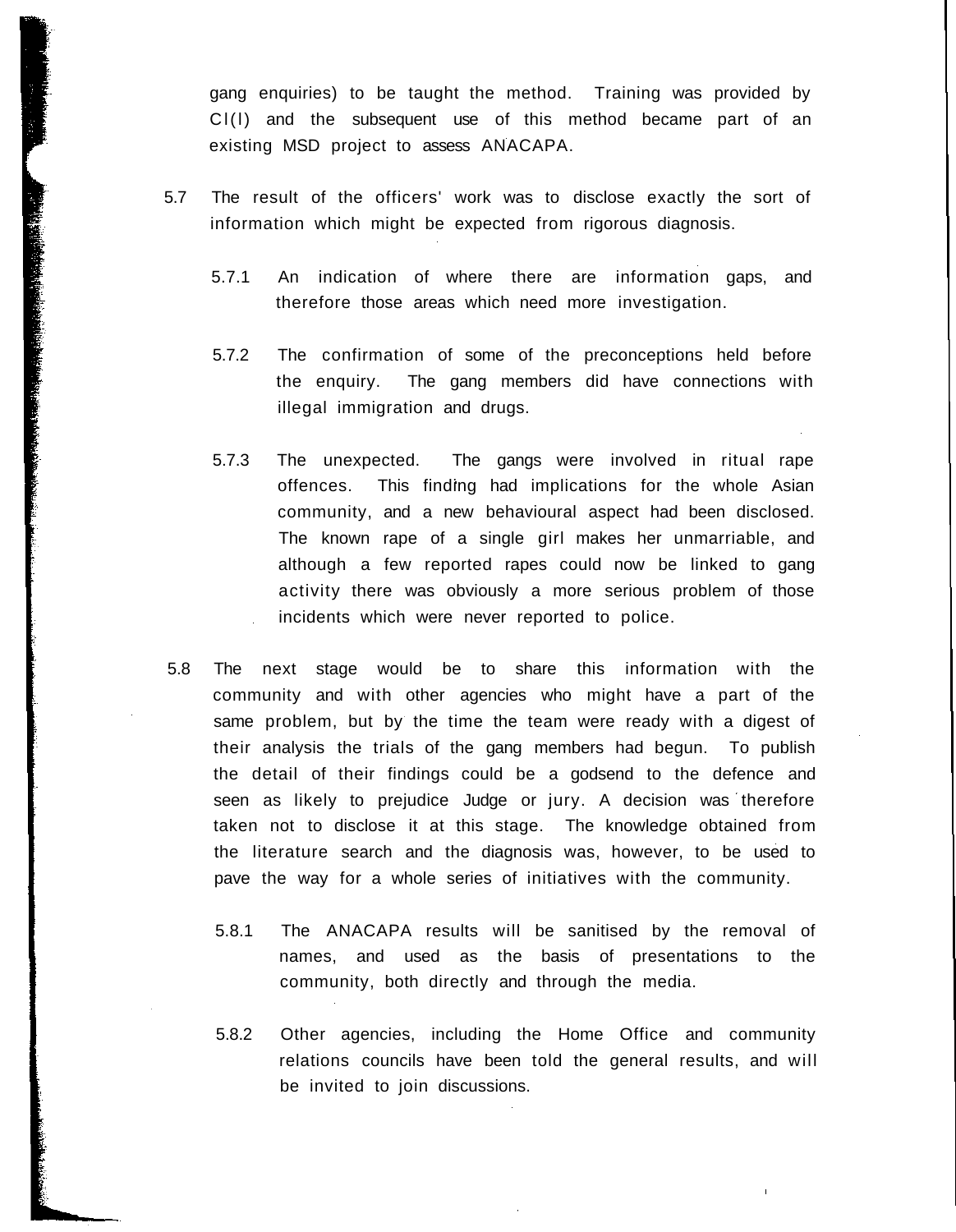- 5.8.3 The community leaders, the magistrates, the local authority members and all those with a legitimate interest in the Southall community have been told that discussions will take place after the trials.
- 5.8.4 Community members and others who might help fill some of the information gaps have been approached and are becoming involved in a fresh two-way exchange of views and 'intelligence'.
- 5.9 The Southall investigation has now reached the stage of a major link in the problem solving method.

"The concept calls for the police to assume a more proactive role in sharing their knowledge about substantive problems and, based on much more careful and thoughtful inquiry than has ever been undertaken in the past, in offering proposals by which the community might more effectively deal with such problems in future."

2. Vol.1, p.106

5.10 The Southall environment was so ideal for the problem oriented approach, that it might possibly be that the approach will never be repeated with such apparent ease. The same middle and senior police management were in post throughout; the management style was participative; the diagnostic tool was designed for police use; involved officers could be quickly taught to use it; discussing problems with other agencies and the community is an essential and established procedure in the division; the problem had never been tackled by anyone, and there was therefore no interference (well intentioned or not) from anyone outside the division and its officers. Many of these elements can be found in traditional police activity, but the key to shifting a 'crime oriented $^1$  approach to 'problem oriented<sup>1</sup> was the provision of diagnostic methods which reduced a tangle of data into simply understood and easily communicated knowledge. This isolation of orie"fac£oT took place in an environment where all other variables had been eliminated before the experiment began, and although it was certainly not in the research design, it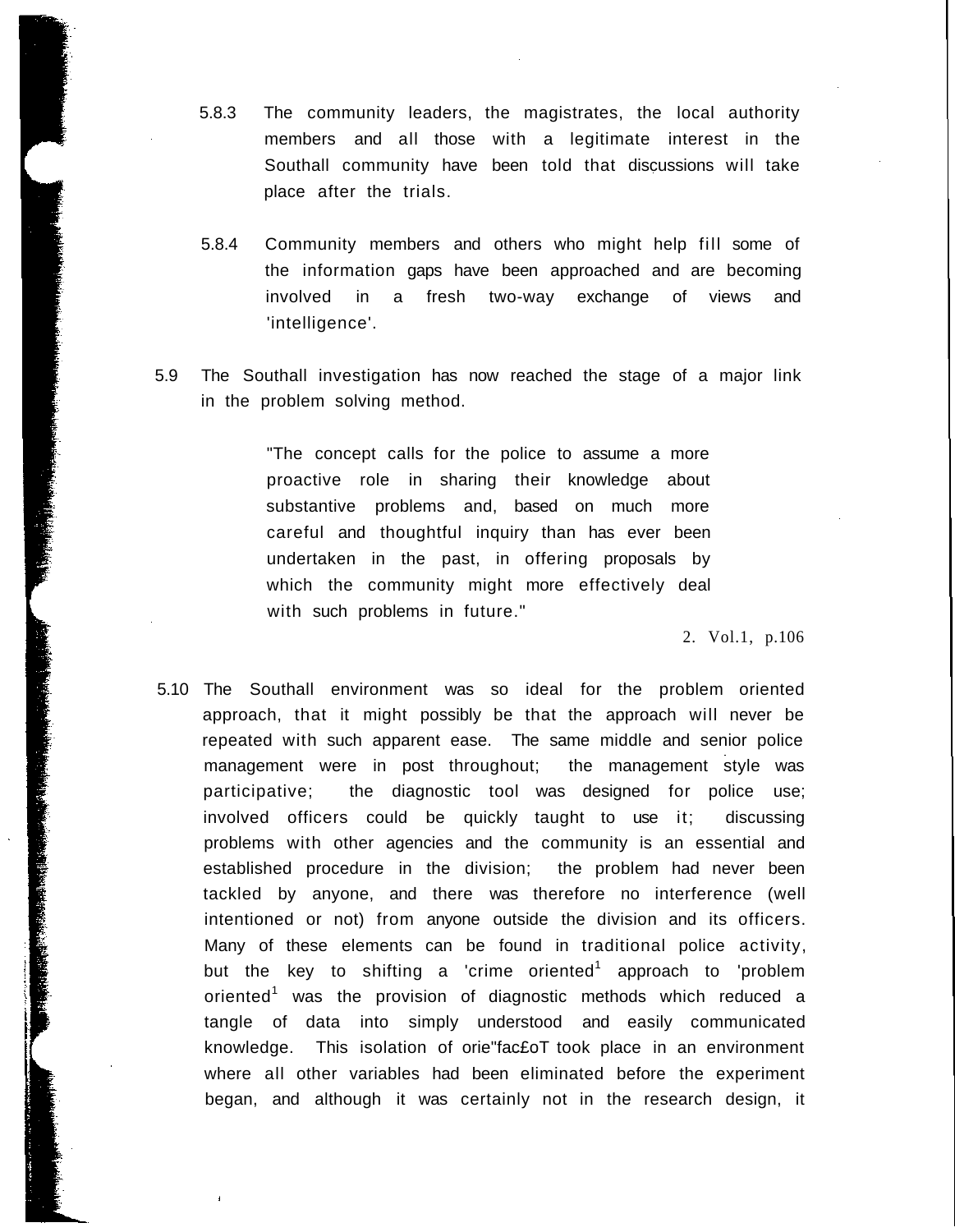was a happy accident which achieved a whole series of Goldstein's proposals.

> "The concept presses for moving from the common perception of police work as responding to an endless array of individual incidents to the grouping of incidents (because of their similarity, location, or the event to which they are tied) so that they can be addressed in a more generic way as problems.

The concept calls for isolating, with a degree of specificity that is sufficient to separate it from the mass of police business, each problem selected for examination.

The concept calls for careful review of all relevant studies of the problem, whether conducted by academics, government agencies, community organisations, or other police agencies.

The concept recognises the importance of systematic inquiry as one of the first steps that must be taken in developing a greater concern for substantive matters.

The concept carries a commitment to develop a more rigorous form of inquiry that values preciseness and accuracy.

The concept places high priority on the development of an in-house capacity to make penetrating inquiries into substantive problems inquiries that produce easily communicated and operationally relevant end products; that are not costly to conduct; and that ideally can be staffed by present personnel with minimum training and support.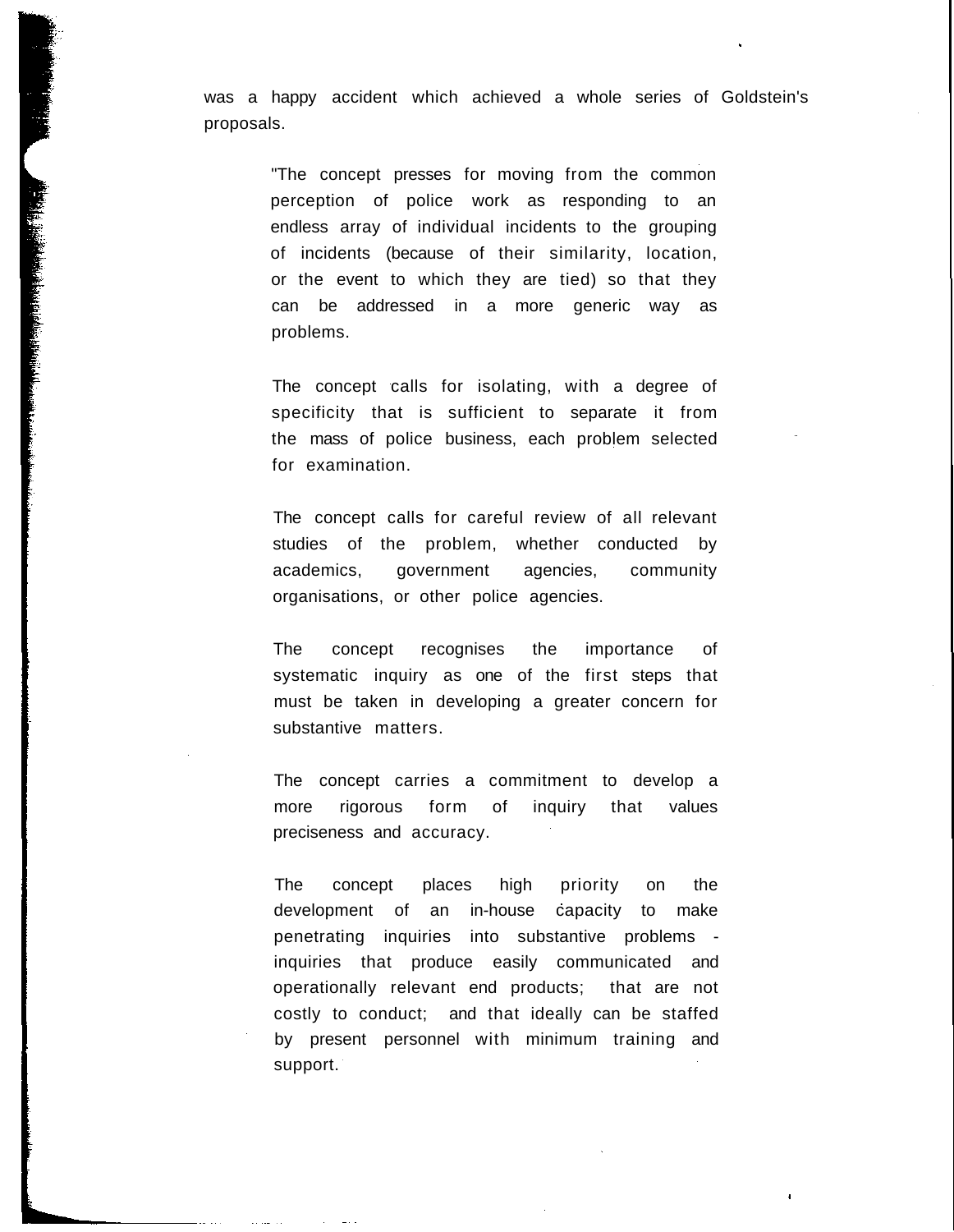The concept attaches a high value to mining and sifting both the data in police files and the experience of police personnel, recognising that the rich insights that can be acquired from these sources are not often tapped."

## (2) Vol.IV pp.103 et seq.

### 5.11 Summary

**L**

There may be rare occasions when nearly all the prerequisites of a problem oriented approach are satisfied at divisional level. The problem is so local as to be unique: management is operating in the participative mode: multi-agency approaches have already been established. The only catalysts needed for a problem solving approach were the provision of effective diagnostic tools and the capacity to train local officers in their use.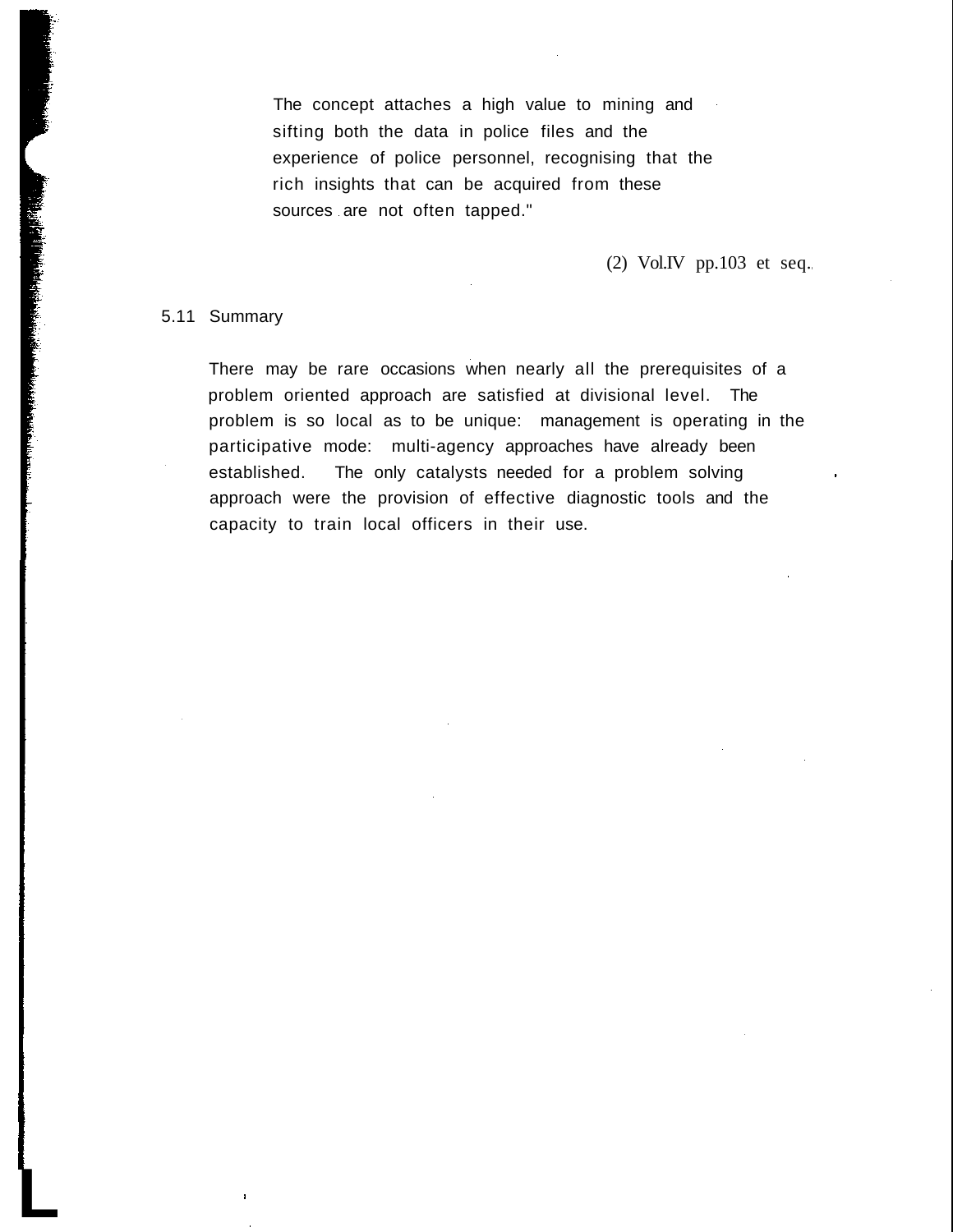#### 6. SHOPPER VICTIMS IN OXFORD STREET

- 6.1 Unlike the problem, in important respects novel, at Southall, the ease with which shoppers become victims in Oxford Street is a traditional crime specific task at Marylebone and West End Central police stations. A Chief Inspector at Marylebone was given the job of highlighting it as a problem which might be susceptible to situational crime prevention and his report pointed out that victims of crime in the Oxford Street area spent much more of their time inside shops than on the pavement. If this was true, then police activity in public places might be displacing thieves from the streets into shops where the public is more vulnerable.
- 6.2 Traditional methods of tackling theft from the person and theft from unattended shopping bags were also becoming more difficult. The abolition of C8 Pickpocket Squad and the recent centralisation of divisional crime squads to district meant that young, untrained T.D.C.s were more likely to be dealing with offenders. With the acceptance that Police do not patrol private premises, there now seemed to be fewer and fewer ways of successfully dealing with something whose scale was certainly suspected but never accurately measured. There is, perhaps, the unspoken assumption that the police will never have the resources to deal with such a problem, but only make as many good arrests as possible.

Goldstein:-

"We found that the number of drinking drivers was vastly disproportionate to the capacity of the police under the best of circumstances, to deal with them; that the MPD was already arresting a relatively large number of persons; and that the capacity of the criminal justice system to handle more cases and to do so effectively was severely limited."

(2) Vol.IV p.163

6.3 The nature and size of the shopper victim problem was therefore suspected and partly documented when the shift to a problem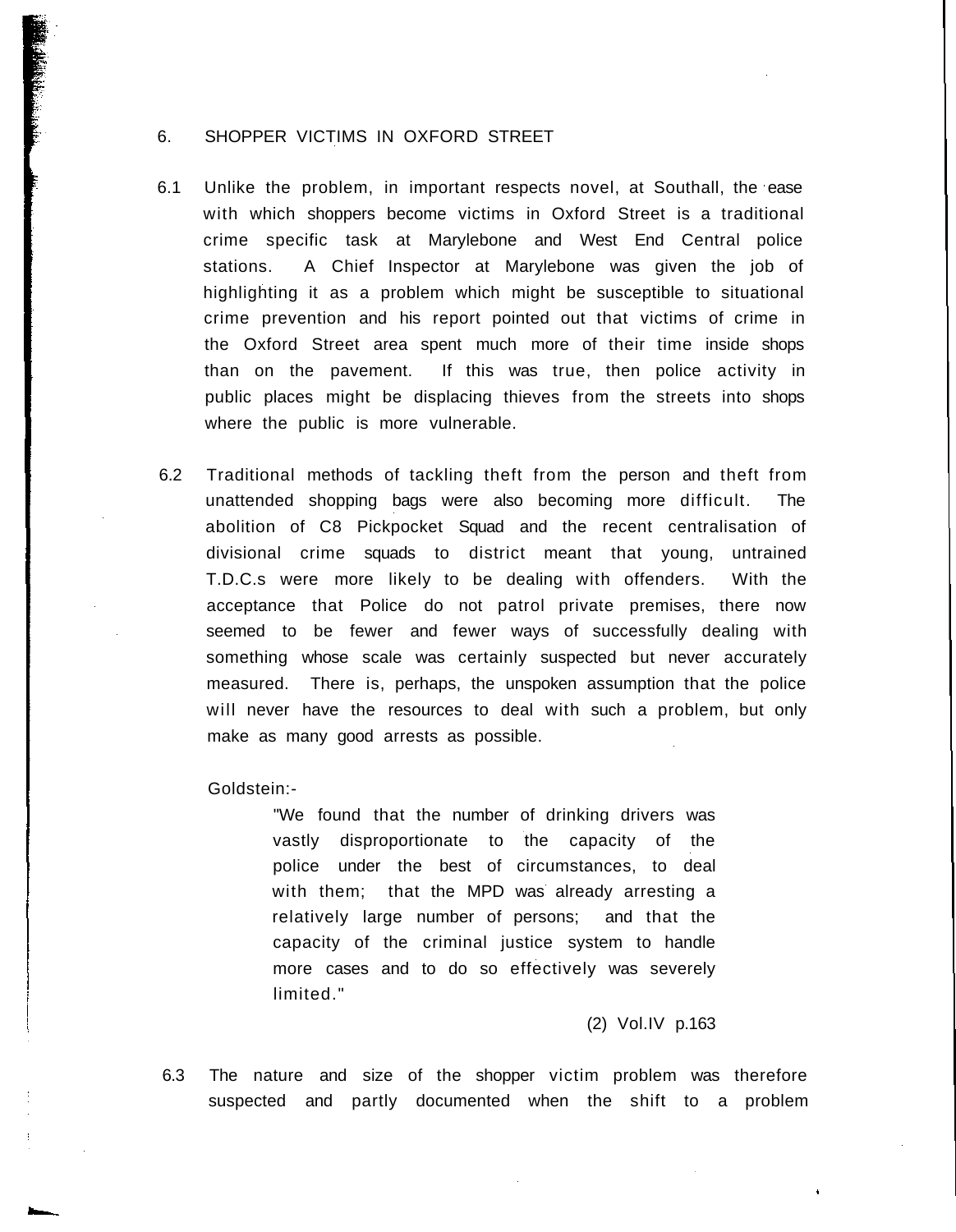oriented approach was proposed, and the chosen diagnostic tools were a postal questionnaire to the victims and document searches/ interviews with Selfridges and Marks and Spencer. The results would be compared with the major, beat crime and property lost records at Marylebone and West End Central police stations. Victim definition, methodology and data summary are shown at Appendix \*A'.

- 6.4 The analysis disclosed that 40% of accepted crime book entries, and over 50% of lost property entries at Marylebone probably refer to Oxford Street crime victims. Eight out of ten are women, and most live in London and the Home Counties. There were variations between North and South Oxford Street, but over three quarters of these offences were committed inside shops. A victim might or might not report the loss to police as well as the shop, and the real victim rate is at least double and probably treble that in police records.
- 6.5 The first result of the diagnosis was the bringing into the open of a problem which would now be seen as so large (probably 40 offences a day inside shops) that police resources alone could not possibly cope. Not only that, the offences were where police did not patrol, and shops spent their resources (not unreasonably) in protecting their goods from thieves who preyed on them rather than in protecting their customers. It could be said that shoppers in Oxford Street were well protected in the street, but were instantly abandoned by police as soon as they stepped inside a shop. The fact that store detectives and crime squad officers had a good operational rapport, and that police did operate inside shops was a good example of the way that police respond in a practical way, rather than being dictated to by 'policy'.

Goldstein:-

"It is well established that the nature of the police function is such that police are pressed into adopting practices that have an aura of impropriety or illegality about them. The police, for example, improvise their response to many incidents; take various short cuts; ....

(2) Vol.IV p.138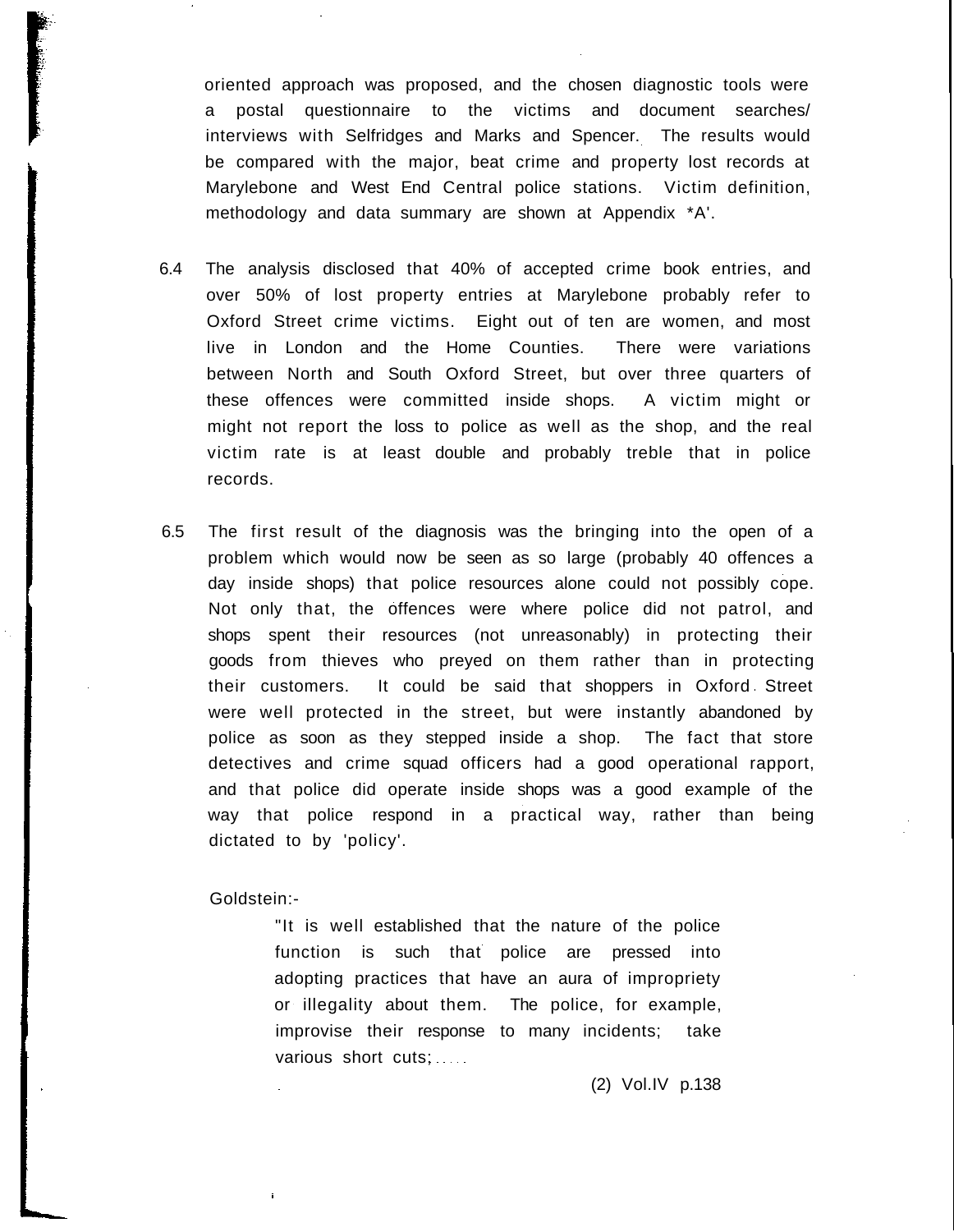- 6.6 There will be problems in the MPD which are of such 3 scale that neither traditional methods nor police improvisation will solve them. Exposure of these problems will bring with it the admission that there will never be enough police resources to cope with them.
- 6.7 The continuity of police management which had been enjoyed at Southall was not to be repeated at Marylebone, and by the time the diagnosis was available there had been a complete changeover of Chief Superintendent, Superintendent and Chief Inspectors. Not even the Chief Inspector who had written the first appraisal was now on the division, and the first major difference between Madison and an MPD division was now obvious. The effect was to stun the problem solving process. Any new management would be unfamiliar not only with the problem, but with the whole thinking process which had produced the diagnosis. Goldstein had already found it difficult to communicate novel research results to police, particularly when quantitative.

#### Goldstein:-

"In subsequent reflections, we concluded that communicating to the police the results of research on substantive problems was more complex than we had assumed".

(2) Vol.IV p.20

6.8 This would be true for police management or operational officers, but the lack of continuity in a management team reinforces the 'us and them\* relationship. Participative management styles are difficult to develop in such an environment, and the MSD research team members were sometimes in danger of becoming surrogate managers just by being there, and having the continuity of problem knowledge that could prompt useful discussion with operational men.

## 6.9 The short life of some divisional management teams in the MPD is a serious obstacle to a problem oriented approach.

6.10 New managements, quite properly, choose new teams of their own and in the mid-stream of problem solving this means that the process may need to be started all over again. It is only now that a suitable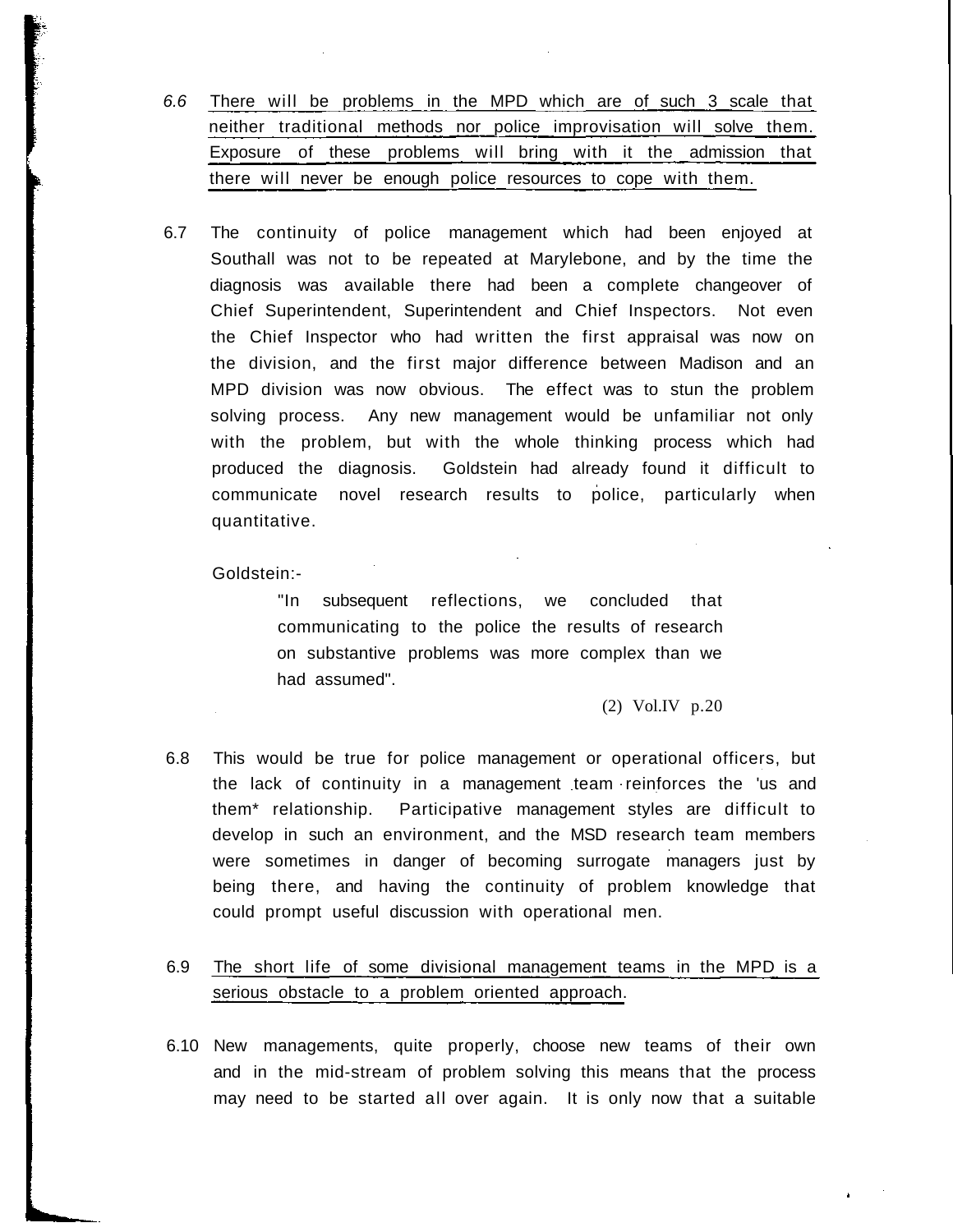forum for the next stage has been found at Marylebone - a crime management committee.

- 6.11 The committee at Marylebone is chaired by the Superintendent and meets every two or three weeks. It is arranged so that there are always representatives from reliefs as well as the obvious CID, CPO, Beat Crime officer memberships. Officers from West End Central also attend and one other member has been recruited as a researcher. Similar committees have been set up in parts of the MPD and are now being considered as a feature of the 'force wide integrated intelligence system<sup>1</sup>. The continuity of management and operational officers that such a committee offers was seen as an attractive arrangement for crime specific problem solving. Whatever is developed on these lines might offer a clear problem solving role for the Superintendent, and a more proactive function for all officers whose day to day work is crime orientated.
- 6.12 Members of the Marylebone committee are now preparing to share the Oxford Street diagnosis with the security staff and management of large Oxford Street stores. Senior management has paved their way by high level talks with stores and the Oxford Street Association. Radical suggestions on joint police/store solutions are now being openly discussed, and the real crime levels are being reflected in the decision to make accurate book entries.
- 6.13 Goldstein had found that the diagnosis had to be credible to operational officers, but his work was done in a stable police department. Diagnosis in this Force has also to be credible to management, and if the post holders constantly change there will be a tendency to

"view (quantitative data) with suspicion, as reflecting a simplistic statement of complex problems, because they feel that numbers alone cannot possibly convey the subtleties surrounding individual cases and the intricate social phenomena that affect both the problem and the police handling of the problem."

(1) Vol.IV p.21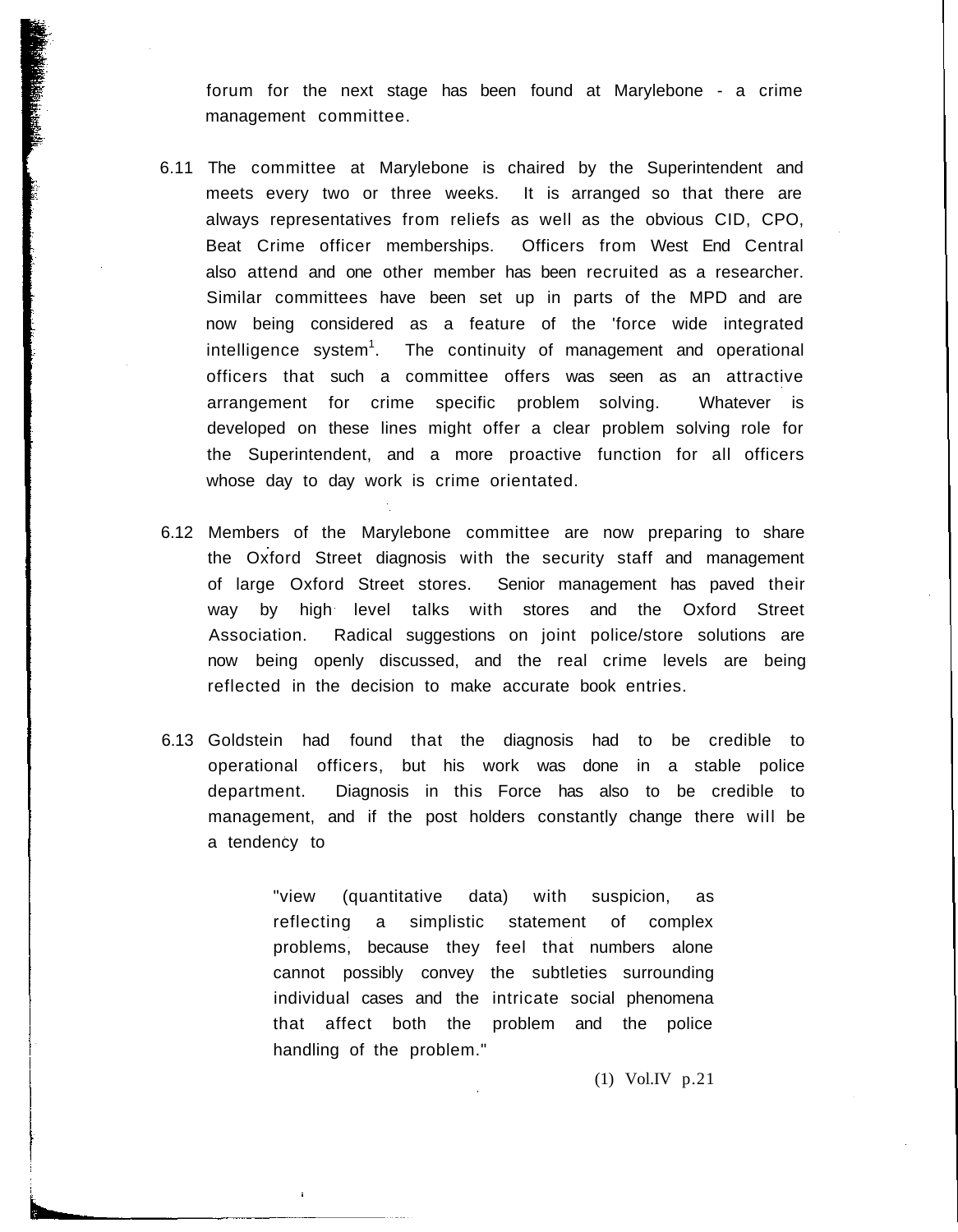6.14 Summary

An honest and detailed diagnosis may reveal that some problems are so large as to be beyond the resources of any single agency. If police management in such circumstances is ever to be believed, then it must be able to speak authoritatively. A serious obstacle to subsequent problem solving is the constantly changing personnel in a divisional management team. Either this instability must be reduced, or an arrangement made to compensate for the lack of continuity in management's problem awareness.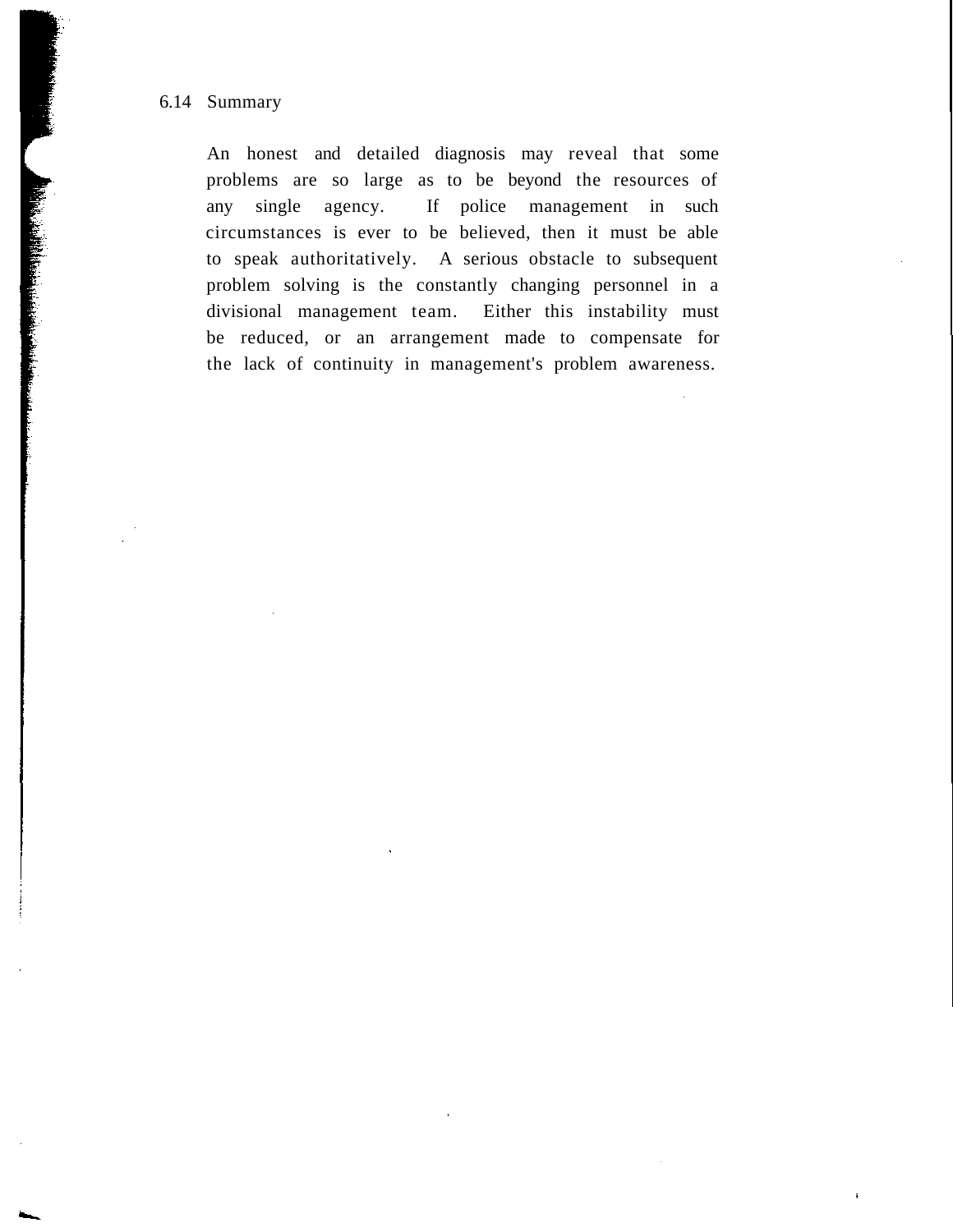### 7. PROSTITUTES IN BEDFORD HILL

- 7.1 In early 1983, probably as the result of displacement from areas of high police activity, swarms of prostitutes moved on to traditional but quiet beats surrounding Bedford Hill, Balham. The residents reacted sharply, and the Chief Superintendent at Tooting found himself under fierce community and political pressures to do something.
- 7.2 His first reaction was to form a team with an experienced sergeant, and have the prostitutes arrested. There were now so many women standing in cackling groups that this step was essential to restore the • rule of law and give him some breathing space.
- 7.3 By late 1983, there had been a great deal of police activity. As in Ridley Road Market, this had not just been the arrest of offenders. There had been constant meetings with residents, communications with MPs, press and TV interviews, and tactical and legal skirmishes with prostitutes and their customers. The shift from incident to crime specific activity produced obvious results and the prostitute population was significantly reduced. Manpower could now be tasked to deal with the kerb crawling customers.
- 7.4 The 'problem' was now beginning to surface. What would happen if all this police activity was removed? Would Bedford Hill again become the reception area for prostitutes who had been displaced from similar operations? The risk of damage to police/community relations could be enormous, but the only way to avoid that risk would be the continued use of a disproportionate number of skilled men on a 'minor' criminal activity.
- 7.5 On the day that MSD started to discuss the problem with him, the Chief Superintendent received an order from New Scotland Yard, through Area and his Commander, that he was no longer to arrest kerb crawlers but would in future use the specimen summons supplied. This order was unexpected, and the summons wording was such as to make it inappropriate for use in Bedford Hill. The Chief Superintendent's shift from prostitute to customer had now been halted - his officers could neither arrest nor summons them. The

**L**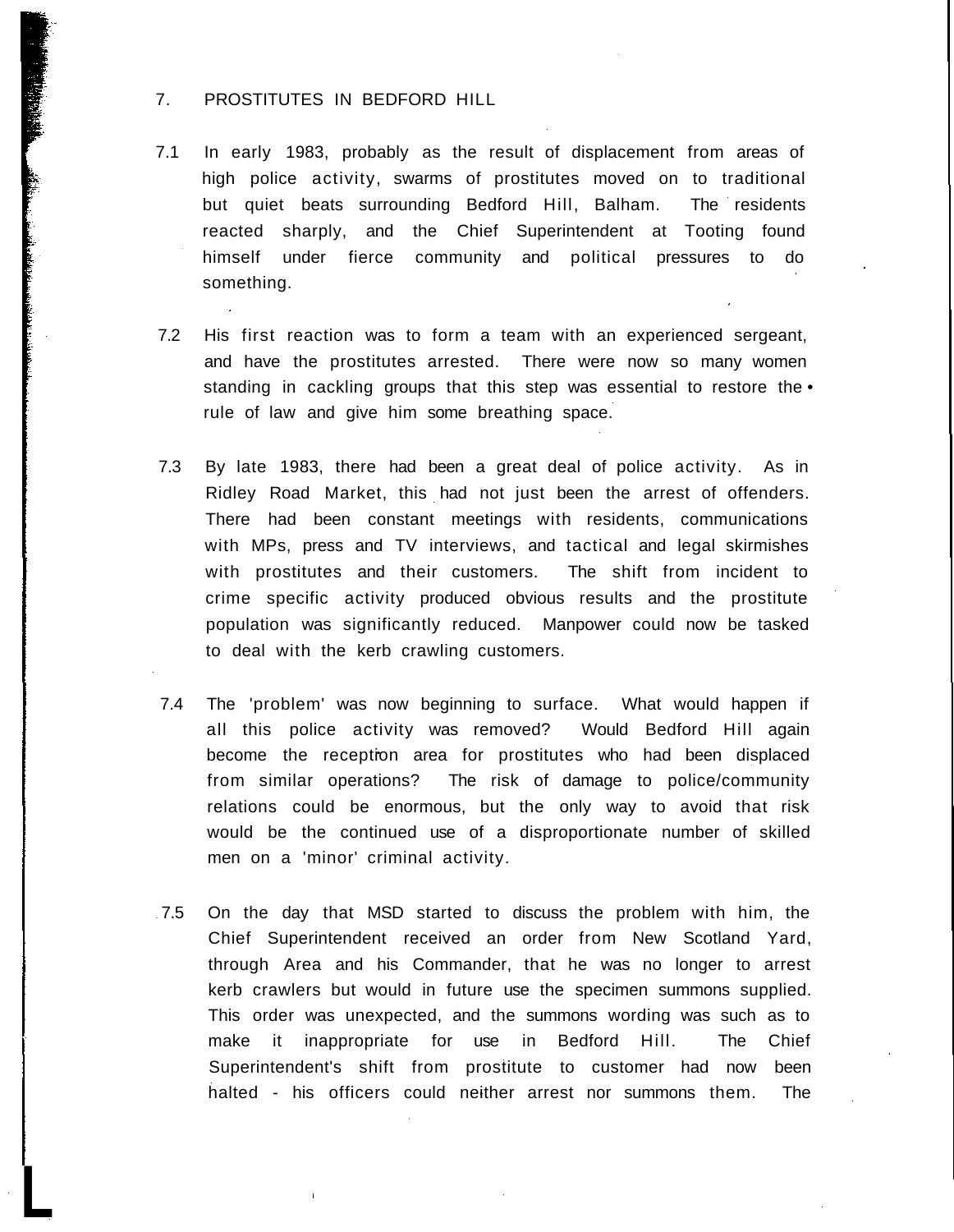order not only brought operations to a halt, it eliminated any interest in the result of a test case against an arrested kerb crawler which would be heard in the local Court the following week.

7.6 It was five days before the Chief Superintendent and his Commander were able to question this order, and discuss its inappropriate nature. They then discovered that the summons wording had been written by solicitors on the understanding that police use WPCs as decoys. This is against Metropolitan Police policy, and the prohibition had been emphasised in the same order. In subsequent meetings the Chief Superintendent was also advised not to have direct discussions on these matters with the Clerk to his local Magistrates<sup>1</sup> Court. In the circumstances he could be forgiven for thinking that the MSD use of  $phrases$  like 'participative management<sup>1</sup>,  $\text{"constant"}$  and 'multiagency approach<sup>1</sup> was now heaping insults on his injury.

- 7.7 Unlike Chief Couper, the Chief Superintendent at Tooting has two layers of territorial management above him and a variety of controls exercised over him by HQ Departments. With the recognition that there is always the need for some overall policy making in the MPD comes the realisation that this can lead to detailed orders as to what his men can or cannot do at street level. He has lost one of his 'degrees of freedom<sup>1</sup>, and this will be more likely to happen when his problem has come to public notice. In the environment of the MPD, the disclosure of a possible problem is likely to reduce the authority of a Chief Superintendent to make any decisions concerning it.
- 7.8 The diagnosis of the residual prostitute /customer situation was undertaken by sample counting in the streets, elapsed time video recording, and unstructured interviews with police, prostitutes and court staff. Analysis and data summaries are at Appendix 'B'.
- 7.9 As with previous diagnoses, there were the three classic results:-
	- 7.9.1 An indication of where there are information gaps in this case the attitudes of the kerb crawlers.
	- 7.9.2 The confirmation of preconceptions held before enquiry. There was now a hard core of about 170 prostitutes in the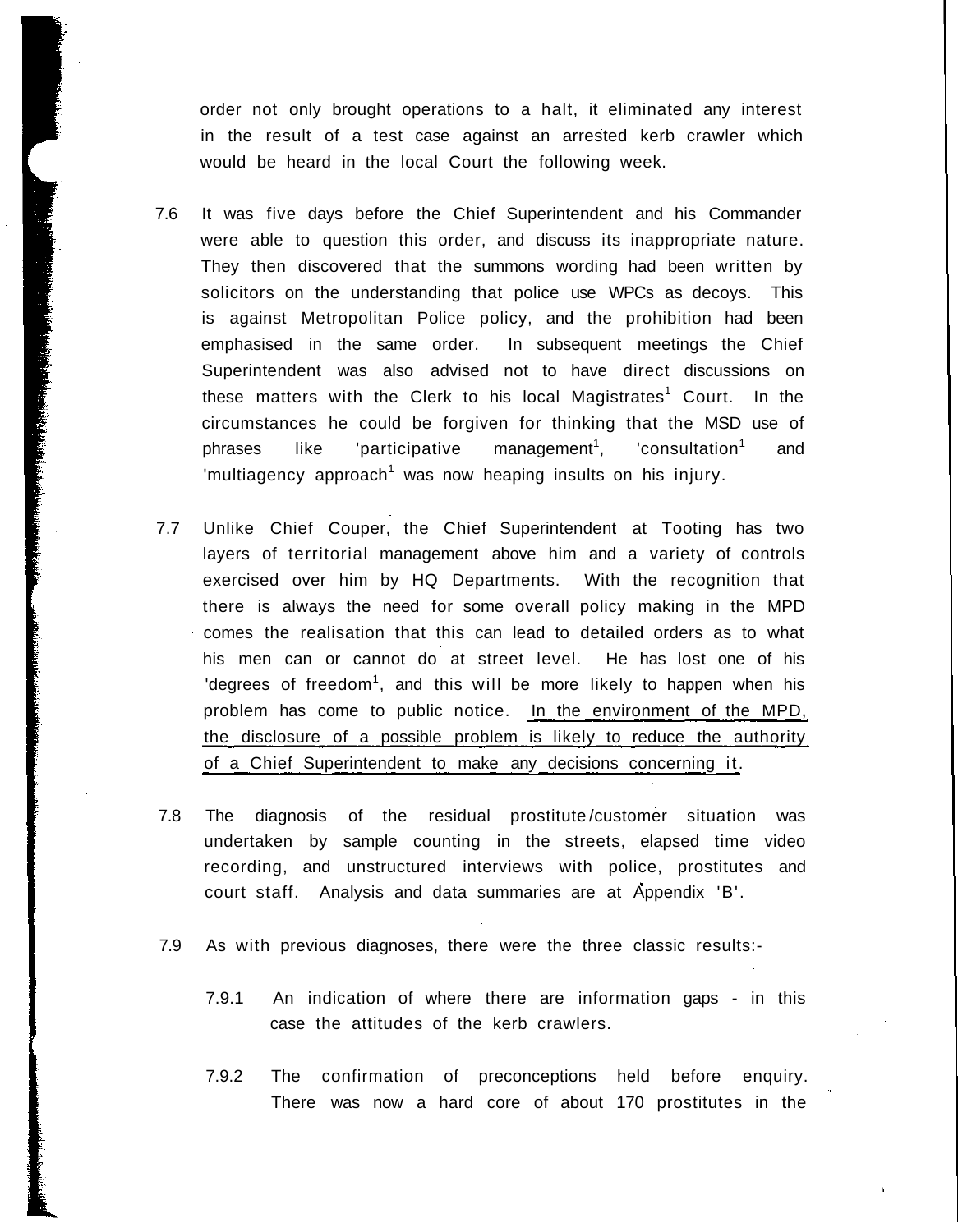area. They charged £10 in a car or £25 indoors and only provided simple as opposed to exotic service.

- 7.9.3 The unexpected. Kerb crawlers outnumbered the prostitutes by at least ten to one. Nearly all lived in South West London, and a third lived within 2 miles of Bedford Hill.
- 7.10 One of the fifteen minute 'head counts<sup>1</sup> on a specific street corner provided a performance indicator which remained unexpectedly stable over a six month period. A typical result was:-

| Prostitutes | Male               | Female             | Kerb     |
|-------------|--------------------|--------------------|----------|
|             | <b>Pedestrians</b> | <b>Pedestrians</b> | Crawlers |
|             | ĥ                  |                    | 30       |

The police count of kerb crawlers was independently checked by an MSD civil staff member, whose results tallied within one or two of the police count. This quarter hour count, to be made on the same day of the week, at the same place, in dry weather has now been adopted as an indicator for future reference. It also continues to confirm the enormous imbalance between buyers and sellers.

- 7.11 The summons wording was revised as the result of the Chief Superintendent's representations and maximum publicity for kerb crawlers could now be obtained by a arranging for all such summonses to be heard on the same day at the local Court. There was, however, a feeling that this population of 'buyers' could be put off in a simpler way. The Sergeant in charge of the prostitution squad started to trace their car numbers and operate what amounted to an adult cautioning scheme - another example of street duty improvisation.
- 7.12 The awareness of the huge kerb crawler population was now being supplemented by these cautioning interviews which were being conducted by asking the 'offenders' to come to Tooting Police Station. The customers turned out to be isolates by nature, and were unaware of their activities being observed by anyone. This also meant that they did not recognise each other either, and what the police did to one was not necessarily known to others. Unlike the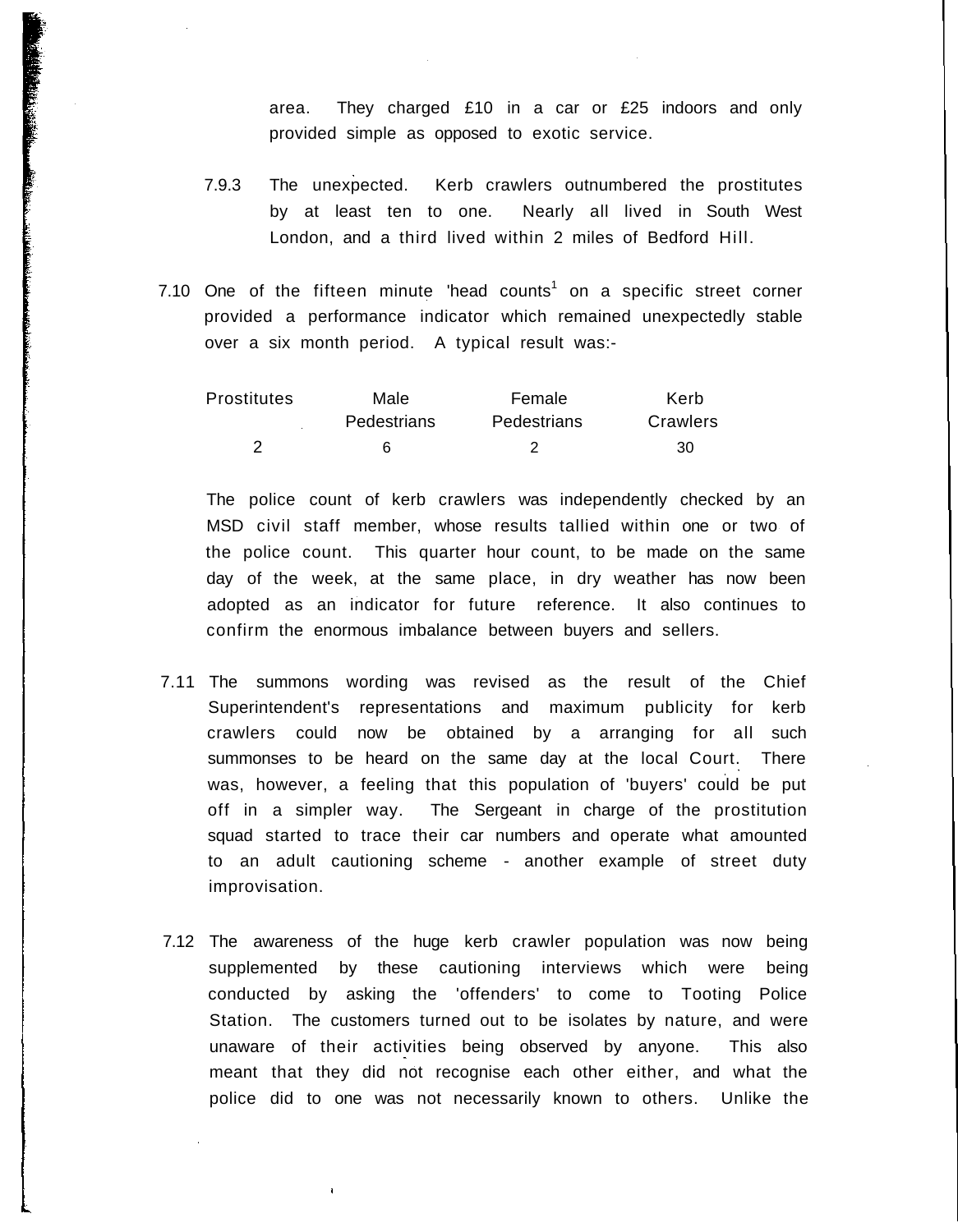prostitute subculture, the kerb crawlers were individuals who did not behave as a group but a large number of individuals. What also became evident was that those who were now aware that they were observed and observable did not return to Bedford Hill. Only four of the first 80 interviewees had been subsequently detected in the area.

- 7.13 The time had come to share this information with other agencies, but before the first meeting there was a change of Chief Superintendent, Superintendent, and interviewing Sergeant. The braking effect was obvious, and Divisional instability had again been highlighted as an obstacle to problem solving.
- 7.14 The first two approaches to outside agencies produced quite different responses. Wandsworth Council had already considered the provision of a 'street' social worker in Bedford Hill, and a ' letter from the Superintendent to suggest a key worker for Police resulted in a first meeting. The woman social worker had previous experience of working with prostitutes as a Probation Officer, and she was given the police diagnosis and a description of the problem oriented process- Her reaction, (and that of her colleagues before the meeting) was not far short of amazement that the police should be actively seeking the help of other agencies and were willing to "think laterally" about a problem.
- 7.15 In contrast, the same approach to the Clerk of South Western Magistrates Court produced a letter in reply;

"..... I have discussed the Chief Superintendent's suggestion about the 'Think Tank' with the Principal Chief Clerk of this service. It is not thought proper for any member of the Court's staff to be associated with the proposal".

Why it should not be 'proper' for Court staff of a local Court to discuss a common problem with local police is not clear, but the reaction was a reflection of the warning given to the Chief Superintendent at the outset. Such isolation would not appear in Madison, (nor one suspects in a provincial English city) but in the MPD there may be suspicion of, or resistance to police openly discussing substantive problems with some agencies.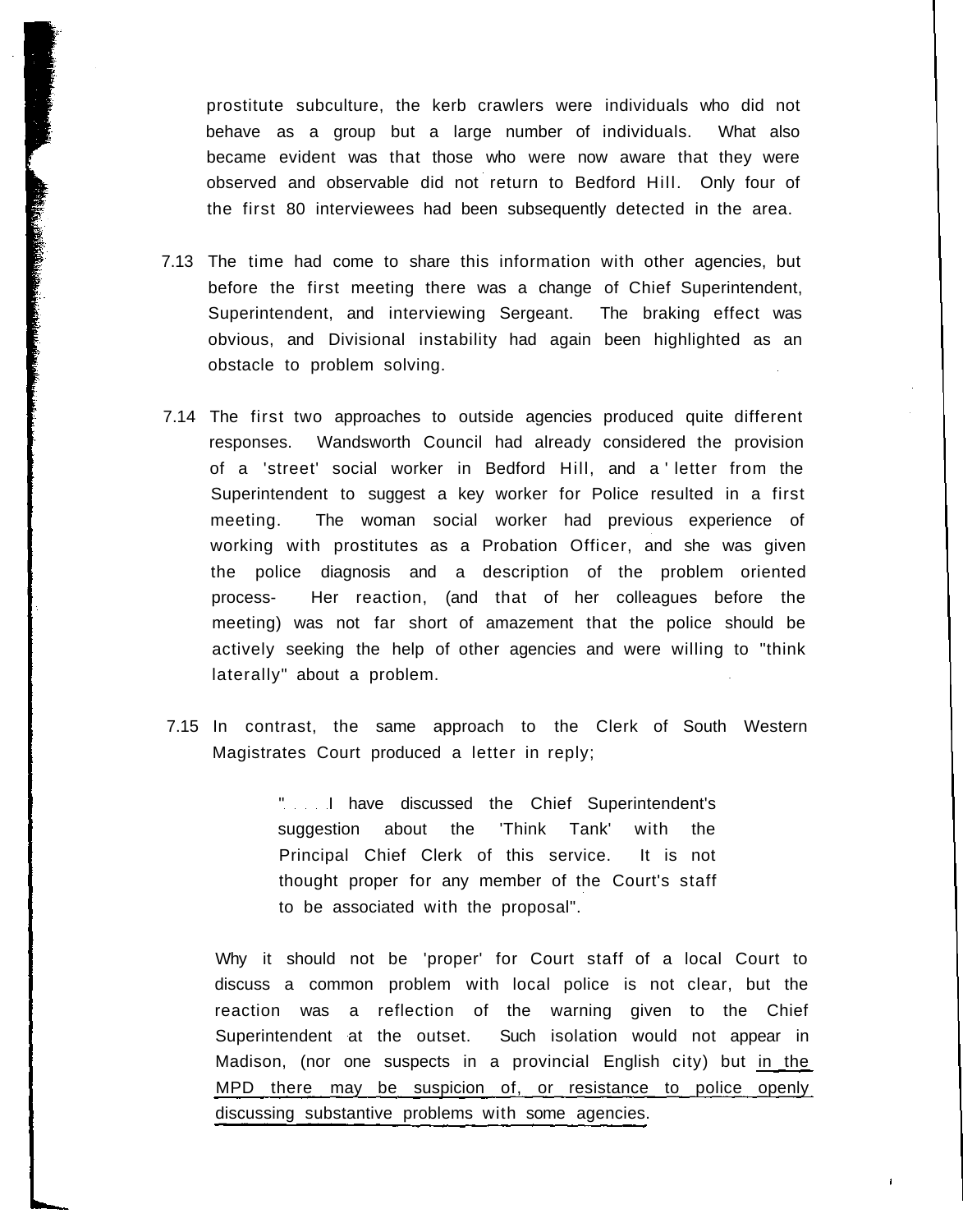Goldstein:-

" given the constraints under which we have placed the police in this country, it seems somewhat anomalous - perhaps even threatening to some - that the police take a more active role in attempting to address substantive problems so that the problems are handled more effectively."

(2) Vol.II P.85

- 7.16 Other agencies are now being approached, and the Probation Service will certainly participate. It has been realised that current police interviews with kerb crawlers are more like counselling than cautioning, and the skills of social workers and probation officers, supported by police power might be combined in a much more effective way than just arresting them. Similarly the community representatives, and the politicians are now likely to be faced with well informed but radical solutions from a combination of professional agencies.
- 7.17 The pulling together of the outside agencies and the acceptance of the sergeant's improvised procedure disclosed the discomfort of police officers and their management when employed in activities that are neither authorised by law nor written in police procedures. There was the almost conspiratorial whisper of 'taf course I know we don't have the power or authority to do this". Problem solving does not ask management to decide whether police have the power or the authority, but rather whether an action is ethical and is likely to be effective. This is much more demanding, and is an indication of what will be required of Chief Superintendents in a problem oriented environment. There is little or no requirement for them to be trained in the mechanics of problem solving, but demands will be made for actions to be personally legitimised where neither the law nor General Orders gives any guidance.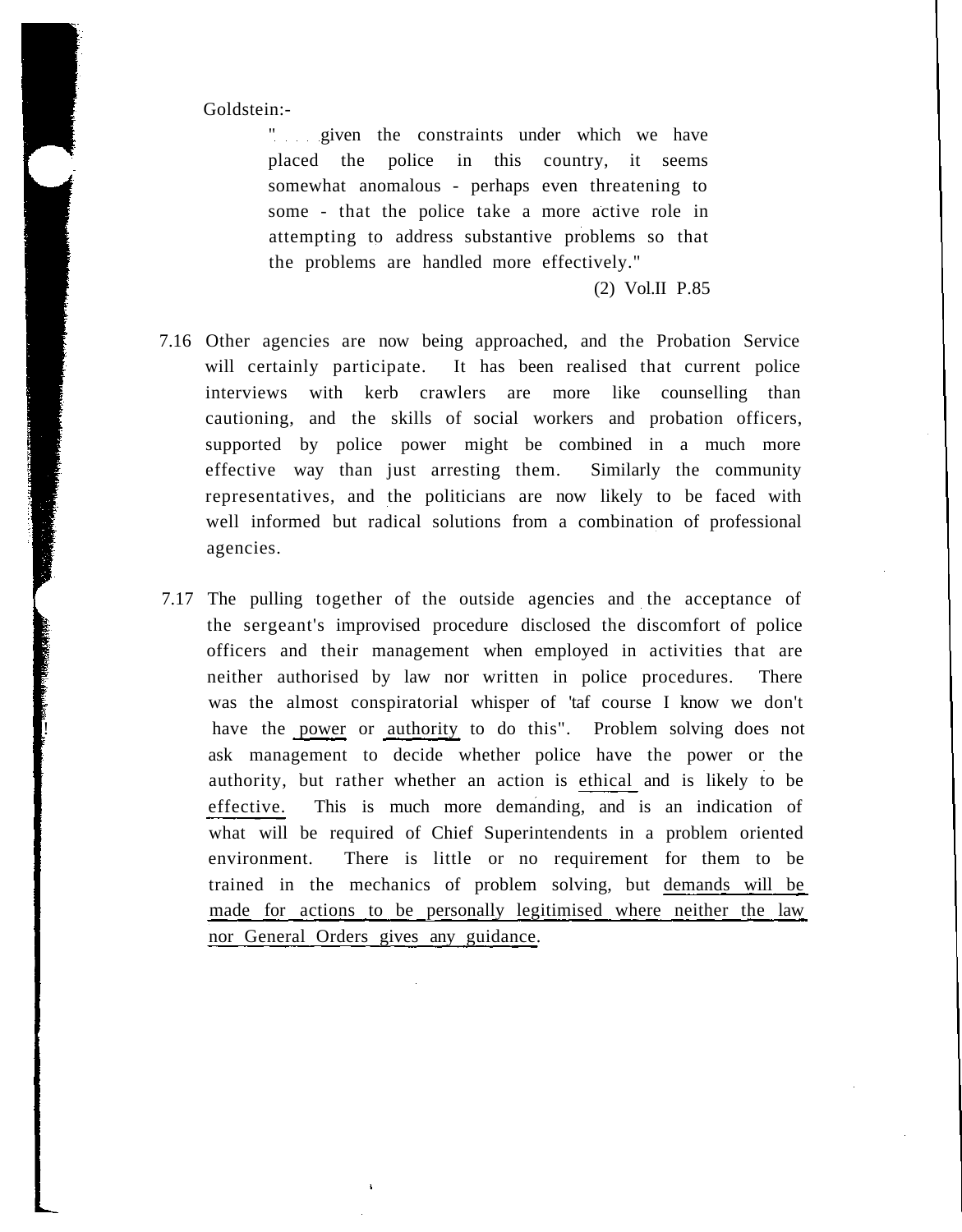Goldstein:-

"When pressed beyond (the) superficial level, administrators are likely to describe the police response to a given problem in terms that meet public expectations, legal standards, and formal guidelines".

(2) Vol.11 p.65

"(This) concept is most directly concerned with the effectiveness of the police in dealing with substantive problems; with the quality of the police response to these problems".

(2) Vol.11 p.102

7.18 This study also demonstrated the danger of treating a general problem as if it is always the same wherever and whenever it appears. The Tooting problem may well occur elsewhere, and there might be lessons to be learned, but 'prostitution' was now seen to be so specific to its market place as to need a careful study in each environment.

Goldstein:-

"It seems desirable, at least initially in the development of a problem-solving approach to improved policing, to press for as detailed a breakdown of problems as possible. In addition to distinguishing different forms of behaviour and the apparent motivation, as in the case of incidents commonly grouped under the heading of 'arson<sup>1</sup>, it is helpful to be much more precise regarding locale and time of day, the type of people involved, and the type of people victimised. Different combinations of these variables may present different problems, posing different policy questions and calling for radically different solutions."

(1) p.246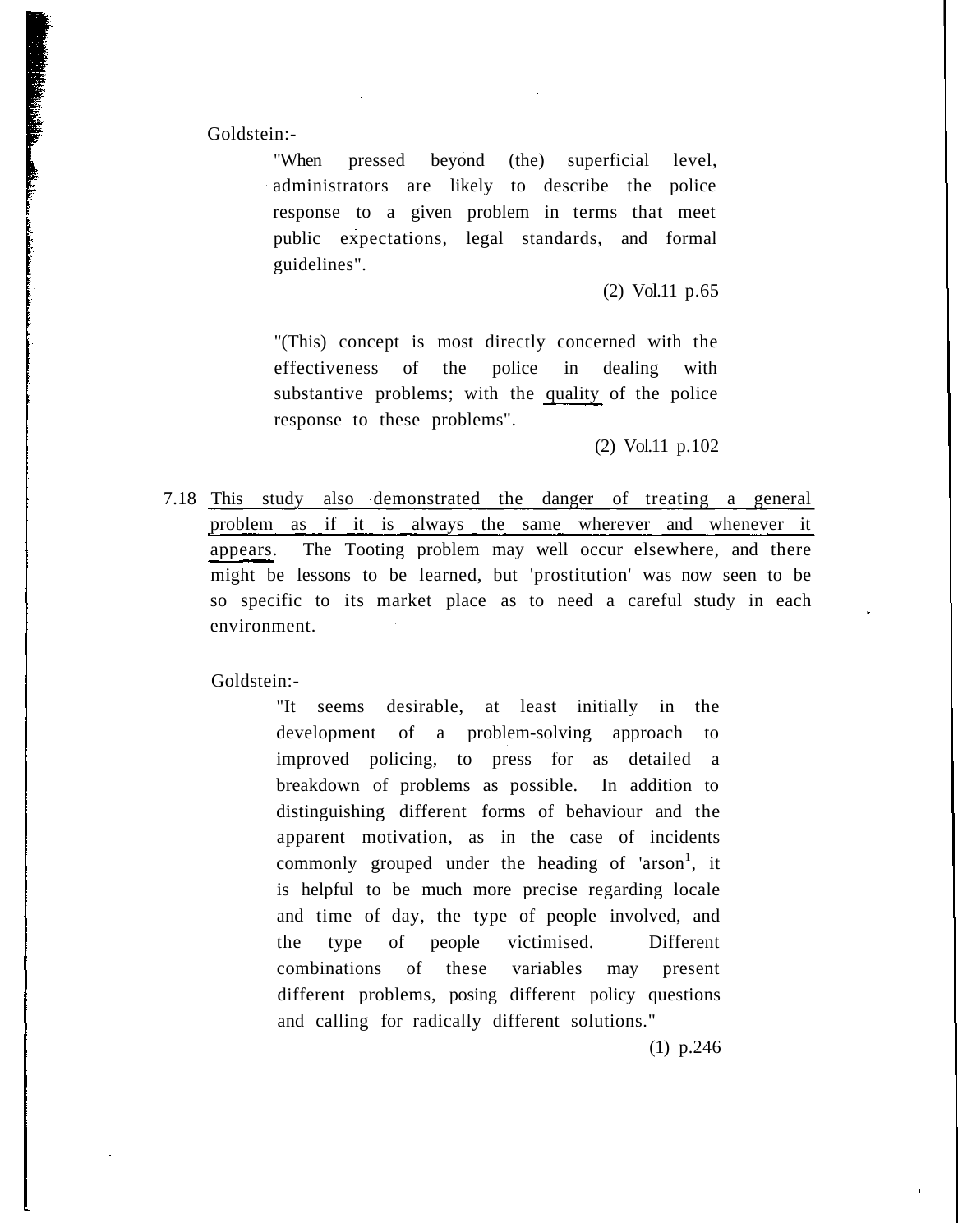7.19 Also revealed was the absence of a mechanism for police management to discuss their common operational problems. Meetings generated by 'A' Department displayed not just the differences in the prostitution problems of individual divisions but also the usefulness of providing a forum in which divisional managers can talk freely to each other about shared experiences.

### Goldstein:-

"The concept calls for developing a network through which police agencies engaged in substantive enquiry can exchange information on the results of their substantive inquiries; share their experiences in developing the inquiry process; and, in general, more efficiently learn from each other."

(2) Vol.1 p.107

### 7.20 Summary

High profile problems will attract the attention of management levels above division, and Chief Superintendents' degrees of freedom to deal with them will be eroded. This may encourage an assumption by management that any activity must be either authorised by law or specified by New Scotland Yard. The labelling of problems as if they are identical wherever they surface is contrary to and destructive of a problem oriented approach. Some agencies may find it 'improper<sup>1</sup> to accept the police as a proactive organisation in problem solving; others may find it novel and attractive. A mechanism is required for Chief Superintendents to meet together and discuss specific mutual problems.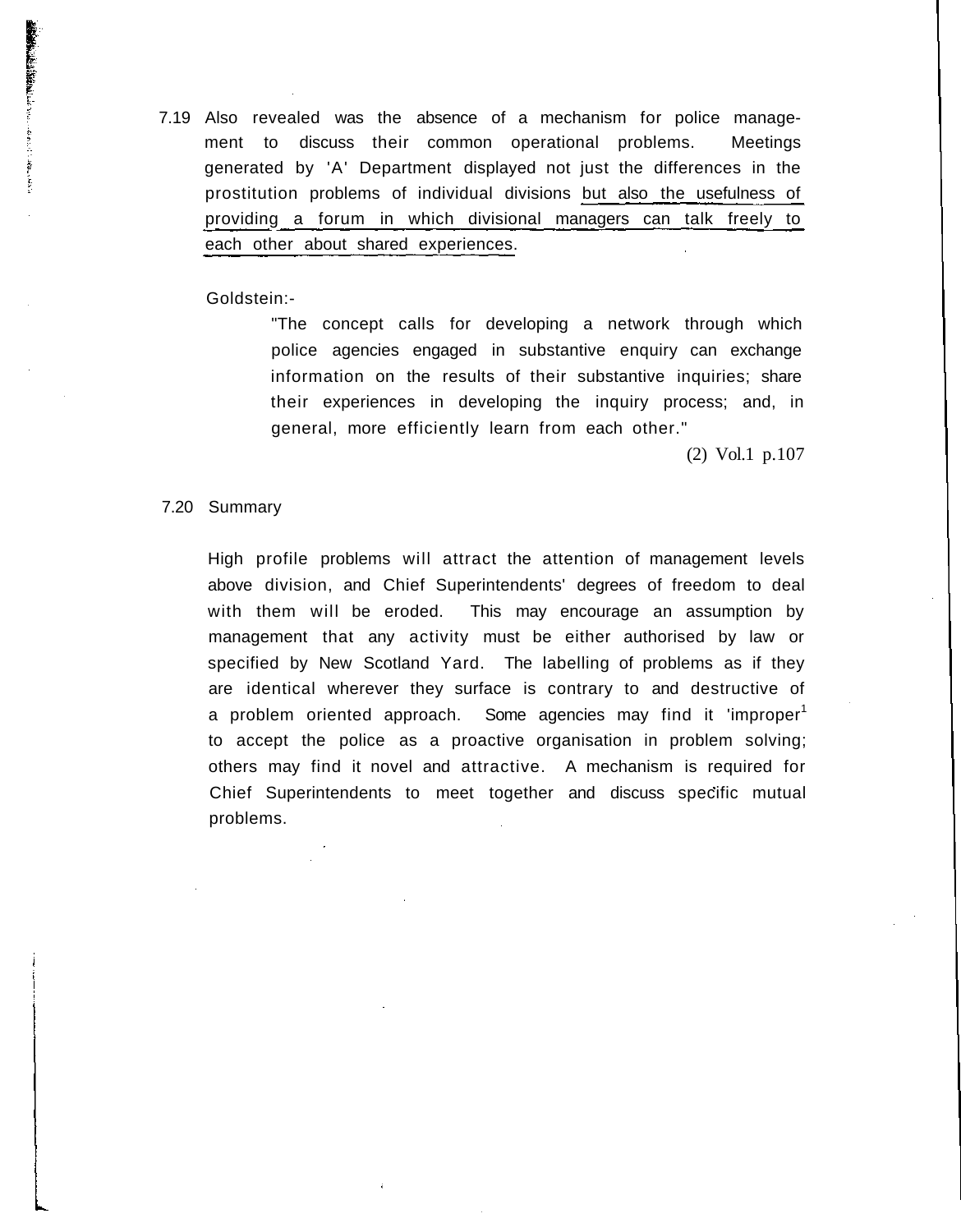## 8. MOTOR VEHICLE CRIME, WEST **HAM**

- 8.1 Surveys of motor vehicle crime tend to find a relatively low degree of interest from the public and an almost indifferent response from the police. The reporting rate of theft/damage to vehicles (about 30%) and the clear up rates for these crimes (often under 10%) underline these attitudes.
- 8.2 The Chief Superintendent at West Ham knew that his Division had the second highest motor vehicle crime rate in 3 Area, and his attitude was not in line with what appeared to be the general public/police perceptions- He would say that if 'being caught' as opposed to being prosecuted and sentenced is the most effective deterrent, then arguably there were generations of young criminals in West Ham who were getting away with 90% of their crimes. By the time they graduated to crime against houses and commercial premises they would be pre-conditioned to the idea that crime does pay. Secondly, they would now be capable of using stolen cars as a simple tool for use in more serious crime. If these proposals were valid, then a 'crime specific<sup>1</sup> activity against motor vehicle crime in West Ham should eventually produce effects on crime in general.
- 8.3 The forming of a squad was not therefore just an unthinking reaction - any more than those decisions concerning Ridley Road or Bedford Hill. Not only was it a carefully thought out strategy against all crime, it was also integrated into the local training needs. Newly recruited crime squad officers were usually unfamiliar with crime arrests, interrogations, case papers and court procedures. Motor vehicle crime arrests are an ideal training ground. They are rarely dealt with on indictment and pleas of guilty are common, but good interrogations can produce other offences or the disclosure of more serious crimes. Aspirants for the CID were therefore first trained and tested on the motor vehicle crime squad.
- 8.4 All objectives were met when it became obvious that motor vehicle crime clear up rates had improved to an extent that was statistically significant. The Chief Superintendent then received an order that stopped the employment of squads on Divisions, and his crime and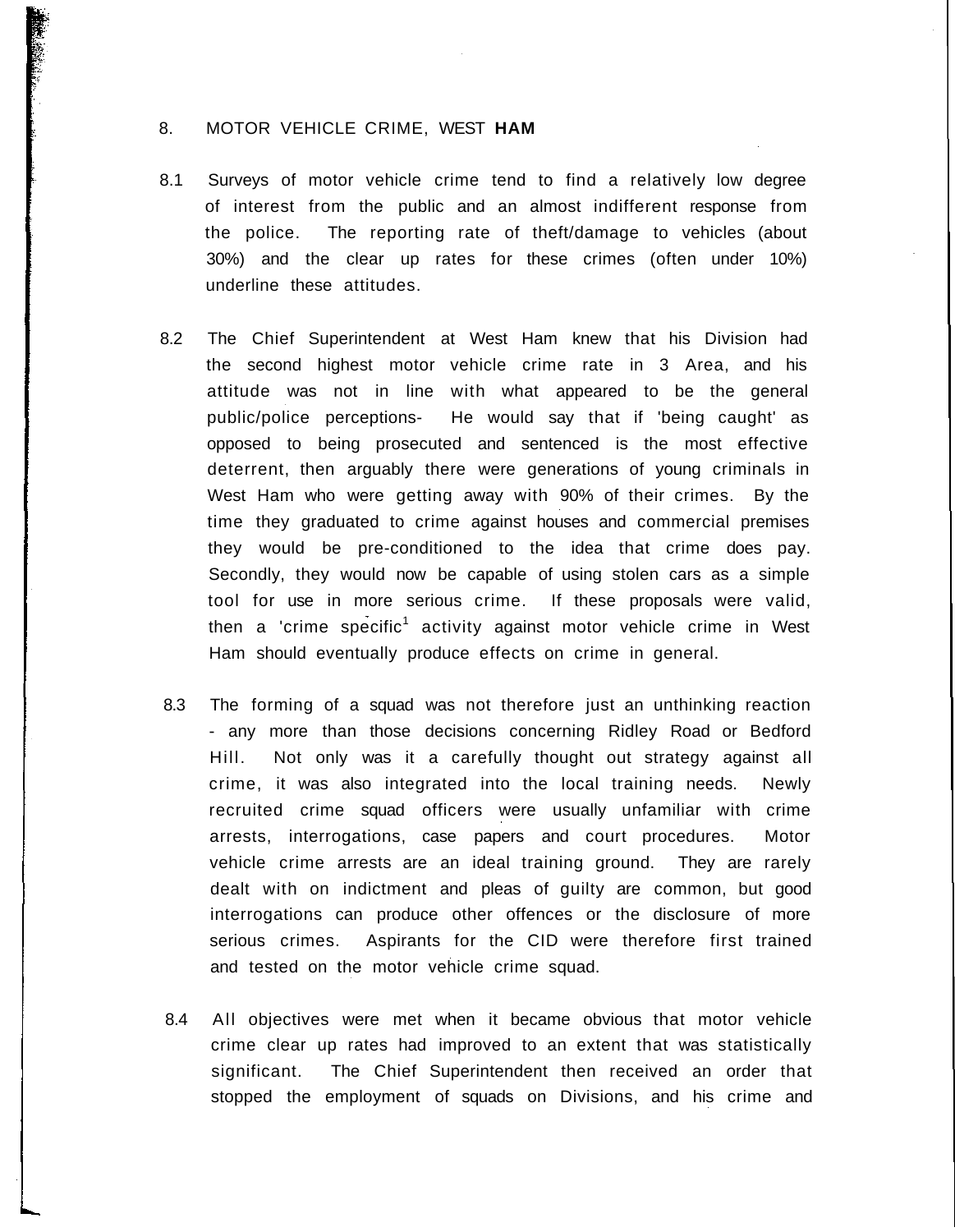CID training strategy had both been cut away. Unlike kerb crawling, this problem was not in the public eye, but he, like the Chief Superintendent at Tooting, had lost the 'degree of freedom<sup>1</sup> which allowed him to make decisions about the deployment of his officers. His reaction was to obtain authority for six "community contact officers "- a scheme which he knew would be approved centrally and then to task them to deal with the most prevalent community crime - motor vehicle offences.

8.5 Most of the Chief Superintendents involved in this study had now been seen to be spending a good deal of time trying to forge useful and relevant local initiatives out of central policies. If Chief Superintendents are not allowed significant degrees of freedom in the way they run their divisions, then the flexibility .which is a key ingredient of problem solving will be denied them.

Goidstein:-

"Now, in reflecting on the experience, we feel that this flexibility emerged as one of the most significant aspects of the project."

(2) Vol.IV p.22

- 8.6 The Chief Superintendent at West Ham was about to retire at the beginning of this study and he wisely handed over the project to the Superintendent and members of the divisional planning team. Management and staff stability at divisional level was therefore prearranged, but even here, the team was to lose two inspectors during the period, and changed its function after six months. The unit is now made up of the PC Crime Prevention officer, and a Sergeant with a responsibility for divisional burglary analysis.
- 8.7 The planning team had originally been chosen by the Chief Superintendent as a mixed talent group of a CID Inspector, an ex Traffic Patrol Sergeant and a CPO who was the Federation representative. Their efforts on this project nearly all took place before the formation of crime management committees, but their work was a good example of the advantages to be gained by using a stable, mixed talent team of local street duty officers in practitioner research of this kind. The Goldstein problem solving target of "an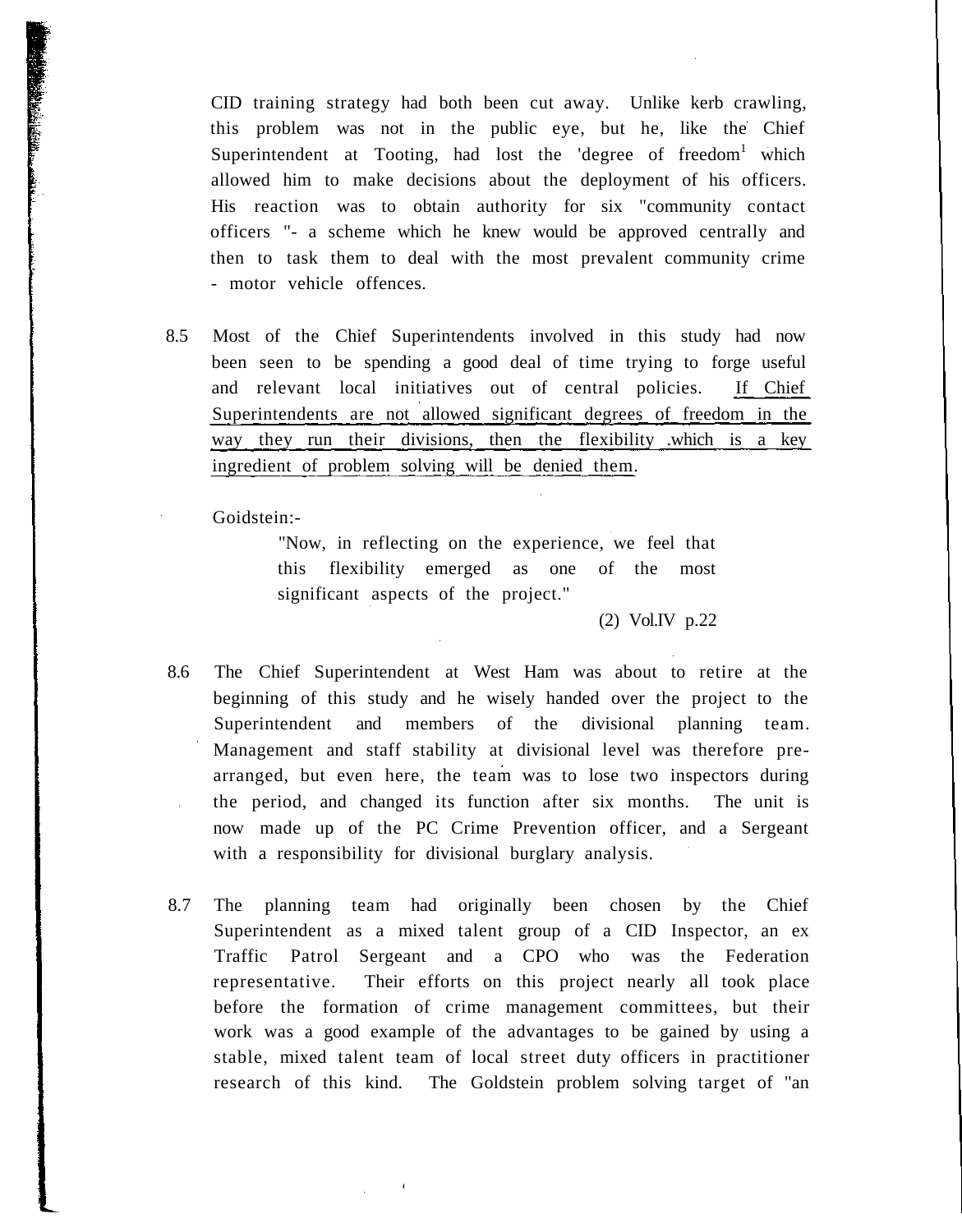unabashed concern to be practical, to concentrate on improving police service" ((2) Vol.IV P.17) is very attractive to officers who have to deal with the problems on the street, and they see it as a refreshing and invigorating way to work. What they, and their management, often lack is the time to devote to it.

8.8 Short term operational demands and tasks that have deadlines will always swamp a problem solving process. The process is neither step by step nor planned in the traditional police manner, and it has to compete with all the other demands. If those demands, short or fixed, have timescales they will take precedence.

### Goldstein:-

"Moreover, in every police agency, the tendency is for the latest major case or the latest problem (e.g. a wave of house burglaries) to preoccupy administrators. We found it awkward and at times almost impossible to engage administrators, either individually or as a group, whose agenda was filled with such concerns . . . and the same problem was experienced closer to the operating level. During our meetings with detective supervisors, they received emergency calls (the regular calls were held) regarding, for example, a crisis in the presentation of evidence to a critical court case (etc, etc)."

(2) VoI.IV p.133

Goldstein's experience in the USA, was true of the Metropolitan Police at divisional level, and his problem solving approach was forced into second or third place by constant day by day, week by week demands on officers and their management-

8.9 Even if the time had been available, it was not thought necessary to over burden the officers with diagnostic tasks, particularly as this project was going to need computer assistance from the outset. They were, however, tasked with sufficient data abstraction and record conversion to make them familiar with the work and the data content. They were also supplied with a temporary computer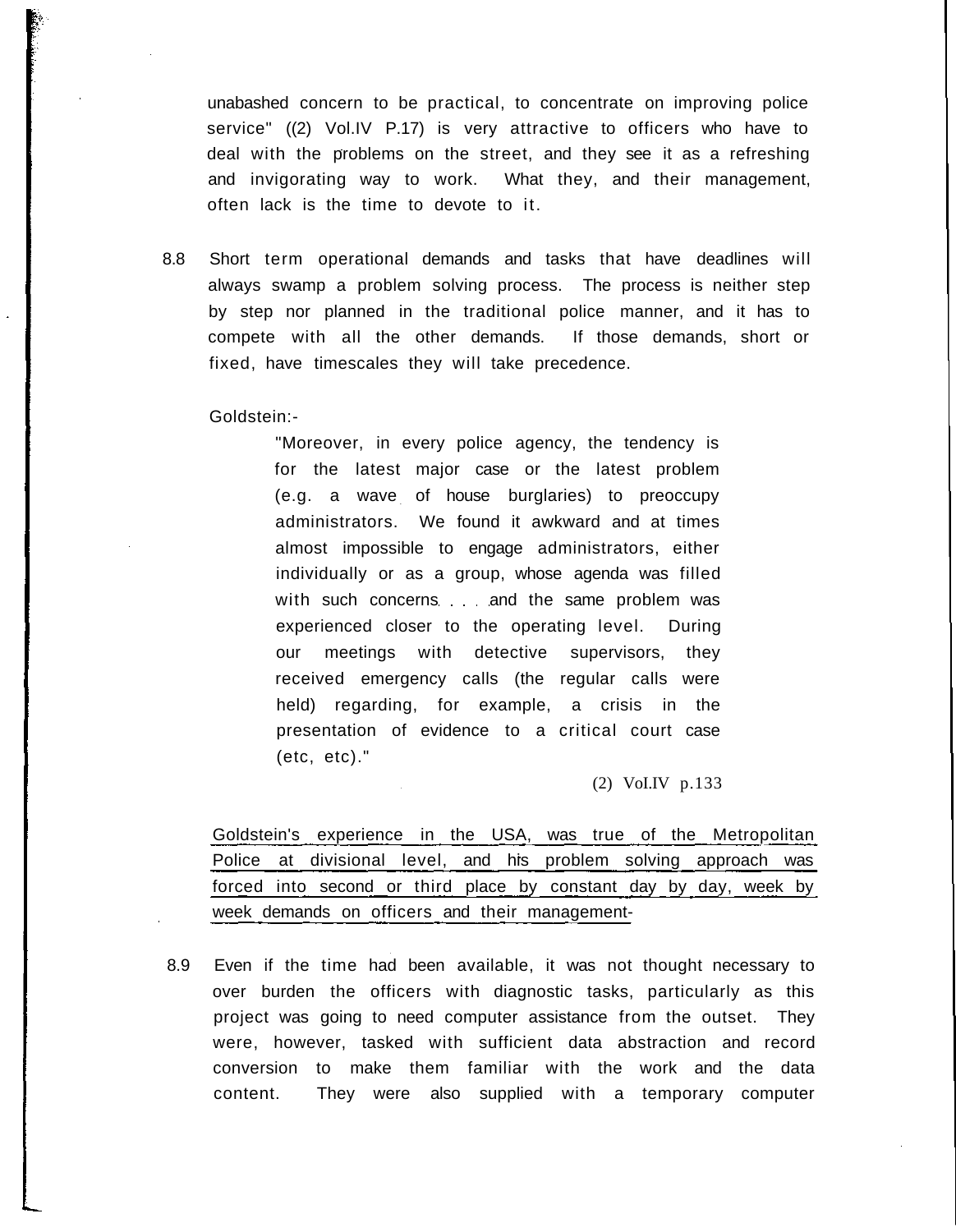terminal (printer only) for their own use. The computer facility was a standard package supplied through DCS known as Package 'X'. It fell short of the requirements in user friendliness, user availability and data handling flexibility, but in the time span of this project was the only available service. The likely provision of an SPSS (Statistical Package Social Sciences) or similar package within the next few months and the effective data management contained in the CRIS proposals should provide the Metropolitan Police with an ideal service for divisional problem solving projects in the future. (Gen.Reg. DP9/82/14, and OA4/83/7.)

- 8.10 The first diagnostic stage in this project was to extract almost every informative entry from over 2000 motor vehicle crime book entries for West Ham Division over the past two years. The Consultant, Barry Poyner, was contacted at this stage and his analysis requirements were included. Previous attempts at local crime analysis of motor vehicle offences had shown the limited value of small numbers, and it had been decided at the outset to deal with a relatively large sample. Data summary, sample features and computer tables are shown at Appendix 'C .
- 8.11 The three classic diagnostic results were obtained:-
	- 1. Information gaps. No information of the motives or behaviour of offenders or the type of residents at risk.
	- 2. Expected results. The Ford models, particularly Cortina and Escort were the commonest vehicles for any crime. (43% of all offences were committed against Fords).
	- 3. Unexpected results. 30% of taken vehicles were never recovered.
- 8.12 Two items in the diagnosis prompted immediate operational tasking, and the discussion of possible crime types. Perhaps cars were being 'crushed' and then claimed for on insurance? A proforma was designed for losers which should test this, i.e. was there an MOT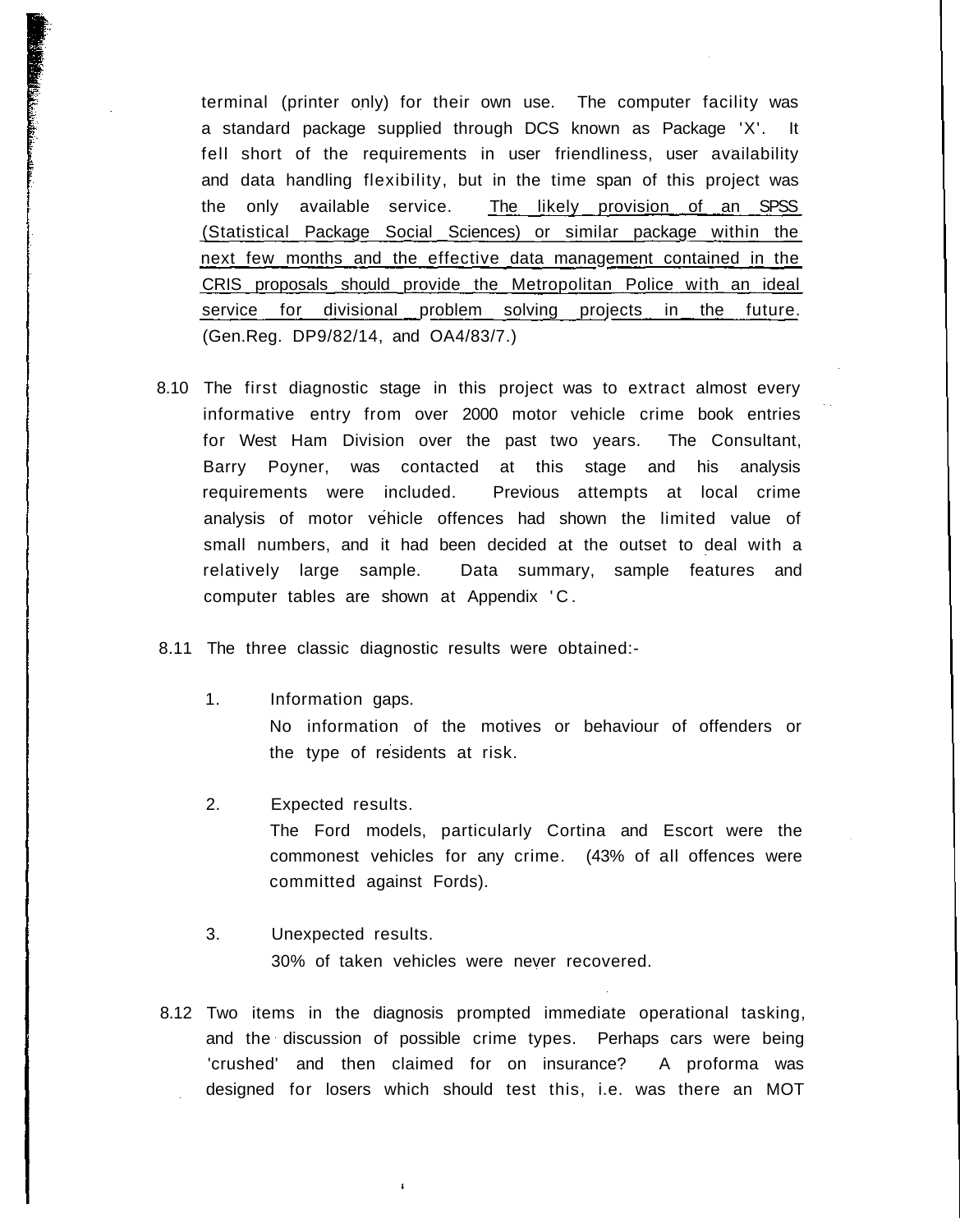certificate? Who is the insurer? When did their MOT and insurance expire? At least one good arrest of a bogus loser has been made, but it would be overstating the case to say that this research was in any way responsible. What can be said is that the discussions which result from rigorous diagnosis are likely to affect day to day operations on a division. At West Ham these have also included renewed observations on nearby car wrecking yards, the tasking of SPG to a particular car park, and attention to two public house car parks which had not been recognised as danger areas. It has also given impetus to discussions with the local authority on improvements to their multi-storey car park. Good diagnosis is again seen as providing local police management with authoritative information with which to argue its point.

◎ 「大きさ」 「大きさ」 「「「「「「「「」 」 「」 「」 「」 「」 「」 「」

- 8.13 At this stage, however, the work was still limited to activities, and the information gap remained that of not knowing anything about offenders. The next step was therefore to interview them, and the North Eastern area probation service was approached to see if it could provide 'clients'. The senior officer agreed to help, but preferred that the interviews should be conducted by his probation officers instead of police. This was not seen as an obstacle but as an opportunity to pull the agencies together. (The principal probation officer had mentioned, somewhat wryly, that as neither the Home Office nor the Metropolitan Police had told him about adult cautioning proposals, he had found himself getting information on the off chance from a PC)
- 8.14 Interviews by Probation Officers would mean the design of a questionnaire and sampling frame for them - a mutually beneficial task. It had also become obvious that this problem would now take a longer study, and that it had already consumed most of the pilot scheme resources allocated to it. The interlocking of this study with CAP 3/9/84, the Home Office situational crime prevention work at Basingstoke, and the research techniques of Barry Poyner would mean a much longer timescale. No problem can be given a set time. It is only after preliminary diagnosis that any attempt can be made at planning, and the likely variation is between 3 months and one year.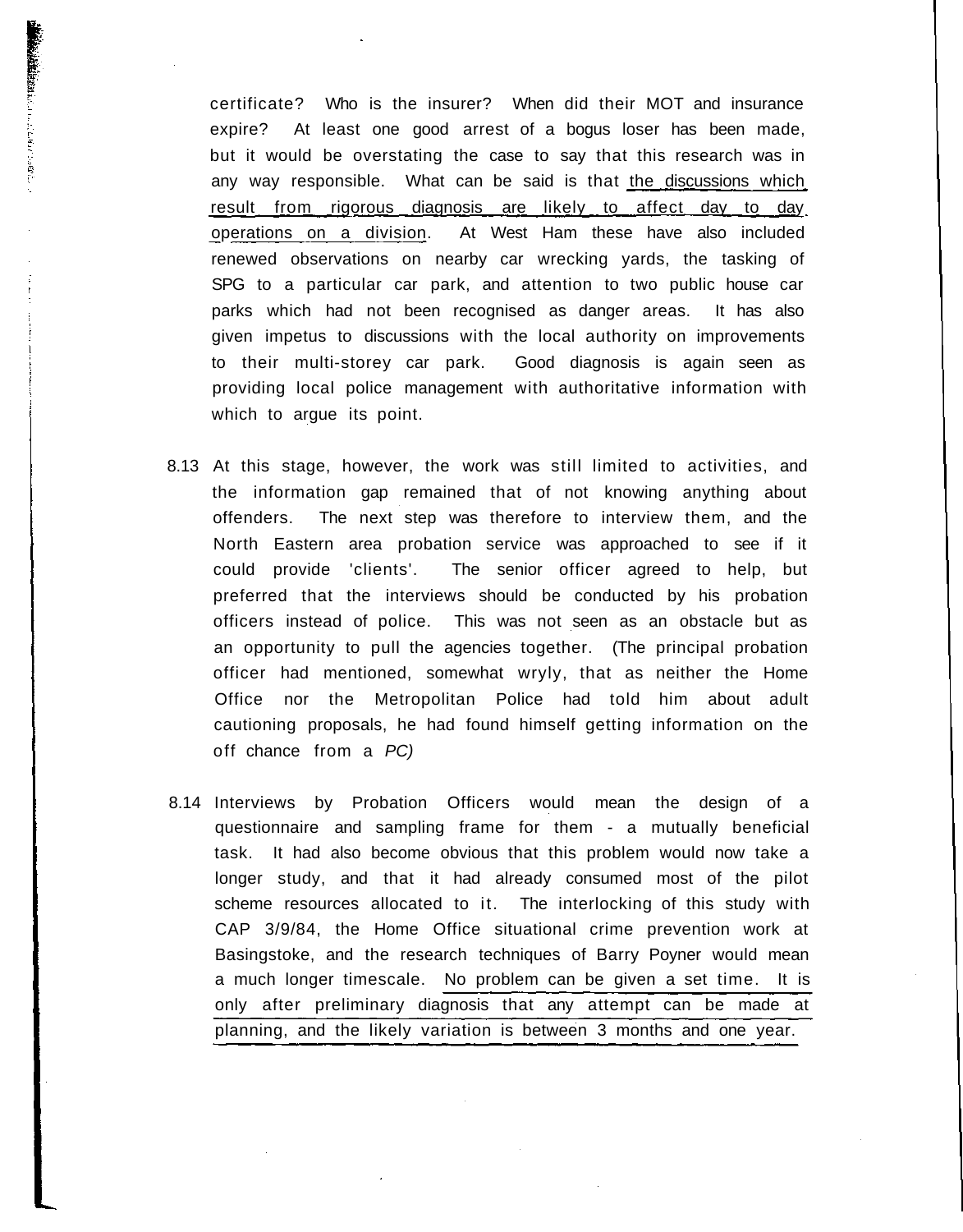- 8.15 A second information gap was the car ownership pattern of the West Ham population. It could not be obtained from PNC or DVLC but advice from B6(4) revealed that the Society of Motor Manufacturers and Traders has a data copy of DVLC (Jess names and addresses). The purchase of its analysis for the required postal districts is in hand. This was the second time during this study that private data bases had provided police with useful information, the other being ACORN factor analysis which had originally been purchased for the Special Constabulary recruiting study. Any literature searching facility should ideally have the capacity to disclose computer data bases as well as traditionally published work.
- 8.16 The West Ham project is currently at the most difficult stage: the getting together of other agencies, the sifting and re-sifting of old and new data, and the attempt to focus on radical ideas. All participants find this process difficult to maintain. Beyond taking obvious short term measures in locations disclosed by crime mapping, there is the suspicion that the biggest section of motor vehicle crime - offences against Fords outside the owner's home - is as intractable as ever. The principle of taking a fresh look at this 'same old<sup>1</sup> problem is further inhibited by the unfamiliarity of officers with the mechanics of this stage. Interviewing offenders, talking to working probation officers, tackling numerate data and breaking out of traditional prescriptive responses are all matters of fresh attitude rather than skill. Just spending a whole day thinking about and discussing the problem is regarded as near luxury, and "it is this reflective process that is so strikingly different from their daily routine". ((2) Vol.IV p.135).
- 8.17 It had been assumed that this problem was likely to be suitable for some situational crime prevention strategies, and Mr Barry Poyner was, and still is involved with West Ham officers. This project was not to his design, and it was in some ways unfair to try and marry his ideas and techniques to Goldstein's in a single evaluation experiment. His contribution so far, however, has been to generate exactly the sort of measuring and questioning which stimulates fresh discussion. Now that alternative solutions are being discussed, his ideas bear directly on the West Ham problem, and his continued interest and support are acknowledged.